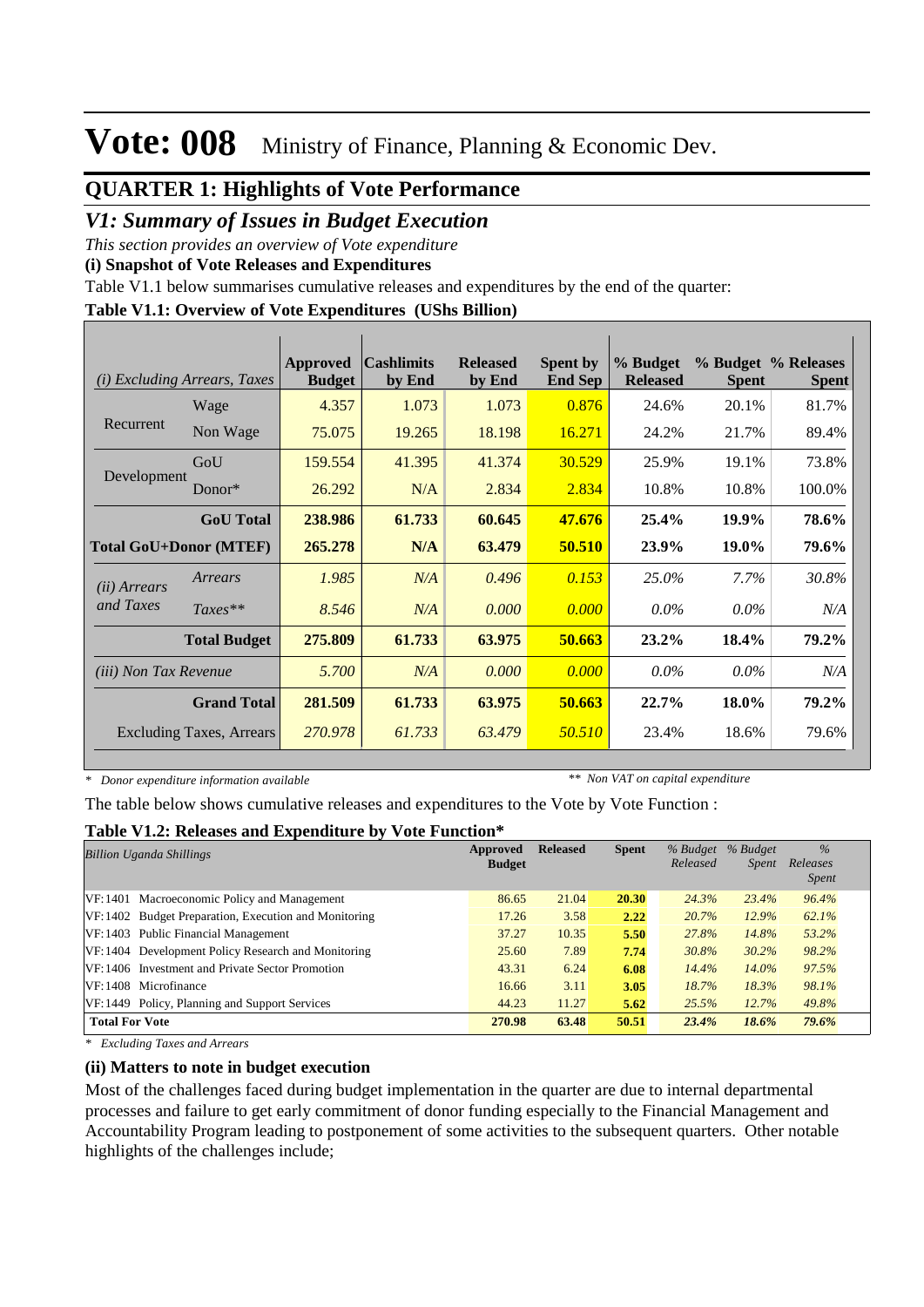### **QUARTER 1: Highlights of Vote Performance**

VF 1401 Macroeconomic Policy and Management

Establishment of Fully Fledged Board secretariat under the National Lottery Board Services; with staff recruited is awaiting passing of the Lottery Bill. In the meantime, the structure proposal is being drafted

Under the Capital Markets Authority, Consultations with Parliament is not yet done due to pending presentation of the CMA Act Amendments Bill to Parliament hence the Publication of new and revised laws was not undertaken due to delay in passing the amendment of the Capital Markets Authority Bill.

#### VF 1403 Public Financial Management

Under the Financial Management and Accountability Program, the key challenge faced during the quarter was the delayed approval of the annual work plan and procurement plan and their corresponding quarterly plans by Development Partners. This was further exacerbated by the delayed confirmation of funding by the majority of the development partners. This development significantly distorted the program's budget allocation within the national budget presented to Parliament for approval by the Minister.

#### VF 1408 Microfinance

Under the Microfinance Support Center Limited; The amount of loans disbursed was limited by lack of adequate security/collateral by the borrowers and poor loans record. In addition, MSCL staffing is still low which impacts on set timelines to achieved planned targets

Under the Project for Financial Inclusion in Rural Areas, Late approval of the project led to delayed funding for activities by both the GoU and the Development Partners.

#### **Table V1.3: High Unspent Balances and Over-Expenditure in the Domestic Budget (Ushs Bn)** *(i) Major unpsent balances*

| <i>i)</i> major anpochi batances                                                                                                                                                                                                                                                                                                                                                    |
|-------------------------------------------------------------------------------------------------------------------------------------------------------------------------------------------------------------------------------------------------------------------------------------------------------------------------------------------------------------------------------------|
| <b>Programs, Projects and Items</b>                                                                                                                                                                                                                                                                                                                                                 |
| VF: 1449 Policy, Planning and Support Services                                                                                                                                                                                                                                                                                                                                      |
| <b>4.83Bn Shs Programme/Project: 0054 Support to MFPED</b>                                                                                                                                                                                                                                                                                                                          |
| Reason: The funds reflect the balances on Renovation of Treasury building and Tax subsidy                                                                                                                                                                                                                                                                                           |
| <b>Items</b>                                                                                                                                                                                                                                                                                                                                                                        |
| <b>2.57Bn Shs</b> Item: 291001 Transfers to Government Institutions                                                                                                                                                                                                                                                                                                                 |
| Reason: During the first quarter, the beneficiaries for tax subsidy had not submited their requirements and the government could not<br>effect the waiver.                                                                                                                                                                                                                          |
| <b>1.73Bn Shs</b> Item: 231001 Non Residential buildings (Depreciation)                                                                                                                                                                                                                                                                                                             |
| Reason: The Contractor wanted more than available funds to meet contractor's certificate for renovations. The funds are to be topped<br>up in Q2 to clear the amount on the certificate                                                                                                                                                                                             |
| <b>Programs, Projects and Items</b>                                                                                                                                                                                                                                                                                                                                                 |
| VF: 1403 Public Financial Management                                                                                                                                                                                                                                                                                                                                                |
| 4.34Bn Shs Programme/Project: 1290 3RD Financial Management and Accountability Programme [FINMAP III] Comp. 3,4&5 - FMS,<br><b>LGPFM</b> and Oversight                                                                                                                                                                                                                              |
| Reason: Workplan not fully executed due to delayed approval of work plan                                                                                                                                                                                                                                                                                                            |
| <b>Items</b>                                                                                                                                                                                                                                                                                                                                                                        |
| <b>2.90Bn Shs</b> Item: 231005 Machinery and equipment                                                                                                                                                                                                                                                                                                                              |
| Reason: Delayed approval of the annual work plan and procurement plan and their corresponding quarterly plans. This was further<br>exacerbated by the delayed confirmation of funding by the majority of the development partners. This development<br>significantly distorted the programme's budget allocation within the national budget presented to Parliament for approval by |
|                                                                                                                                                                                                                                                                                                                                                                                     |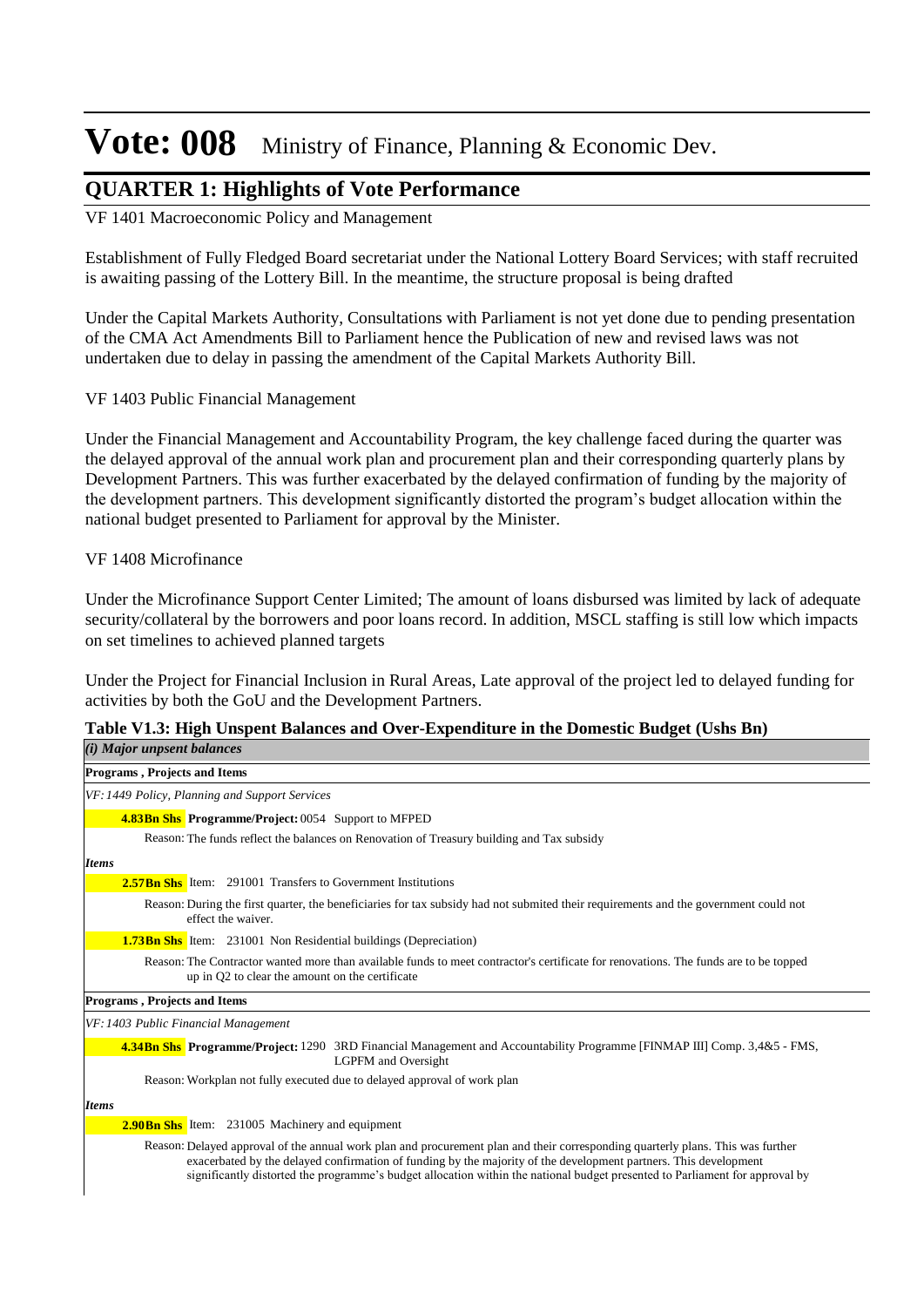#### **QUARTER 1: Highlights of Vote Performance**

#### the Minister.

**0.78Bn Shs** Item: 211102 Contract Staff Salaries (Incl. Casuals, Temporary)

Reason: Delayed approval of the annual work plan and procurement plan and their corresponding quarterly plans. This was further exacerbated by the delayed confirmation of funding by the majority of the development partners. This development significantly distorted the programme's budget allocation within the national budget presented to Parliament for approval by the Minister.

**0.61 Bn Shs** Item: 225001 Consultancy Services- Short term

Reason: Delayed approval of the annual work plan and procurement plan and their corresponding quarterly plans. This was further exacerbated by the delayed confirmation of funding by the majority of the development partners. This development significantly distorted the programme's budget allocation within the national budget presented to Parliament for approval by the Minister.

#### **Programs , Projects and Items**

*VF: 1402 Budget Preparation, Execution and Monitoring*

**0.92Bn Shs Programme/Project:** 11 Budget Policy and Evaluation

Reason: Contract of OBT automation. The contractor submitted the invoice but the funds available were insufficient to cover the required amount. The balance is to be topped up in Q2 to clear.

#### **Programs , Projects and Items**

*VF: 1449 Policy, Planning and Support Services*

**0.58Bn Shs Programme/Project:** 1290 3RD Financial Management and Accountability Programme [FINMAP III] Comp. 6 -Management Support

Reason: Workplan not fully executed due to delayed approval of workplan

#### *Items*

**0.58Bn Shs** Item: 211102 Contract Staff Salaries (Incl. Casuals, Temporary)

Reason: Delayed approval of the annual work plan and procurement plan and their corresponding quarterly plans. This was further exacerbated by the delayed confirmation of funding by the majority of the development partners. This development significantly distorted the programme's budget allocation within the national budget presented to Parliament for approval by the Minister.

*(ii) Expenditures in excess of the original approved budget*

*\* Excluding Taxes and Arrears*

### *V2: Performance Highlights*

*This section provides highlights of output performance, focusing on key outputs and actions impelemented to improve section performance.*

#### **Table V2.1: Key Vote Output Indicators and Expenditures\***

| <i>Vote, Vote Function</i><br><b>Key Output</b>        | <b>Approved Budget and</b><br><b>Planned outputs</b>    | <b>Cumulative Expenditure</b><br>and Performance                                                                              | <b>Status and Reasons for any</b><br><b>Variation from Plans</b> |
|--------------------------------------------------------|---------------------------------------------------------|-------------------------------------------------------------------------------------------------------------------------------|------------------------------------------------------------------|
|                                                        | Vote Function: 1401 Macroeconomic Policy and Management |                                                                                                                               |                                                                  |
| <b>Output: 140101</b>                                  | <b>Macroeconomic Policy, Monitoring and Analysis</b>    |                                                                                                                               |                                                                  |
| Description of Performance: Fiscal and Monetary policy | program for FY 2014/15<br>approved and implemented      | Fiscal program for FY 2014/15 None<br>approved                                                                                |                                                                  |
|                                                        |                                                         | Quarter 4 performance bulletins                                                                                               |                                                                  |
|                                                        | for financial sector disseminated                       | Quarterly performance bulletins for financial sector disseminated                                                             |                                                                  |
|                                                        |                                                         | Reports on economic and                                                                                                       |                                                                  |
|                                                        | Economic performance reports<br>indicators disseminated | financial sector developments<br>and selected monthly economic were produced for the months of<br>June, July and August 2014. |                                                                  |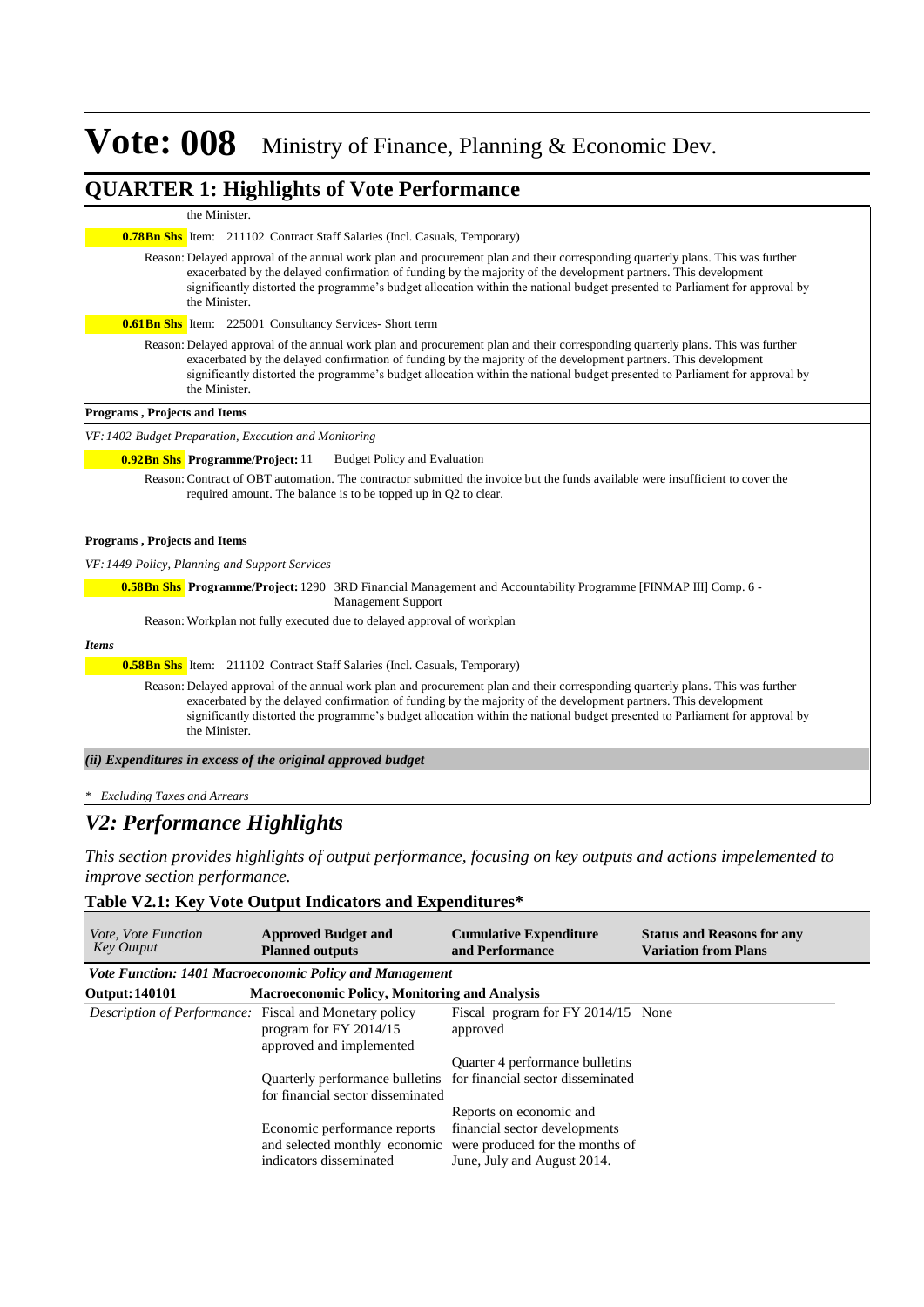| Vote, Vote Function<br><b>Key Output</b>             | <b>Approved Budget and</b><br><b>Planned outputs</b>                                                                | <b>Cumulative Expenditure</b><br>and Performance                                                               | <b>Status and Reasons for any</b><br><b>Variation from Plans</b> |
|------------------------------------------------------|---------------------------------------------------------------------------------------------------------------------|----------------------------------------------------------------------------------------------------------------|------------------------------------------------------------------|
|                                                      | Progress reports on the East<br><b>African Community Monetary</b><br>Union negotiations produced.                   | 4.37 % (external resources) of<br>National budget for 2014/15<br>mobilised in the quarter                      |                                                                  |
|                                                      | 18.2% of the National Budget<br>for FY 2014/15 mobilized from<br>external sources                                   | 5 Grant Financing Agreements<br>worth USD114,725,425<br>concluded with Development<br>Partners for the period. |                                                                  |
|                                                      | 25 Grant Financing Agreements<br>with Development Partners<br>concluded.                                            |                                                                                                                |                                                                  |
| Performance Indicators:                              |                                                                                                                     |                                                                                                                |                                                                  |
| Number of Tax Amendments<br><b>Bills</b> produced    | 4                                                                                                                   | 4                                                                                                              |                                                                  |
| Number of progress reports<br>on Macroeconomic model | 4                                                                                                                   | 1                                                                                                              |                                                                  |
| produced                                             |                                                                                                                     |                                                                                                                |                                                                  |
| Number of macro economic<br>reports produced         | 20                                                                                                                  | 4                                                                                                              |                                                                  |
| <b>Output Cost:</b>                                  | <b>UShs Bn:</b><br>7.567                                                                                            | UShs Bn:<br>0.644                                                                                              | 8.5%<br>% Budget Spent:                                          |
| <b>Output: 140102</b>                                | <b>Domestic Revenue and Foreign Aid Policy, Monitoring and Analysis</b>                                             |                                                                                                                |                                                                  |
|                                                      | Description of Performance: Quarterly Domestic financing<br>reports for FY 2014/15 prepared Tax and Non-Tax revenue | Monthly, Quarterly and Annual No variation                                                                     |                                                                  |
|                                                      | Medium term resource envelope prepared and recommendations                                                          | performance reports were                                                                                       |                                                                  |
|                                                      | projection prepared.                                                                                                | provided, reviewed and<br>presented to URA for updating.                                                       |                                                                  |
|                                                      | URA monitored and supervised                                                                                        |                                                                                                                |                                                                  |
|                                                      | to collect Ushs 9,577 billion                                                                                       | Medium term Tax Revenue                                                                                        |                                                                  |
|                                                      | revenue target to finance the                                                                                       | forecasts were reviewed and                                                                                    |                                                                  |
|                                                      | Budget for FY2014/15                                                                                                | provided.<br>Data required for revenue                                                                         |                                                                  |
|                                                      | MDAs and URA monitored to                                                                                           | analysis availed and compiled.                                                                                 |                                                                  |
|                                                      | ensure that NTR target of Ushs                                                                                      |                                                                                                                |                                                                  |
|                                                      | 206 billion is realized to finance URA efficiency and tax policy                                                    |                                                                                                                |                                                                  |
|                                                      | the Budget for FY 2014/15                                                                                           | measures were monitored and                                                                                    |                                                                  |
|                                                      | Macroeconomic framework and                                                                                         | their impact on revenue<br>performance was evaluated.                                                          |                                                                  |
|                                                      | the government cash flow                                                                                            |                                                                                                                |                                                                  |
|                                                      | statement that reflect the overall Macroeconomic framework and                                                      |                                                                                                                |                                                                  |
|                                                      | performance of domestic                                                                                             | the government cash flow                                                                                       |                                                                  |
|                                                      | revenues, loan repayments,<br>external loans and grants and                                                         | statement that reflect the overall<br>performance of domestic                                                  |                                                                  |
|                                                      | other financing updated                                                                                             | revenues, loan repayments,                                                                                     |                                                                  |
|                                                      |                                                                                                                     | external loans and grants and<br>other financing updated                                                       |                                                                  |
| Performance Indicators:                              |                                                                                                                     |                                                                                                                |                                                                  |
| Number of revenue                                    | 14                                                                                                                  | 3                                                                                                              |                                                                  |
| performance reports produced                         |                                                                                                                     |                                                                                                                |                                                                  |
| Number of MDAs monitored<br>for Non Tax Revenue      | 50                                                                                                                  | 50                                                                                                             |                                                                  |
| External resources mobilized                         | 16                                                                                                                  | 4.37                                                                                                           |                                                                  |
| as a percentage of the<br>National Budget.           |                                                                                                                     |                                                                                                                |                                                                  |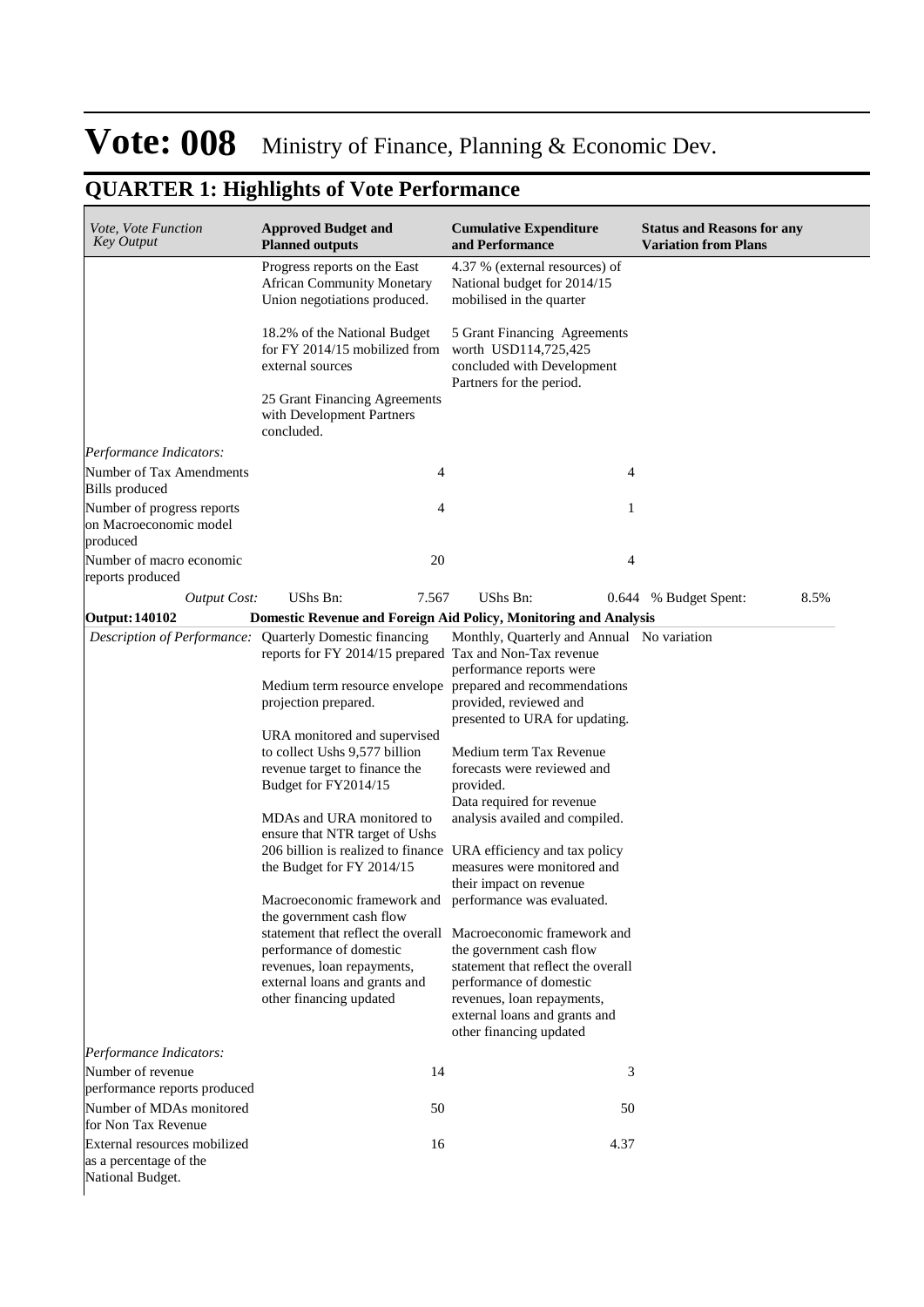| Vote, Vote Function<br><b>Key Output</b> | <b>Approved Budget and</b><br><b>Planned outputs</b>                                                                         | <b>Cumulative Expenditure</b><br>and Performance                                                                                                                                                      | <b>Status and Reasons for any</b><br><b>Variation from Plans</b>                                                   |
|------------------------------------------|------------------------------------------------------------------------------------------------------------------------------|-------------------------------------------------------------------------------------------------------------------------------------------------------------------------------------------------------|--------------------------------------------------------------------------------------------------------------------|
| <b>Output Cost:</b>                      | UShs Bn:<br>2.322                                                                                                            | UShs Bn:<br>0.474                                                                                                                                                                                     | % Budget Spent:<br>20.4%                                                                                           |
| Output: 140151                           | <b>Pension Regulation services</b>                                                                                           |                                                                                                                                                                                                       |                                                                                                                    |
|                                          | Description of Performance: Regulations and guidelines for<br>the Uganda Retirement Benefit<br>Regulatory Act 2011 developed | Uganda Pension Liberalisation<br>benchmarked with peer<br>countries to be undertaken in Q2                                                                                                            | None                                                                                                               |
|                                          | Risk management frameworks<br>developed                                                                                      | Licenses issued to Retirement<br>Benefits Schemes, Fund<br>Managers, Custodians, Trustees                                                                                                             |                                                                                                                    |
|                                          | Licensing, regulatory and risk<br>based supervision frameworks<br>developed                                                  | and Administrators<br>Total licenses issued as at Q1<br>FY 14/15 are                                                                                                                                  |                                                                                                                    |
|                                          | <b>Structure of National Database</b><br>of scheme participants developed 11 Administrators, 4 Corporate                     | 52 schemes, 6 Fund Managers,<br>Trustees and 353 Individual                                                                                                                                           |                                                                                                                    |
|                                          | Systems for monitoring<br>retirement benefits developed                                                                      | trustees                                                                                                                                                                                              |                                                                                                                    |
|                                          | Uganda Pension Liberalisation<br>process Benchmarked with peer<br>countries                                                  | Terms of reference for the<br>consultancy services for<br>developing a risk based<br>supervision framework<br>developed                                                                               |                                                                                                                    |
|                                          | Policy papers and studies on<br>retirement benefit, social<br>protection and/or pension<br>reforms produced                  | Draft licensing and supervisory<br>manuals developed.                                                                                                                                                 |                                                                                                                    |
|                                          | Pension survey conducted                                                                                                     | Procedures of licensing<br><b>Retirement Benefits Schemes</b><br>and service providers<br>Implemented.                                                                                                |                                                                                                                    |
| <b>Output Cost:</b>                      |                                                                                                                              | Database for licensed<br><b>Retirement Benefits Schemes</b><br>and Service Providers<br>developed, maintained and<br>updated.<br>Baseline survey conducted by a<br>consultant contracted by<br>URBRA. |                                                                                                                    |
|                                          | UShs Bn:<br>0.500                                                                                                            | UShs Bn:                                                                                                                                                                                              | 0.125 % Budget Spent:<br>24.9%                                                                                     |
| Output: 140153                           | <b>Tax Appeals Tribunal Services</b>                                                                                         |                                                                                                                                                                                                       |                                                                                                                    |
|                                          | Description of Performance: 120 tax disputes worth UShs<br>205bn resolved countrywide to<br>improve tax administration.      | 20 disputes (Shs 1.6trillion)<br>resolved                                                                                                                                                             | Term of tribunal expired hence<br>less cases resolved. Value is<br>high due to oil sector disputes                 |
|                                          | Taxpayers sensitized on tax<br>litigation and arbitration<br>procedures to create awareness.                                 | 2 court user seminars held up<br>country<br>2 officials trained in taxation<br>and accounting                                                                                                         | With the expiry of the tribunal<br>only 2 sessions could be held<br>and is consistent with the<br>quarterly output |
|                                          | 10 officials trained in taxation,                                                                                            |                                                                                                                                                                                                       |                                                                                                                    |
|                                          | law, accounting, case<br>management, IT, arbitration and<br>dispute resolution to enhance                                    | 10 library reference books<br>purchased                                                                                                                                                               |                                                                                                                    |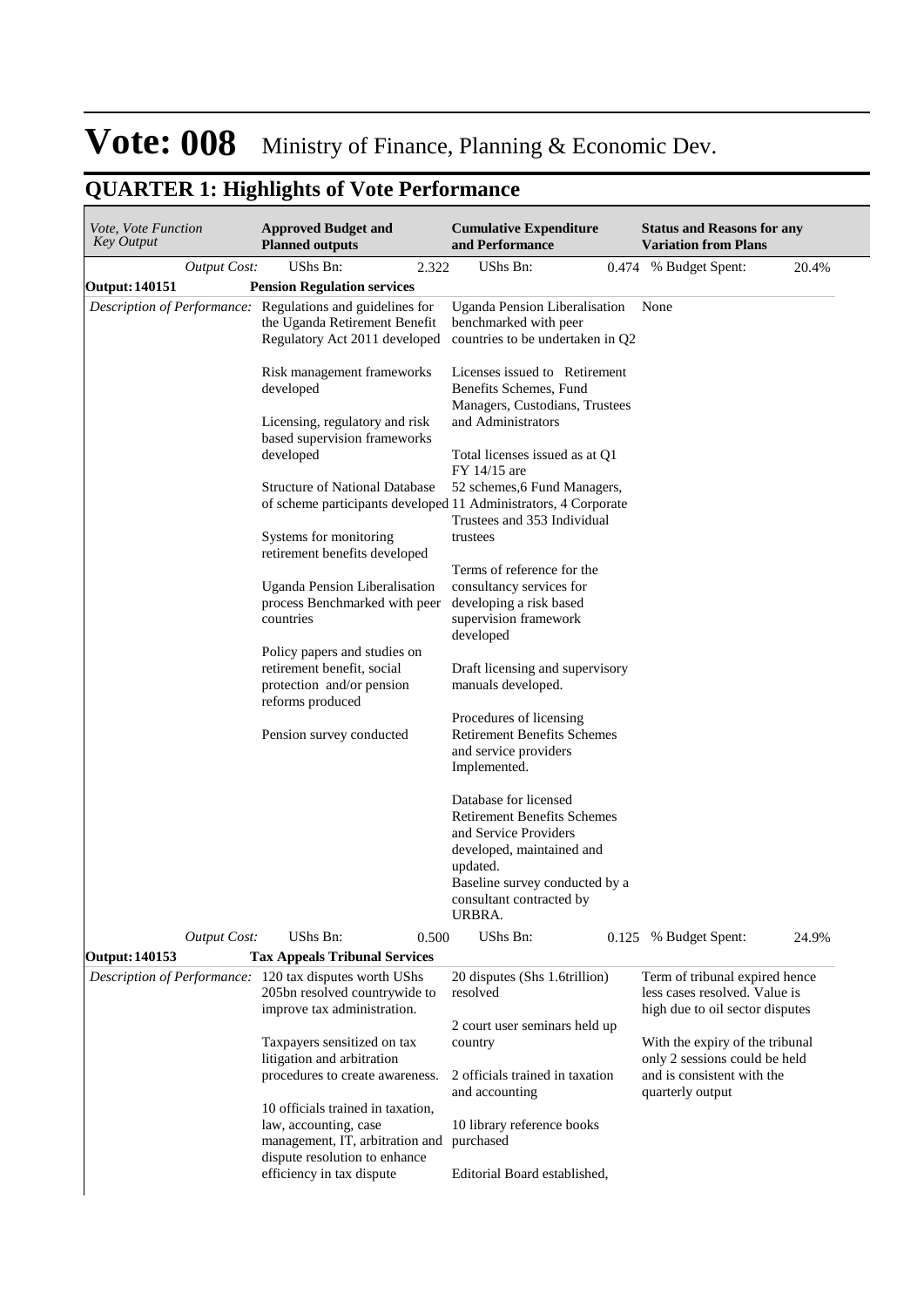| Vote, Vote Function<br><b>Key Output</b>                 | <b>Approved Budget and</b><br><b>Planned outputs</b>                                                                                                                              | <b>Cumulative Expenditure</b><br>and Performance                                                                          | <b>Status and Reasons for any</b><br><b>Variation from Plans</b>                                                    |
|----------------------------------------------------------|-----------------------------------------------------------------------------------------------------------------------------------------------------------------------------------|---------------------------------------------------------------------------------------------------------------------------|---------------------------------------------------------------------------------------------------------------------|
|                                                          | resolution.                                                                                                                                                                       | commenced editorial work                                                                                                  |                                                                                                                     |
|                                                          | Central tax law reference center 2 court sessions held.<br>estabished in regional offices to<br>enhance research capacity of<br>tribunal and stakeholders in<br>regional offices. |                                                                                                                           |                                                                                                                     |
|                                                          | 10th Tax Law Report published<br>to enhance contribution to tax<br>law literature.                                                                                                |                                                                                                                           |                                                                                                                     |
|                                                          | Conduct Court sessions in<br>Kampala, Mbale, Mbarara, Gulu<br>and Arua.                                                                                                           |                                                                                                                           |                                                                                                                     |
| Performance Indicators:                                  |                                                                                                                                                                                   |                                                                                                                           |                                                                                                                     |
| Value of tax disputes<br>resolved (Ushs Bn)              | 205                                                                                                                                                                               | 1,600                                                                                                                     |                                                                                                                     |
| Number of Tax-payer<br>sensitization workshops held      | 4                                                                                                                                                                                 | 2                                                                                                                         |                                                                                                                     |
| <b>Output Cost:</b>                                      | UShs Bn:                                                                                                                                                                          | UShs Bn:                                                                                                                  |                                                                                                                     |
| <b>Output: 140156</b>                                    | 1.038<br><b>Lottery Services</b>                                                                                                                                                  |                                                                                                                           | 0.260 % Budget Spent:<br>25.0%                                                                                      |
| Description of Performance: Ushs 12 billion collected in |                                                                                                                                                                                   |                                                                                                                           | Establishment of Fully Fledged                                                                                      |
|                                                          | lottery, gaming and pool betting in government revenue<br>tax and Ushs 0.500bn collected<br>in NTR respectively.<br>Gaming and Pool betting                                       | 3.31 bn shillings was collected<br>Several meetings with URA<br>held to sync operations with<br>Lottery Board.            | Board secretariat with staff<br>recruited are awaiting passing of<br>the bill. Structure proposals<br>being drafted |
|                                                          | licenses processed<br>Registry of gaming and pool<br>betting equipment and devices<br>established                                                                                 | Announcements highlighting the<br>dangers of gambling<br>continuously being aired                                         |                                                                                                                     |
|                                                          | Standards for gambling<br>equipment and devices<br>established.                                                                                                                   |                                                                                                                           |                                                                                                                     |
| <b>Output Cost:</b>                                      | UShs Bn:<br>0.800                                                                                                                                                                 | UShs Bn:                                                                                                                  | 18.8%<br>0.150 % Budget Spent:                                                                                      |
| <b>Vote Function Cost</b>                                | UShs Bn:                                                                                                                                                                          | 86.651 UShs Bn:<br>20.296                                                                                                 | % Budget Spent:<br>23.4%                                                                                            |
|                                                          | Vote Function: 1402 Budget Preparation, Execution and Monitoring                                                                                                                  |                                                                                                                           |                                                                                                                     |
| <b>Output: 140201</b>                                    | Policy, Coordination and Monitoring of the National Budget Cycle                                                                                                                  |                                                                                                                           |                                                                                                                     |
|                                                          | Description of Performance: Release Schedules and Budget<br>produced and disseminated.                                                                                            | Release Schedules and Budget<br>Estimates Book for FY 2014/15 Estimates Book for FY 2014/15<br>produced and disseminated. | None                                                                                                                |
|                                                          | Public Investment Plan &<br>Budget Call Circulars (BCCs)<br>for FY 2015/16 Produced.                                                                                              | Public Investment Plan & first<br>Budget Call Circulars (BCC) for<br>FY 2015/16 Produced.                                 |                                                                                                                     |
|                                                          | Output Budgeting Tool<br>automated for online access to<br>ease budgeting and reporting<br>processes                                                                              | Annual and Quarterly work<br>plans for sectors analyzed and<br>reviewed.                                                  |                                                                                                                     |
|                                                          |                                                                                                                                                                                   | <b>Budget Options Paper for FY</b>                                                                                        |                                                                                                                     |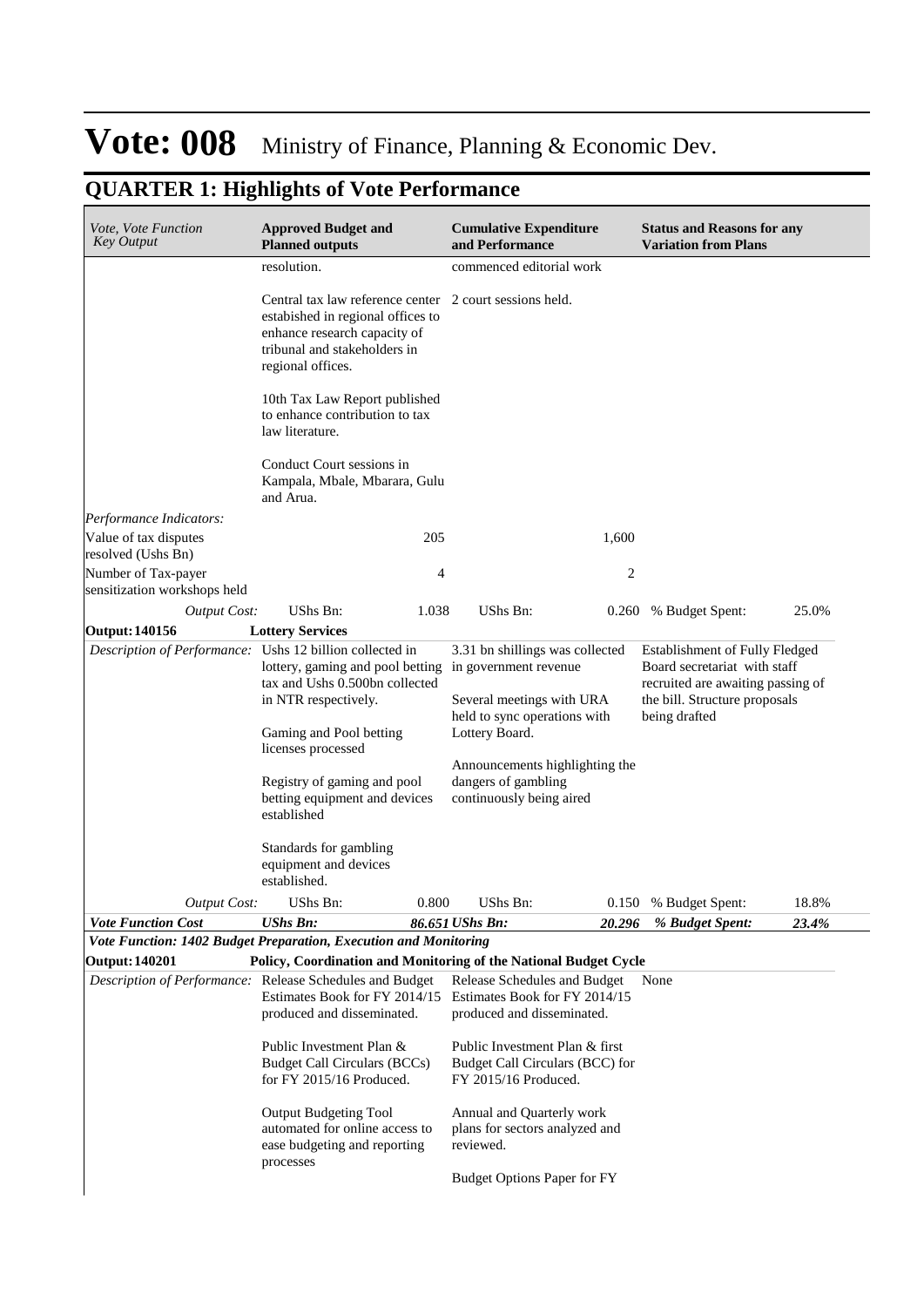| Vote, Vote Function<br><b>Key Output</b>                   | <b>Approved Budget and</b><br><b>Planned outputs</b>                                                                                                                                                                                                                                                                                                                                                                                                                                                                                                                               | <b>Cumulative Expenditure</b><br>and Performance                                                                                                                                                                                                                                                                                                                                                                                                                                                                                                                                                                                                                                                                                                                                                                                                                                                                                                                                                | <b>Status and Reasons for any</b><br><b>Variation from Plans</b> |
|------------------------------------------------------------|------------------------------------------------------------------------------------------------------------------------------------------------------------------------------------------------------------------------------------------------------------------------------------------------------------------------------------------------------------------------------------------------------------------------------------------------------------------------------------------------------------------------------------------------------------------------------------|-------------------------------------------------------------------------------------------------------------------------------------------------------------------------------------------------------------------------------------------------------------------------------------------------------------------------------------------------------------------------------------------------------------------------------------------------------------------------------------------------------------------------------------------------------------------------------------------------------------------------------------------------------------------------------------------------------------------------------------------------------------------------------------------------------------------------------------------------------------------------------------------------------------------------------------------------------------------------------------------------|------------------------------------------------------------------|
|                                                            | Annual and Quarterly work<br>plans for sectors analyzed and<br>reviewed.<br><b>Budget Options Paper for FY</b><br>2015/16 prepared.<br>Monitoring Reports, Medium<br>Term Expenditure Framework<br>(MTEF) for the FY 2015/16 and Papers for FY 2015/16<br>the National Budget Framework prepared, analyzed and<br>for FY 2015/16 produced.<br>Sector Budget Framework<br>Papers for FY 2015/16<br>prepared, analyzed and<br>consolidated into the National<br>Budget Framework paper.<br>Coordination and evaluation of<br>Oil and Gas cross cutting<br>sectoral Issues undertaken | 2015/16 prepared.<br>Monitoring Reports, Medium<br>Term Expenditure Framework<br>(MTEF) for the FY 2015/16 and<br>the National Budget Framework<br>for FY 2015/16 produced.<br>Sector Budget Framework<br>consolidated into the National<br>Budget Framework paper.<br>Coordination and evaluation of<br>Oil and Gas cross cutting<br>sectoral Issues undertaken<br>User requirements in the<br>Software Requirements<br>Specification (SRS) document<br>validated in order to ensure that<br>all users needs have been<br>captured in line with the new<br>Program Budgeting System<br>timelines<br>Requirements gathered from<br>central governments ministries<br>to automate the OBT<br>Quarter one Cash limits issued<br>and disseminated to MDA's<br>Current structures of reports in<br>the OBT reviewed to match the<br>new proposed PBB and the New<br>Finance Bill<br>Comments on the Donor<br><b>Conditionality Framework</b><br>(JBSF) compiled.<br><b>OBT</b> database for Central |                                                                  |
|                                                            |                                                                                                                                                                                                                                                                                                                                                                                                                                                                                                                                                                                    | Government MDAs updated.                                                                                                                                                                                                                                                                                                                                                                                                                                                                                                                                                                                                                                                                                                                                                                                                                                                                                                                                                                        |                                                                  |
| Performance Indicators:                                    |                                                                                                                                                                                                                                                                                                                                                                                                                                                                                                                                                                                    |                                                                                                                                                                                                                                                                                                                                                                                                                                                                                                                                                                                                                                                                                                                                                                                                                                                                                                                                                                                                 |                                                                  |
| Arrears as a % of total<br>expenditures FY N-2             | 3<br>98                                                                                                                                                                                                                                                                                                                                                                                                                                                                                                                                                                            | 0.31                                                                                                                                                                                                                                                                                                                                                                                                                                                                                                                                                                                                                                                                                                                                                                                                                                                                                                                                                                                            |                                                                  |
| % of funds utilized against<br>funds released (CG on IFMS) |                                                                                                                                                                                                                                                                                                                                                                                                                                                                                                                                                                                    | 90.3                                                                                                                                                                                                                                                                                                                                                                                                                                                                                                                                                                                                                                                                                                                                                                                                                                                                                                                                                                                            |                                                                  |
| <b>Output Cost:</b>                                        | UShs Bn:<br>11.275                                                                                                                                                                                                                                                                                                                                                                                                                                                                                                                                                                 | UShs Bn:                                                                                                                                                                                                                                                                                                                                                                                                                                                                                                                                                                                                                                                                                                                                                                                                                                                                                                                                                                                        | 13.6%<br>1.529 % Budget Spent:                                   |
| <b>Output: 140202</b>                                      | Policy, Coordination and Monitoring of the Local Government Budget Cycle                                                                                                                                                                                                                                                                                                                                                                                                                                                                                                           |                                                                                                                                                                                                                                                                                                                                                                                                                                                                                                                                                                                                                                                                                                                                                                                                                                                                                                                                                                                                 |                                                                  |
| Description of Performance: Local government Approved      | <b>Budget Estimates for FY</b><br>2014/15 (Vol II) consolidated                                                                                                                                                                                                                                                                                                                                                                                                                                                                                                                    | LG Final Performance contract None<br>(Form B) analyzed                                                                                                                                                                                                                                                                                                                                                                                                                                                                                                                                                                                                                                                                                                                                                                                                                                                                                                                                         |                                                                  |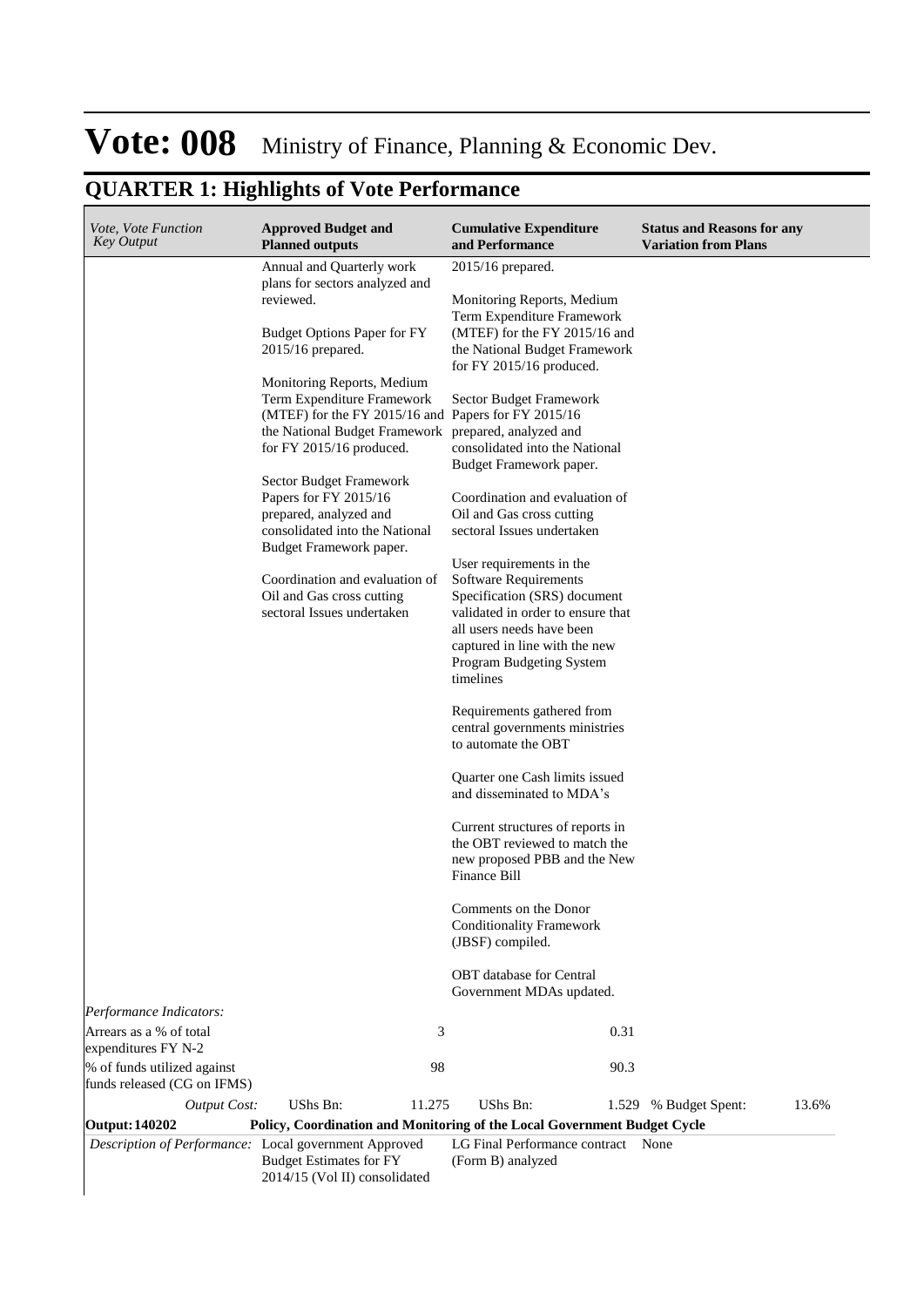| Vote, Vote Function<br><b>Key Output</b> | <b>Approved Budget and</b><br><b>Planned outputs</b>              | <b>Cumulative Expenditure</b><br>and Performance                                                  | <b>Status and Reasons for any</b><br><b>Variation from Plans</b> |
|------------------------------------------|-------------------------------------------------------------------|---------------------------------------------------------------------------------------------------|------------------------------------------------------------------|
|                                          | and published.                                                    | 93 Quarter one Budget                                                                             |                                                                  |
|                                          |                                                                   | performance progress reports                                                                      |                                                                  |
|                                          | Capacity of LG officials                                          | analyzed                                                                                          |                                                                  |
|                                          | enhanced on the Output<br>Budgeting Tool (OBT) to ease            |                                                                                                   |                                                                  |
|                                          |                                                                   | 25 LGs trained on the Budget<br>Budget preparation and reporting Transparency Initiatives and the |                                                                  |
|                                          |                                                                   | budget website                                                                                    |                                                                  |
|                                          | Draft local government                                            |                                                                                                   |                                                                  |
|                                          | Planning Figures for FY                                           | LG Budgeting structure                                                                            |                                                                  |
|                                          | 2015/16 issued.                                                   | reviewed in line with the<br>Performance Based Budgeting                                          |                                                                  |
|                                          | Report on the Local                                               | (PBB). Retreat held and report                                                                    |                                                                  |
|                                          | Government Budget                                                 | in place                                                                                          |                                                                  |
|                                          | Consultations for the FY                                          |                                                                                                   |                                                                  |
|                                          | 2015/16 prepared and published. LG Budgeting and reporting        |                                                                                                   |                                                                  |
|                                          |                                                                   | requirements validated in                                                                         |                                                                  |
|                                          | <b>Local Government Quarterly</b><br>Release Schedules FY 2014/15 | preparation for the online<br>budgeting system. Retreat held                                      |                                                                  |
|                                          | consolidated and issued.                                          | and report in place                                                                               |                                                                  |
|                                          |                                                                   |                                                                                                   |                                                                  |
|                                          | Local Government Quartely                                         | Circulars and schedules for the                                                                   |                                                                  |
|                                          | <b>Budget Performance Reports</b>                                 | Local Government's quarter one                                                                    |                                                                  |
|                                          | FY 2014/15 analysed.                                              | releases prepared.                                                                                |                                                                  |
|                                          | Draft Local Government Budget Data for Volume II of draft         |                                                                                                   |                                                                  |
|                                          | Estimates (Vol II) Consolidated estimates uploaded onto IFMS      |                                                                                                   |                                                                  |
|                                          |                                                                   | at the Central Government level.                                                                  |                                                                  |
|                                          |                                                                   |                                                                                                   |                                                                  |
|                                          |                                                                   | <b>Schedules for Central</b><br>Government Transfers to the                                       |                                                                  |
|                                          |                                                                   | Local Governments for FY                                                                          |                                                                  |
|                                          |                                                                   | 2014/15 for the print media                                                                       |                                                                  |
|                                          |                                                                   | prepared                                                                                          |                                                                  |
|                                          |                                                                   |                                                                                                   |                                                                  |
|                                          |                                                                   | Local Government Releases and<br><b>Operations Committee</b>                                      |                                                                  |
|                                          |                                                                   | (LGR&OC) meetings organized.                                                                      |                                                                  |
|                                          |                                                                   |                                                                                                   |                                                                  |
|                                          |                                                                   | IPFs for FY $2014/15$ and                                                                         |                                                                  |
|                                          |                                                                   | allocation formulae for Central                                                                   |                                                                  |
|                                          |                                                                   | Government transfers to LGs<br>harmonized                                                         |                                                                  |
|                                          |                                                                   |                                                                                                   |                                                                  |
|                                          |                                                                   | LG OBT for Local Government                                                                       |                                                                  |
|                                          |                                                                   | Budgeting FY 2015/16 and                                                                          |                                                                  |
|                                          |                                                                   | Reporting FY 2014/15 updated.                                                                     |                                                                  |
|                                          |                                                                   | Volume II of the draft estimates                                                                  |                                                                  |
|                                          |                                                                   | FY 2014/15 printed                                                                                |                                                                  |
| Performance Indicators:                  |                                                                   |                                                                                                   |                                                                  |
| % of Local Governments                   | 88                                                                | 133                                                                                               |                                                                  |
| submitting the final Quarter             |                                                                   |                                                                                                   |                                                                  |
| 4 performance report within              |                                                                   |                                                                                                   |                                                                  |
| 3 months of the end of year              |                                                                   |                                                                                                   |                                                                  |
| <b>Output Cost:</b>                      | UShs Bn:<br>2.853                                                 | UShs Bn:<br>0.303                                                                                 | % Budget Spent:<br>10.6%                                         |
|                                          |                                                                   |                                                                                                   |                                                                  |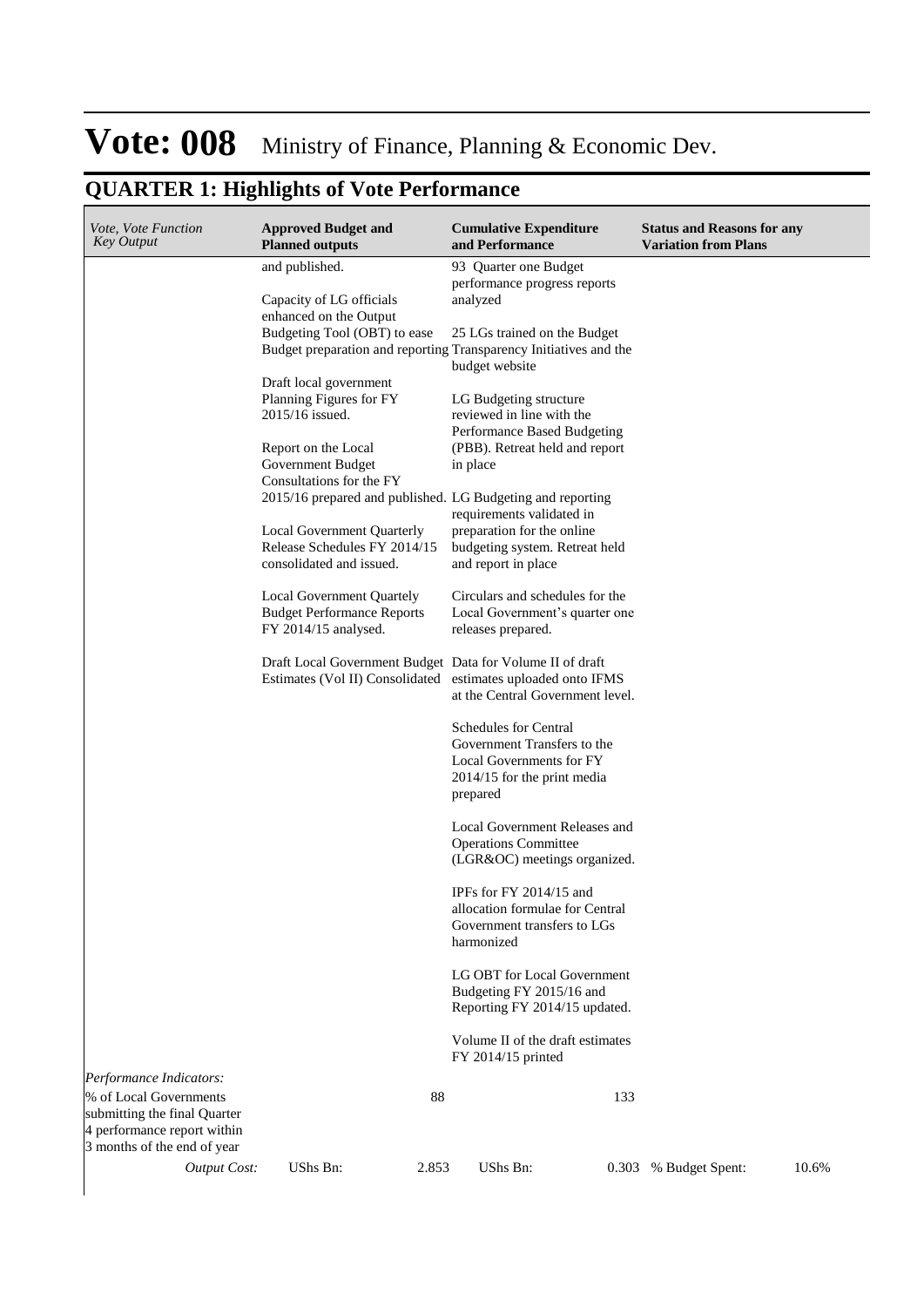| Vote, Vote Function<br><b>Key Output</b>               | <b>Approved Budget and</b><br><b>Planned outputs</b>                                                                | <b>Cumulative Expenditure</b><br>and Performance                                                                            |       | <b>Status and Reasons for any</b><br><b>Variation from Plans</b> |       |
|--------------------------------------------------------|---------------------------------------------------------------------------------------------------------------------|-----------------------------------------------------------------------------------------------------------------------------|-------|------------------------------------------------------------------|-------|
| <b>Output: 140204</b>                                  |                                                                                                                     | <b>Coordination and Monitoring of Sectoral Plans, Budgets and Budget Implementation</b>                                     |       |                                                                  |       |
|                                                        | Description of Performance: Budget Speech Policy Matrix<br>for the FY 2015/16 updated.<br>Annual Budget Performance | Draft Budget Options Paper for None<br>FY 2015/16 Prepared and the<br>draft budget strategy in place.                       |       |                                                                  |       |
|                                                        | Report for the FY 2013/14<br>published.                                                                             | Wage Bill Cash Limits and<br><b>Expenditure Performance for</b><br>the FY 2014/15 Monitored and                             |       |                                                                  |       |
|                                                        | First Budget Execution Circular Reports Prepared.<br>for the FY 2015/16 Issued.                                     |                                                                                                                             |       |                                                                  |       |
|                                                        |                                                                                                                     | <b>Budget Estimates for Salaries</b><br>and Wages both Central and<br>Local Government Votes for the<br>FY 2014/15 compiled |       |                                                                  |       |
|                                                        |                                                                                                                     | Performance Reports for FY<br>2013/14 and workplans for FY<br>2014/15 for FINMAP<br>Component II prepared                   |       |                                                                  |       |
|                                                        |                                                                                                                     | Monthly wage bill performance<br>reports for Quarter one prepared                                                           |       |                                                                  |       |
|                                                        |                                                                                                                     | Pension and gratuity<br>requirements fir FY 2014/15<br>prepared                                                             |       |                                                                  |       |
|                                                        |                                                                                                                     | Draft budget process timetable<br>in place                                                                                  |       |                                                                  |       |
|                                                        |                                                                                                                     | Draft SWG Guidelines in place                                                                                               |       |                                                                  |       |
| <b>Output Cost:</b>                                    | UShs Bn:<br>3.129                                                                                                   | UShs Bn:                                                                                                                    | 0.392 | % Budget Spent:                                                  | 12.5% |
| <b>Vote Function Cost</b>                              | <b>UShs Bn:</b>                                                                                                     | 17.258 UShs Bn:                                                                                                             | 2.224 | % Budget Spent:                                                  | 12.9% |
| <b>Vote Function: 1403 Public Financial Management</b> |                                                                                                                     |                                                                                                                             |       |                                                                  |       |
| <b>Output: 140301</b>                                  |                                                                                                                     | Accounting and Financial Management Policy, Coordination and Monitoring                                                     |       |                                                                  |       |
|                                                        | Description of Performance: 2 payroll audits undertaken and Non-Current Assets (NCAs)<br>reports produced           | Accounting Policy formulated.                                                                                               |       | The activities are planned for<br>subsequent quarters            |       |
|                                                        | <b>Treasury Single Account Policy</b><br>Guidelines finalised                                                       | <b>Standard Operating Procedures</b><br>(SOPs) on Classified<br>Expenditure issued                                          |       |                                                                  |       |
|                                                        | IFMS to 8 hybrid Votes in<br>Central Government and 10<br>Donor Financed Projects<br>deepened                       | <b>Computerised Financial</b><br>Management System (NAV Post<br>implementation support) in                                  |       |                                                                  |       |
|                                                        | IPPS interfaced with IFMS.                                                                                          | <b>Uganda's Foreign Missions</b><br>provided                                                                                |       |                                                                  |       |
|                                                        | IFMS data centers and 112 sites<br>supported to remain connected<br>to the network                                  | 1. All 32 Missions submitted<br>Final accounts for Financial<br>Year 2013/2014<br>2. Analysed Auditor General's             |       |                                                                  |       |
|                                                        | MS NAV 2009 Support and<br>Monitoring for the 32 Missions<br>undertaken.                                            | report, 25 Missions got clean<br>reports.<br>3. Provided online continous                                                   |       |                                                                  |       |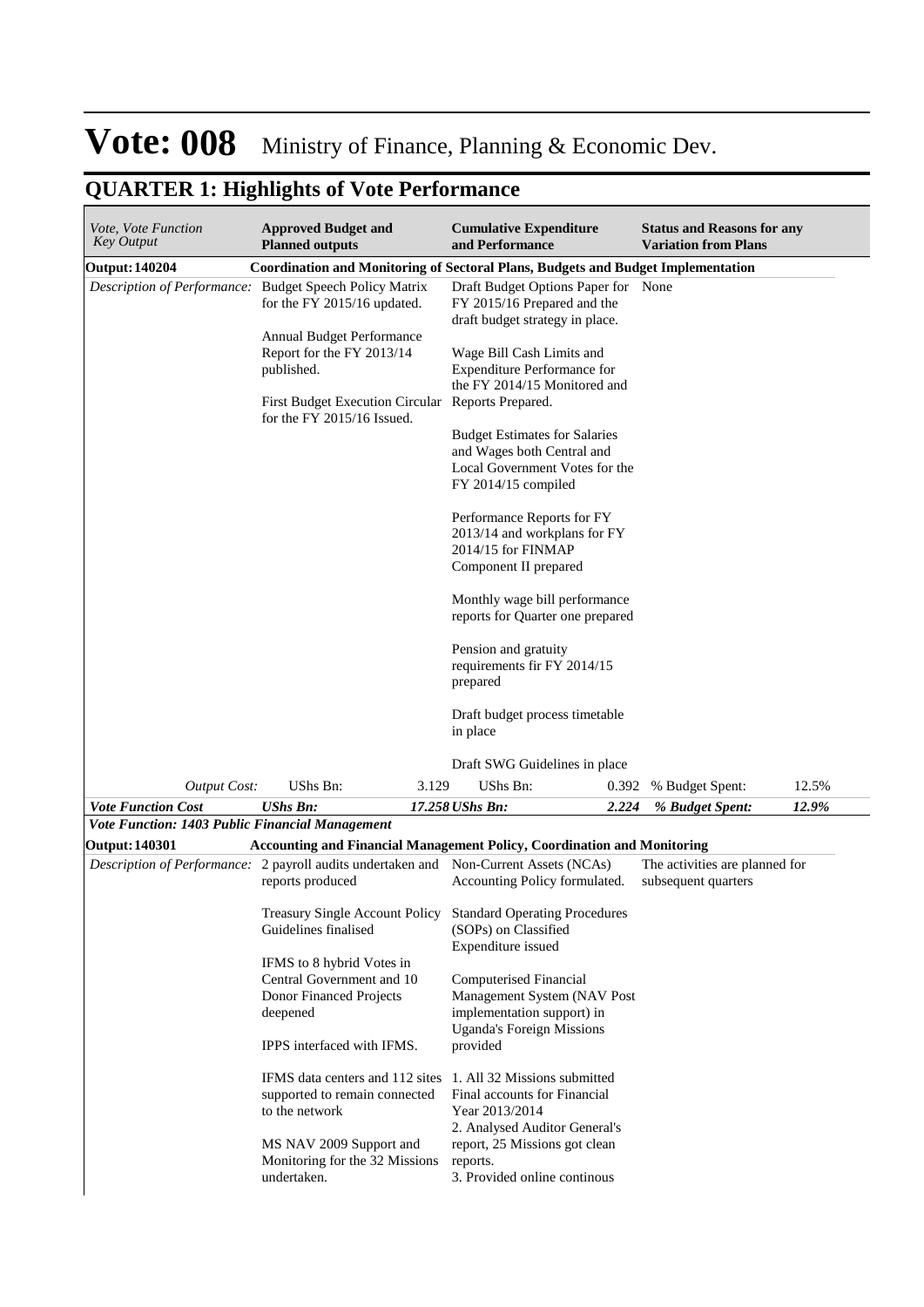| Vote, Vote Function<br><b>Key Output</b>     | <b>Approved Budget and</b><br><b>Planned outputs</b>                                                                                  | <b>Cumulative Expenditure</b><br>and Performance                                                                                                                                                                      | <b>Status and Reasons for any</b><br><b>Variation from Plans</b> |
|----------------------------------------------|---------------------------------------------------------------------------------------------------------------------------------------|-----------------------------------------------------------------------------------------------------------------------------------------------------------------------------------------------------------------------|------------------------------------------------------------------|
|                                              | 13 Supervisory reports on<br>internal audit activities in 13<br>Regional Referral Hospitals<br>prepared.<br>Non-Current Assets (NCAs) | supprot to mMissions through<br>the NAV Support Centre office.<br>4. Upgrated Navission System<br>in 3 Missions (Aduja, China -<br>Beiging, Guanghzou and Dar es<br>Salaam). Out of 5 missions left.                  |                                                                  |
|                                              | Accounting Policy formulated.<br><b>Standard Operating Procedures</b>                                                                 | 8 Public Universities and Self<br><b>Accounting Tertiary Institutions</b><br>computerised.                                                                                                                            |                                                                  |
|                                              | (SOPs) on Classified<br>Expenditure issued                                                                                            | Navison System in three new<br>missions in Asmara, Malaysia                                                                                                                                                           |                                                                  |
|                                              | Computerized Financial<br>Management System (NAV Post<br>implementation support) in                                                   | and Mogadishu deployed.<br>Rolled out IFMS to 1 hybrid                                                                                                                                                                |                                                                  |
|                                              | <b>Uganda's Foreign Missions</b><br>provided                                                                                          | Vote in central Government                                                                                                                                                                                            |                                                                  |
|                                              | CEMAS Piloted in 3 Public<br>Universities                                                                                             | Salary Decentralisation to last<br>76 Local Governments                                                                                                                                                               |                                                                  |
|                                              |                                                                                                                                       | Supported IFMS AND IPPS<br>Interface payroll rollout                                                                                                                                                                  |                                                                  |
|                                              |                                                                                                                                       | Support Implementation of<br><b>Fixed Assets Module(Done</b><br>User Acceptance Testing)                                                                                                                              |                                                                  |
|                                              |                                                                                                                                       | IFMS data centres and 113 sites<br>supported to remain connected<br>to the network                                                                                                                                    |                                                                  |
|                                              |                                                                                                                                       | MS NAV 2009 Support and<br>Monitoring for the 34 Missions                                                                                                                                                             |                                                                  |
|                                              |                                                                                                                                       | Uptodate supplier Database<br><b>Implemented Online Supplier</b><br>Masterdata Registration                                                                                                                           |                                                                  |
|                                              |                                                                                                                                       | Budget upload VOA for IFMS<br>Sites and Legacy Votes<br>Database Updated                                                                                                                                              |                                                                  |
|                                              |                                                                                                                                       | The following referral hospitals<br>were inspected in 1st qtr and the<br>supervision report is available;<br>Kabale, Lira, Mbarara, Hoima,<br>Soroti, Moroto, Fort Portal,<br>Masaka, Arua, Gulu, Jinja &<br>Mubende. |                                                                  |
| Performance Indicators:                      |                                                                                                                                       |                                                                                                                                                                                                                       |                                                                  |
| Number of Payroll audit<br>reports produced. | 2                                                                                                                                     | $\boldsymbol{0}$                                                                                                                                                                                                      |                                                                  |
| Number of foreign missions<br>audited.       | 5                                                                                                                                     | $\boldsymbol{0}$                                                                                                                                                                                                      |                                                                  |
| Number of Audit reports on                   | 2                                                                                                                                     | $\boldsymbol{0}$                                                                                                                                                                                                      |                                                                  |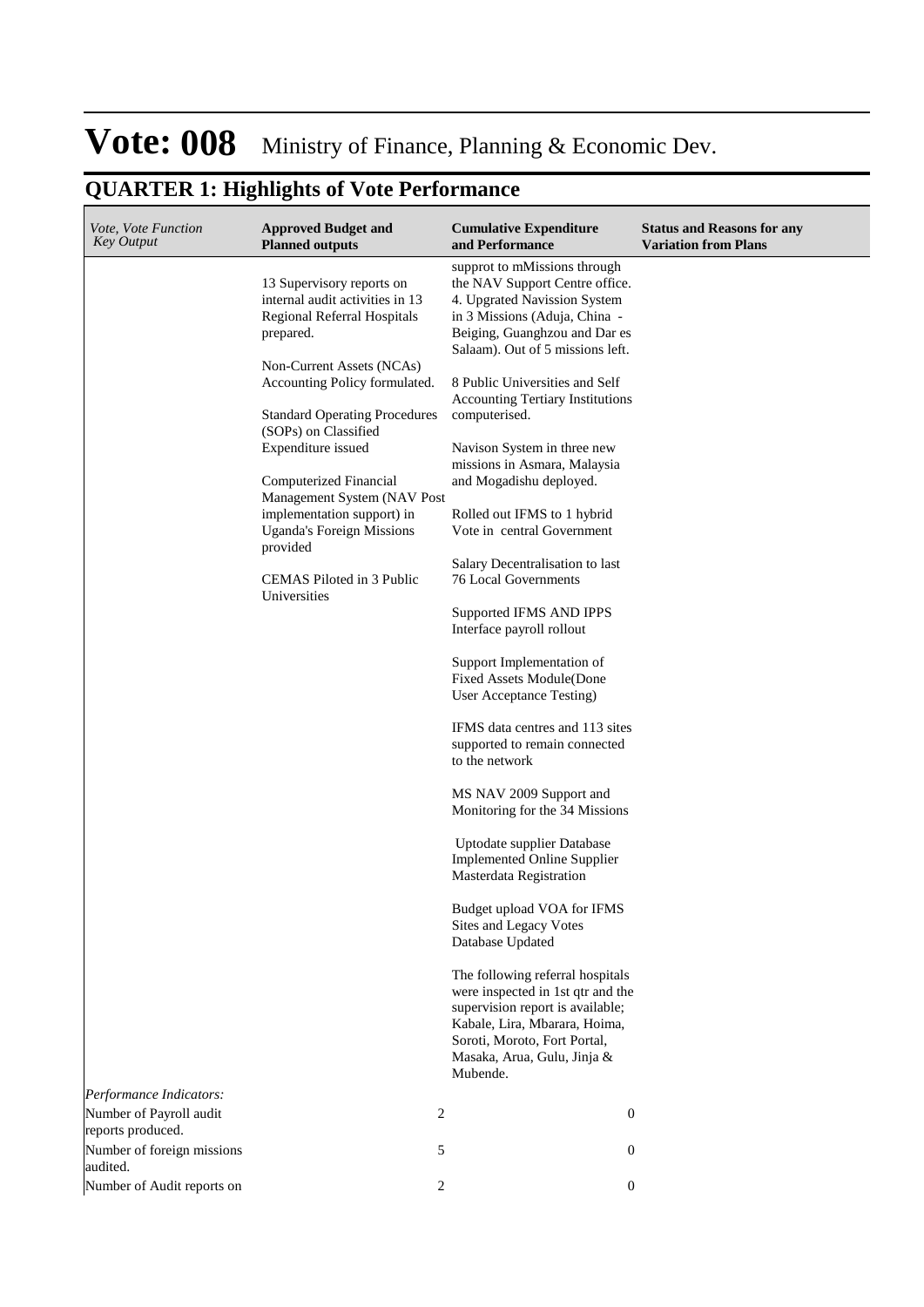| Vote, Vote Function<br><b>Key Output</b>             | <b>Approved Budget and</b><br><b>Planned outputs</b>          |        | <b>Cumulative Expenditure</b><br>and Performance                      |                  | <b>Status and Reasons for any</b><br><b>Variation from Plans</b> |       |
|------------------------------------------------------|---------------------------------------------------------------|--------|-----------------------------------------------------------------------|------------------|------------------------------------------------------------------|-------|
| IT Activities produced.                              |                                                               |        |                                                                       |                  |                                                                  |       |
| <b>Output Cost:</b>                                  | UShs Bn:                                                      | 11.544 | <b>UShs Bn:</b>                                                       |                  | 2.272 % Budget Spent:                                            | 19.7% |
| <b>Output: 140302</b>                                | <b>Management and Reporting on the Accounts of Government</b> |        |                                                                       |                  |                                                                  |       |
| Description of Performance: 4 Cabinet memoranda on   |                                                               |        | 4 drafts special treasury                                             |                  | None                                                             |       |
|                                                      | government outstanding                                        |        | memorandam produced on;                                               |                  |                                                                  |       |
|                                                      | commitments produced                                          |        | *financial impropriety in OPM<br>*Dura Cement Limited                 |                  |                                                                  |       |
|                                                      | All bank Accounts of                                          |        | *Beachside Development                                                |                  |                                                                  |       |
|                                                      | Government reviewed and                                       |        | services                                                              |                  |                                                                  |       |
|                                                      | reconciled                                                    |        | *Haba Group of Companies &                                            |                  |                                                                  |       |
|                                                      | <b>Consolidated Final Accounts</b>                            |        | Ltd and Rhino Investements<br>Limited.                                |                  |                                                                  |       |
|                                                      | produced                                                      |        |                                                                       |                  |                                                                  |       |
|                                                      |                                                               |        | All bank Accounts of                                                  |                  |                                                                  |       |
|                                                      | <b>Statutory Financial Statements</b>                         |        | Government reviewed and                                               |                  |                                                                  |       |
|                                                      | for Treasury Operations Vote<br>produced.                     |        | reconciled                                                            |                  |                                                                  |       |
|                                                      |                                                               |        | <b>Consolidated Final Accounts</b>                                    |                  |                                                                  |       |
|                                                      |                                                               |        | produced                                                              |                  |                                                                  |       |
|                                                      |                                                               |        |                                                                       |                  |                                                                  |       |
|                                                      |                                                               |        | <b>Statutory Financial Statements</b><br>for Treasury Operations Vote |                  |                                                                  |       |
|                                                      |                                                               |        | produced.                                                             |                  |                                                                  |       |
| Performance Indicators:                              |                                                               |        |                                                                       |                  |                                                                  |       |
| Number of Public                                     |                                                               | 3      |                                                                       | 8                |                                                                  |       |
| Universities piloted on the                          |                                                               |        |                                                                       |                  |                                                                  |       |
| Computerized Education<br>Management and Accounting  |                                                               |        |                                                                       |                  |                                                                  |       |
| System.                                              |                                                               |        |                                                                       |                  |                                                                  |       |
| Number of missions                                   |                                                               | 32     |                                                                       | 3                |                                                                  |       |
| upgraded within the                                  |                                                               |        |                                                                       |                  |                                                                  |       |
| Navision System                                      |                                                               |        |                                                                       |                  |                                                                  |       |
| <b>Output Cost:</b>                                  | UShs Bn:                                                      | 5.668  | UShs Bn:                                                              |                  | 0.712 % Budget Spent:                                            | 12.6% |
| <b>Output: 140303</b>                                |                                                               |        | Development and Management of Internal Audit and Controls             |                  |                                                                  |       |
| Description of Performance: 8 Sector Audit Committee | Reports prepared                                              |        | Eight sectoral internal audit<br>committees were also facilitated     |                  | Inspection of PDEs planned for<br>Q <sub>2</sub>                 |       |
|                                                      |                                                               |        | during the period to review and                                       |                  |                                                                  |       |
|                                                      | 1 Annual Consolidated Internal                                |        | approve internal audit work                                           |                  |                                                                  |       |
|                                                      | Audit and Inspectorate report                                 |        | plans for FY 2014/15 and                                              |                  |                                                                  |       |
|                                                      |                                                               |        | review reports issued in the                                          |                  |                                                                  |       |
|                                                      | Annual Financial Management<br>Guidelines for Closing and     |        | fourth quarter of FY 2013/14.                                         |                  |                                                                  |       |
|                                                      | Opening of Financial Year                                     |        | 1 annual consolidated report and                                      |                  |                                                                  |       |
|                                                      | prepared                                                      |        | the summary version for Fy                                            |                  |                                                                  |       |
|                                                      |                                                               |        | 2013/14 produced.                                                     |                  |                                                                  |       |
| Performance Indicators:                              |                                                               |        |                                                                       |                  |                                                                  |       |
|                                                      |                                                               | 40     |                                                                       | $\boldsymbol{0}$ |                                                                  |       |
| Number of PDEs inspected.                            |                                                               |        | UShs Bn:                                                              | 0.371            |                                                                  | 20.2% |
| <b>Output Cost:</b>                                  | UShs Bn:                                                      | 1.832  |                                                                       |                  | % Budget Spent:                                                  |       |
| <b>Output: 140304</b>                                | <b>Local Government Financial Management Reform</b>           |        |                                                                       |                  |                                                                  |       |
| Description of Performance: LG financial management  |                                                               |        | During the quarter, the planned                                       |                  | The key challenge faced during                                   |       |
|                                                      | guidelines developed                                          |        | activities included:<br>commencement of deployment                    |                  | the quarter was the delayed<br>approval of the annual work       |       |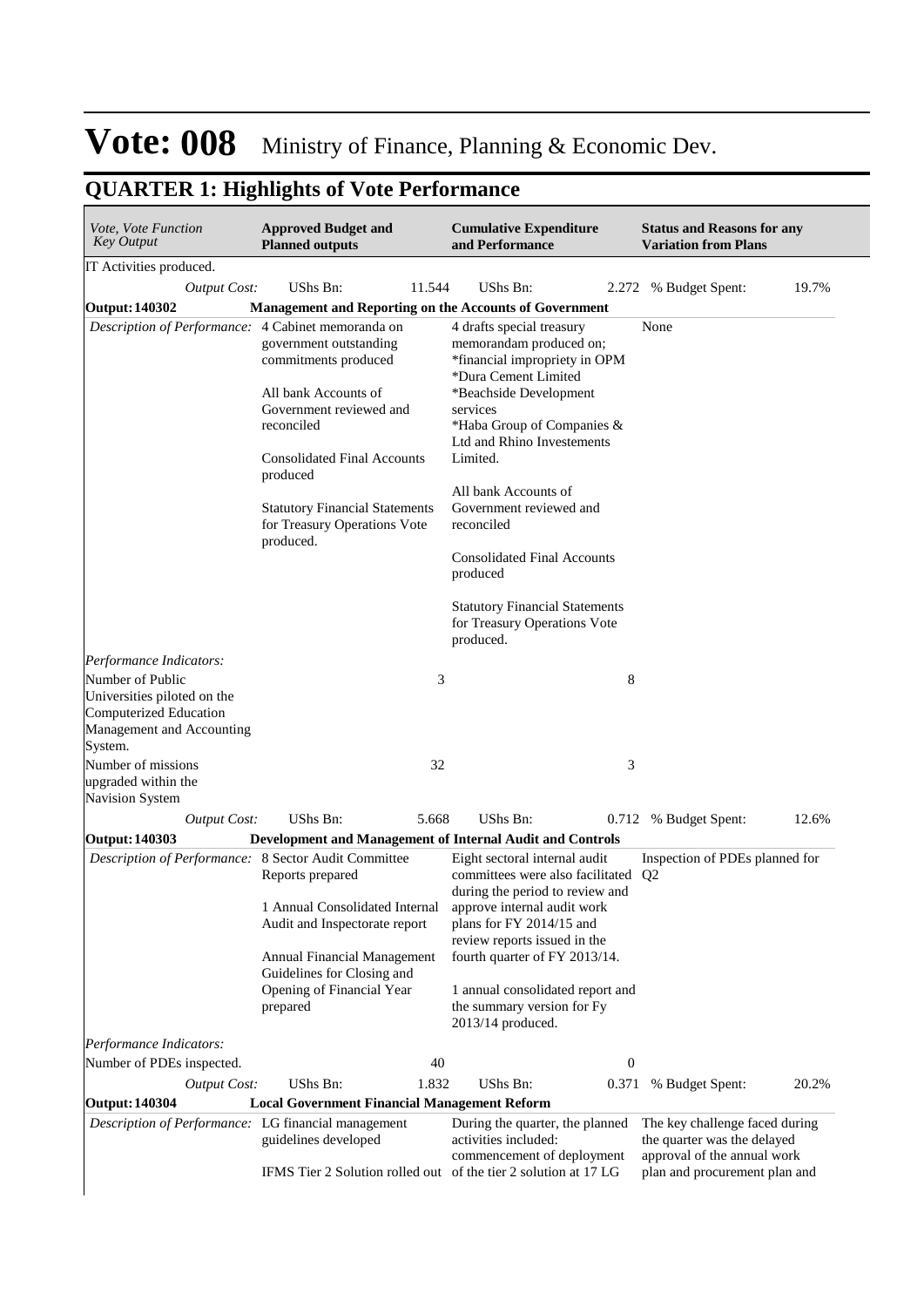| <i>Vote, Vote Function</i><br>Key Output            | <b>Approved Budget and</b><br><b>Planned outputs</b>                                | <b>Cumulative Expenditure</b><br>and Performance                                                                                                                                                                                                                                                                                                                                                                                                                                                                                                                                                                                                                                                                                                                                                                                                                                                                                                                                                                                                                                                | <b>Status and Reasons for any</b><br><b>Variation from Plans</b>                                                                                                                                                                                                                                                                                                                                                     |
|-----------------------------------------------------|-------------------------------------------------------------------------------------|-------------------------------------------------------------------------------------------------------------------------------------------------------------------------------------------------------------------------------------------------------------------------------------------------------------------------------------------------------------------------------------------------------------------------------------------------------------------------------------------------------------------------------------------------------------------------------------------------------------------------------------------------------------------------------------------------------------------------------------------------------------------------------------------------------------------------------------------------------------------------------------------------------------------------------------------------------------------------------------------------------------------------------------------------------------------------------------------------|----------------------------------------------------------------------------------------------------------------------------------------------------------------------------------------------------------------------------------------------------------------------------------------------------------------------------------------------------------------------------------------------------------------------|
|                                                     | to 80 local Governments                                                             | sites. In this regard, a contract<br>was awarded to M/s TECHNO<br>BRAIN (T) to undertake site<br>preparation and refurbishment,<br>supply, installation,<br>configuration of computer<br>hardware and related equipment. significantly distorted the<br>The contractor has to date<br>completed the site survey at the<br>17 selected sites and was to<br>confirm the site drawings. The<br>contractor also completed site<br>mobilization at the selected sites<br>and commenced on-site<br>preparation as well as civil and<br>electromechanical works in the<br>17 LGs.<br>The component also initiated the<br>procurement of a service<br>provider for set up of WAN<br>links to 33 IFMS Tier 2 Rollout<br>LGs during the quarter.<br>A draft report on the capacity<br>needs assessment and the<br>development of a capacity<br>building programme for Local<br><b>Government Public Accounts</b><br>Committees was submitted<br>during the quarter and is under<br>review by a GoU Taskforce.<br>Similarly, draft guidelines in the<br>application of the Local<br>Government Finance and | their corresponding quarterly<br>plans. This was further<br>exacerbated by the delayed<br>confirmation of funding by the<br>majority of the development<br>partners. This development<br>programme's budget allocation<br>within the national budget<br>presented to Parliament for<br>approval by the Minister.                                                                                                     |
|                                                     |                                                                                     | Accounting Regulations and<br>Manual (LGFAR and LGFAM)<br>was submited by the consulatnt<br>and is under review by a GoU                                                                                                                                                                                                                                                                                                                                                                                                                                                                                                                                                                                                                                                                                                                                                                                                                                                                                                                                                                        |                                                                                                                                                                                                                                                                                                                                                                                                                      |
| <b>Output Cost:</b>                                 | UShs Bn:<br>4.032                                                                   | task force.<br>UShs Bn:<br>0.329                                                                                                                                                                                                                                                                                                                                                                                                                                                                                                                                                                                                                                                                                                                                                                                                                                                                                                                                                                                                                                                                | 8.2%<br>% Budget Spent:                                                                                                                                                                                                                                                                                                                                                                                              |
| <b>Output: 140305</b>                               | <b>Strengthening of Oversight (OAG and Parliament)</b>                              |                                                                                                                                                                                                                                                                                                                                                                                                                                                                                                                                                                                                                                                                                                                                                                                                                                                                                                                                                                                                                                                                                                 |                                                                                                                                                                                                                                                                                                                                                                                                                      |
| Description of Performance: Parliamentary committee | systems and procedures<br>structured in line with the<br>provisions of the PFM Bill | Component 4C: Oversight and<br>Scrutiny – Office of the Auditor<br>General<br>The physical independence of<br>the Office of the Auditor<br>General helps enable the<br>institution provide better and<br>quality external oversight over<br>budget execution in<br>government. To this end, efforts<br>focused on the finalization of<br>the OAG head office, which is<br>scheduled to be commissioned                                                                                                                                                                                                                                                                                                                                                                                                                                                                                                                                                                                                                                                                                          | The key challenge faced during<br>the quarter was the delayed<br>approval of the annual work<br>plan and procurement plan and<br>their corresponding quarterly<br>plans. This was further<br>exacerbated by the delayed<br>confirmation of funding by the<br>majority of the development<br>partners. This development<br>significantly distorted the<br>programme's budget allocation<br>within the national budget |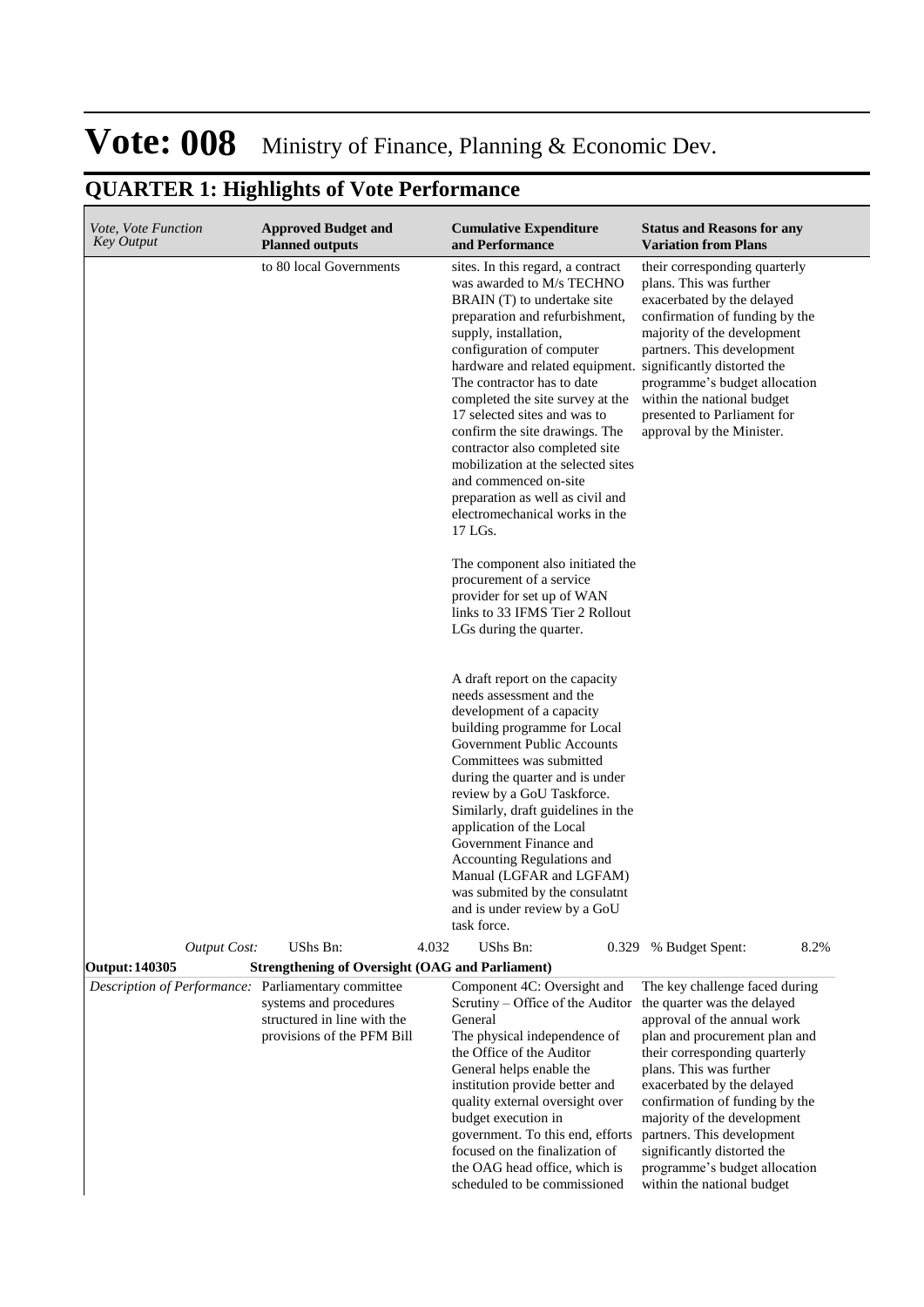| Vote, Vote Function<br><b>Key Output</b>                                                    | <b>Approved Budget and</b><br><b>Planned outputs</b>                                                                                                                                   |                | <b>Cumulative Expenditure</b><br>and Performance                                                                                                                                                                                                                                                                                                              |                  | <b>Status and Reasons for any</b><br><b>Variation from Plans</b>                                                                                                 |       |
|---------------------------------------------------------------------------------------------|----------------------------------------------------------------------------------------------------------------------------------------------------------------------------------------|----------------|---------------------------------------------------------------------------------------------------------------------------------------------------------------------------------------------------------------------------------------------------------------------------------------------------------------------------------------------------------------|------------------|------------------------------------------------------------------------------------------------------------------------------------------------------------------|-------|
|                                                                                             |                                                                                                                                                                                        |                | on 20 November 2014. In<br>addition, the construction of the<br>Mbarara regional office is 75%<br>complete, with the sub-structure<br>finalized and the installation of<br>internal finishes ongoing.                                                                                                                                                         |                  | presented to Parliament for<br>approval by the Minister.                                                                                                         |       |
|                                                                                             |                                                                                                                                                                                        |                | Component 4D: Oversight and<br>Scrutiny - Parliament<br>Technical support to the<br>institute of parliamentary studies<br>was planned during the quarter,<br>through the development and<br>Technical and financial<br>evaluations of consultants who<br>expressed interest in the<br>development of the PFM<br>manuals were completed during<br>the quarter. |                  |                                                                                                                                                                  |       |
| <b>Output Cost:</b>                                                                         | UShs Bn:                                                                                                                                                                               | 0.102          | UShs Bn:                                                                                                                                                                                                                                                                                                                                                      | 0.000            | % Budget Spent:                                                                                                                                                  | 0.0%  |
| <b>Vote Function Cost</b><br>Vote Function: 1404 Development Policy Research and Monitoring | <b>UShs Bn:</b>                                                                                                                                                                        |                | 37.271 UShs Bn:                                                                                                                                                                                                                                                                                                                                               | 5.503            | % Budget Spent:                                                                                                                                                  | 14.8% |
| <b>Output: 140401</b>                                                                       |                                                                                                                                                                                        |                | Policy, Planning, Monitoring, Analysis and Advisory Services                                                                                                                                                                                                                                                                                                  |                  |                                                                                                                                                                  |       |
| Description of Performance: Background to the Budget                                        | (BTTB) for FY 2015/16<br>prepared and disseminated<br>Government Outlays Analysis<br>Report (GOAR) for FY 2012/13                                                                      |                | Zero draft of the Annual<br>economic Performance Report<br>(AEPR) for FY 2013/14<br>completed<br>Second draft of the Public                                                                                                                                                                                                                                   |                  | No sectors analysed until<br>submissions of the BFPs have<br>been received from the sectors<br>Drafts of some of the economic<br>publications have been received |       |
|                                                                                             | produced and disseminated.<br>Annual Economic Performance<br>report for FY 2013/14 produced<br>and disseminated.<br>Public Expenditure Analysis<br>Report (PEAR) for 2014<br>produced. |                | Expenditure analysis<br>Report(PEAR) for 2013/14<br>completed                                                                                                                                                                                                                                                                                                 |                  | Other activities are scheduled<br>for subsequent quarters                                                                                                        |       |
|                                                                                             | <b>Policy Implementation Issues</b><br>Report (PIR) for FY 2014/15<br>produced (Analysis of the<br>National Budget Framwework<br>Paper and Public Investment<br>Plan).                 |                |                                                                                                                                                                                                                                                                                                                                                               |                  |                                                                                                                                                                  |       |
|                                                                                             | Global and Regional Economic<br>Analysis Report (GEAR) for FY<br>2014/15 produced.                                                                                                     |                |                                                                                                                                                                                                                                                                                                                                                               |                  |                                                                                                                                                                  |       |
| Performance Indicators:                                                                     |                                                                                                                                                                                        |                |                                                                                                                                                                                                                                                                                                                                                               |                  |                                                                                                                                                                  |       |
| Number of sectors analyzed.                                                                 |                                                                                                                                                                                        | 6              |                                                                                                                                                                                                                                                                                                                                                               | $\boldsymbol{0}$ |                                                                                                                                                                  |       |
| Number of Key Economic<br>Publications produced.                                            |                                                                                                                                                                                        | $\overline{4}$ |                                                                                                                                                                                                                                                                                                                                                               | $\boldsymbol{0}$ |                                                                                                                                                                  |       |
| <b>Output Cost:</b>                                                                         | UShs Bn:                                                                                                                                                                               | 5.019          | UShs Bn:                                                                                                                                                                                                                                                                                                                                                      | 1.612            | % Budget Spent:                                                                                                                                                  | 32.1% |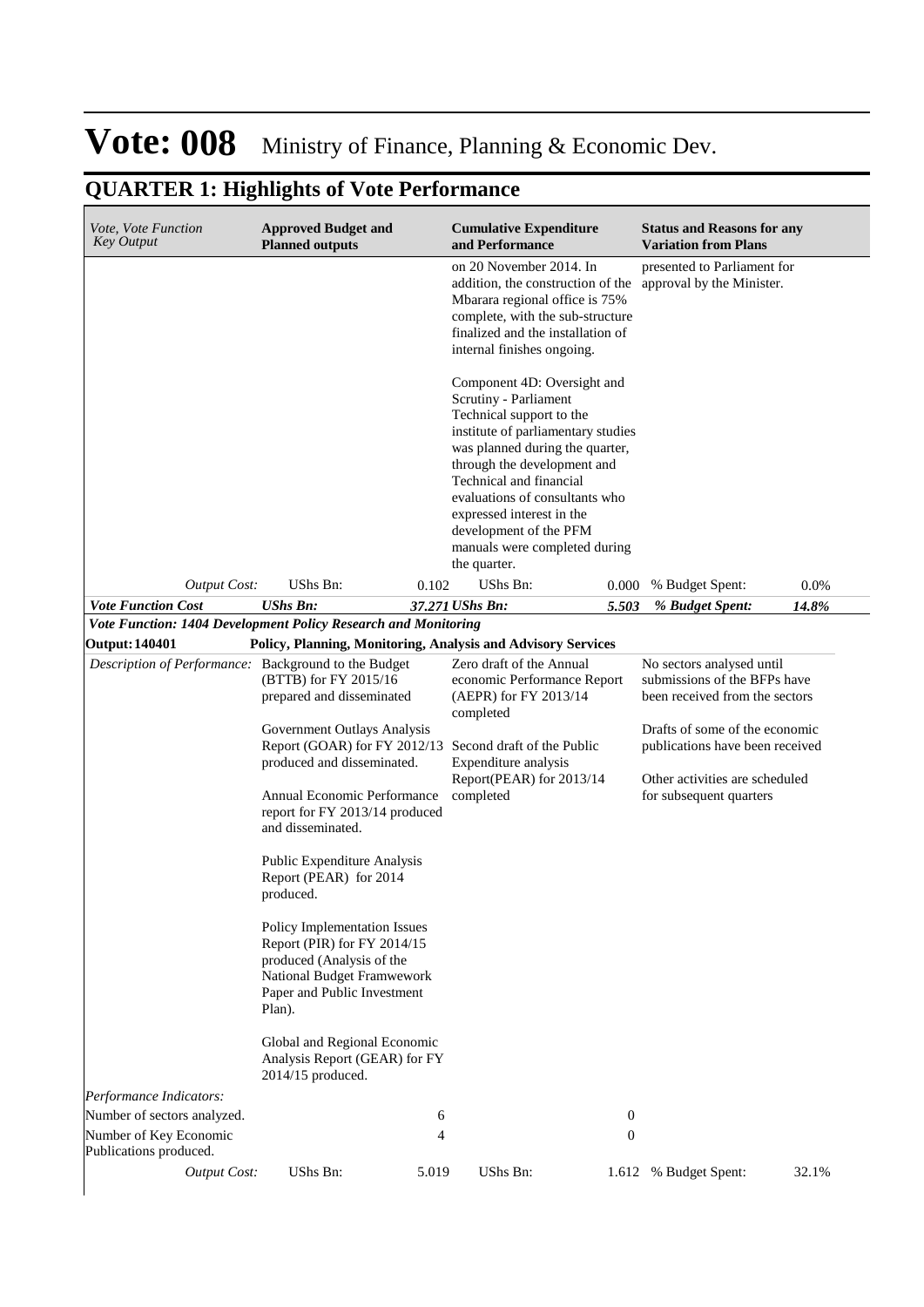| Vote, Vote Function<br><b>Key Output</b>               | <b>Approved Budget and</b><br><b>Planned outputs</b>                                                                                                                                                                                                                                                                                                                                                                                                                                                                                                                                                                                                                          | <b>Cumulative Expenditure</b><br>and Performance                                                                                                                                                                                                                                                                                                                                                                                                                                                                                                                                                                                                                                                                                                                                            | <b>Status and Reasons for any</b><br><b>Variation from Plans</b>                                                                                                                                                                                                                                                                                                                                                         |
|--------------------------------------------------------|-------------------------------------------------------------------------------------------------------------------------------------------------------------------------------------------------------------------------------------------------------------------------------------------------------------------------------------------------------------------------------------------------------------------------------------------------------------------------------------------------------------------------------------------------------------------------------------------------------------------------------------------------------------------------------|---------------------------------------------------------------------------------------------------------------------------------------------------------------------------------------------------------------------------------------------------------------------------------------------------------------------------------------------------------------------------------------------------------------------------------------------------------------------------------------------------------------------------------------------------------------------------------------------------------------------------------------------------------------------------------------------------------------------------------------------------------------------------------------------|--------------------------------------------------------------------------------------------------------------------------------------------------------------------------------------------------------------------------------------------------------------------------------------------------------------------------------------------------------------------------------------------------------------------------|
| <b>Output: 140404</b>                                  | <b>Policy Research and Analytical Studies</b>                                                                                                                                                                                                                                                                                                                                                                                                                                                                                                                                                                                                                                 |                                                                                                                                                                                                                                                                                                                                                                                                                                                                                                                                                                                                                                                                                                                                                                                             |                                                                                                                                                                                                                                                                                                                                                                                                                          |
| Description of Performance: Poverty and Social Impact  | Assesment (PSIA) report for FY on "The implications of<br>2014/15 produced based on the<br>2013 census data.<br>Mini Participatory Poverty<br>Assessment Report for FY<br>2014/15 produced and<br>disseminated<br>Sustainable Development Goals<br>report for Uganda 2014<br>produced                                                                                                                                                                                                                                                                                                                                                                                         | 2 on-demand analytical study<br>instituting a statutory Minimum<br>wage in Uganda" and "a paper<br>on realising the benefits of East<br><b>African Community Monetary</b><br>Union (EACMU)" completed<br>and produced for Management<br>First draft paper on the follow-<br>up study on the absorptive<br>capacity constraints completed.                                                                                                                                                                                                                                                                                                                                                                                                                                                   | Research Programme for FY<br>2015/16 and other activities<br>have been reprogrammed for<br>subsequent quarters                                                                                                                                                                                                                                                                                                           |
|                                                        | Research Programme for FY<br>2015/16 produced and<br>disseminated.<br>4 ad-hoc analytical briefs for<br>Management produced<br>Four research studies from the<br>FY 2013/14 Research                                                                                                                                                                                                                                                                                                                                                                                                                                                                                          |                                                                                                                                                                                                                                                                                                                                                                                                                                                                                                                                                                                                                                                                                                                                                                                             |                                                                                                                                                                                                                                                                                                                                                                                                                          |
|                                                        | Programme conducted                                                                                                                                                                                                                                                                                                                                                                                                                                                                                                                                                                                                                                                           |                                                                                                                                                                                                                                                                                                                                                                                                                                                                                                                                                                                                                                                                                                                                                                                             |                                                                                                                                                                                                                                                                                                                                                                                                                          |
| <b>Output Cost:</b>                                    | UShs Bn:<br>1.230                                                                                                                                                                                                                                                                                                                                                                                                                                                                                                                                                                                                                                                             | UShs Bn:<br>0.219                                                                                                                                                                                                                                                                                                                                                                                                                                                                                                                                                                                                                                                                                                                                                                           | % Budget Spent:<br>17.8%                                                                                                                                                                                                                                                                                                                                                                                                 |
| <b>Output: 140451</b>                                  | <b>Population Development Services</b>                                                                                                                                                                                                                                                                                                                                                                                                                                                                                                                                                                                                                                        |                                                                                                                                                                                                                                                                                                                                                                                                                                                                                                                                                                                                                                                                                                                                                                                             |                                                                                                                                                                                                                                                                                                                                                                                                                          |
| Description of Performance: National Population Policy | popularised through<br>dissemination meetings at<br>subcounty and district levels in<br>at least 60 districts and 12<br>Municipalities<br>Capacity developed for<br>integration of Population and<br>Reproductive Health variables<br>into policies, plans and<br>programmes<br>Participatory framework for<br>tracking population trends and<br>paterns developed and<br>operationalised<br>State of Uganda Population<br>Report 2014 developed and<br>disseminated (6000 copies)<br>Mark the World Population day<br>2014 in which we shall advocate The Family Health department<br>for a manageable family size<br>Technical backstopping of<br>dsitricts and subcounties | Five regional meetings were<br>held from 22-29th September<br>2014 in Mbale for Eastern<br>Region, Soroti for North East,<br>Lira for North, Arua for West<br>Nile and Mbarara for Western<br>to; i) disseminate the<br>International Conference on<br>Population and Development<br>(ICPD) and demographic<br>dividend reports. Ii) Popularise<br>the National Population Policy.<br>Marked the World Population<br>day 2014 in Dokolo district,<br>Angwechibange primary school<br>grounds with H.E the Vice<br>President of Uganda.over 2000<br>people attended including<br>Politicians, technocrats,<br>academicians, students and the<br>general public.<br>Held a community rally on<br>Sexual reproductive health and<br>gender issues in Mubende<br>district at Kitenga Sub County | The process for the development<br>and printing of the State of<br><b>Uganda Population Report</b><br>(SUPRE) 2014 is ongoing and<br>the report will be launched on<br>the 21st November, 2014<br>The resources are inadequate to<br>roll out SHIP counrty wide.<br>The procurement process of<br>purchasing Computers for the<br>10 Town councils in ongoing.<br>However, there was limited<br>funding for the quarter. |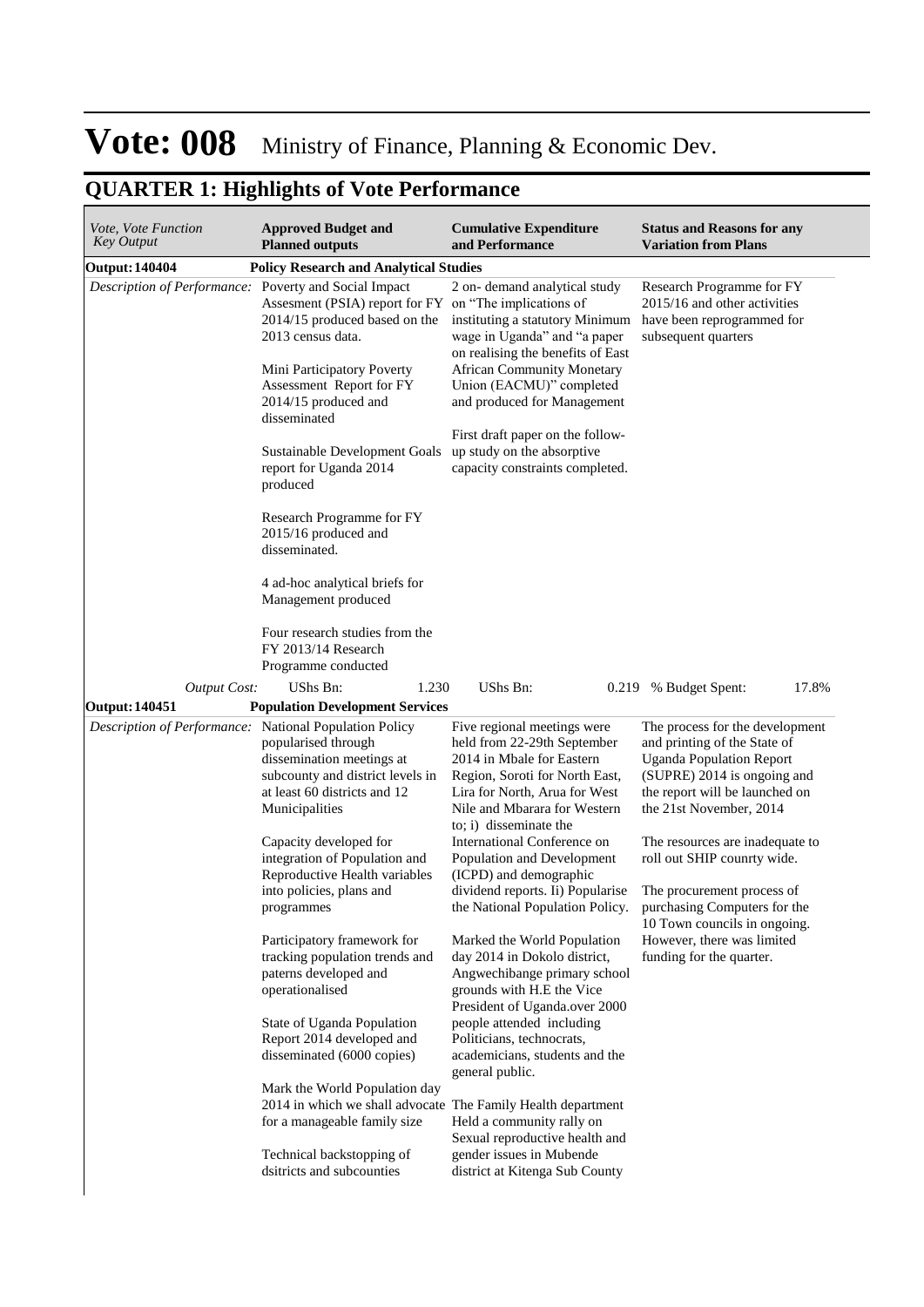| <i>Vote, Vote Function</i><br><b>Key Output</b>                                | <b>Approved Budget and</b><br><b>Planned outputs</b>            | <b>Cumulative Expenditure</b><br>and Performance                               | <b>Status and Reasons for any</b><br><b>Variation from Plans</b> |
|--------------------------------------------------------------------------------|-----------------------------------------------------------------|--------------------------------------------------------------------------------|------------------------------------------------------------------|
|                                                                                | Population offices to effectively<br>implement the National     | Headquarters on 30th<br>September, 2014.                                       |                                                                  |
|                                                                                | Population Policy Action Plan<br>carried out                    | 30 Sexual Health Educators                                                     |                                                                  |
|                                                                                | Incorporation of population<br>variables into development       | were trained under SHIP in<br>Dokolo district and<br>commissioned Voluteers in |                                                                  |
|                                                                                | workplans at subcounty and<br>deistrict levels undertaken in at | different schools in the district                                              |                                                                  |
|                                                                                | least 60 districts                                              | During the Quarter, POPSEC<br>entered Memorandum of                            |                                                                  |
|                                                                                | Annual assessment of<br>population variables at District,       | Understanding with 7 radio<br>stations to air radio programs                   |                                                                  |
|                                                                                | Municipalities, Town Councils<br>and Subcounties inconjuction   | every month for one year. These<br>stations are to disseminate                 |                                                                  |
|                                                                                | with Ministry of Local<br>Government conducted                  | messages on population and<br>development, geneder and                         |                                                                  |
|                                                                                | Adolescent Sexual reproductive                                  | reproductive health. These<br>include; Busoga Baino in                         |                                                                  |
|                                                                                | health training rolled out in 10<br>districts                   | Busoga, Voice of Teso, Voice<br>of Toro, Bunyoro Broadcasting                  |                                                                  |
|                                                                                | Information, Eduaction and                                      | Services, Radio Paidha, Radio<br>Wa in Lira and Mega FM in                     |                                                                  |
|                                                                                | Communication materials on<br>family planning and a             | Gulu. These messages on family<br>size is expected to bring down               |                                                                  |
|                                                                                | manegable family size<br>developed and disseminated.            | high population growth rate of<br>3.2% per annum.                              |                                                                  |
|                                                                                |                                                                 | A media training workshop was<br>held at Hotel Paradise in Jinja               |                                                                  |
|                                                                                |                                                                 | from 1st to 4th 2014, to equip<br>Journalists and media houses                 |                                                                  |
|                                                                                |                                                                 | with key population and<br>development issues.                                 |                                                                  |
|                                                                                |                                                                 | Champions were facilitated to                                                  |                                                                  |
|                                                                                |                                                                 | advocate for population and<br>development issues in the                       |                                                                  |
|                                                                                |                                                                 | district of Moroto, Kotido,<br>Kanungu, Mubende, Katakwi                       |                                                                  |
|                                                                                |                                                                 | and Kampala. Materials were                                                    |                                                                  |
|                                                                                |                                                                 | provided and given to the<br>population and development                        |                                                                  |
|                                                                                |                                                                 | Champions to sensitize their<br>communities on a number of                     |                                                                  |
|                                                                                |                                                                 | population and development<br>issues.                                          |                                                                  |
| Performance Indicators:                                                        |                                                                 |                                                                                |                                                                  |
| Number of Sub-counties<br>trained in data management<br>and utilization.       | $\boldsymbol{0}$                                                | 0                                                                              |                                                                  |
| Number of District Planning<br>Units provided with<br><b>Technical Support</b> | 60                                                              | 10                                                                             |                                                                  |
| Supervision.                                                                   |                                                                 |                                                                                |                                                                  |
| Number of District Planning                                                    | 60                                                              | 10                                                                             |                                                                  |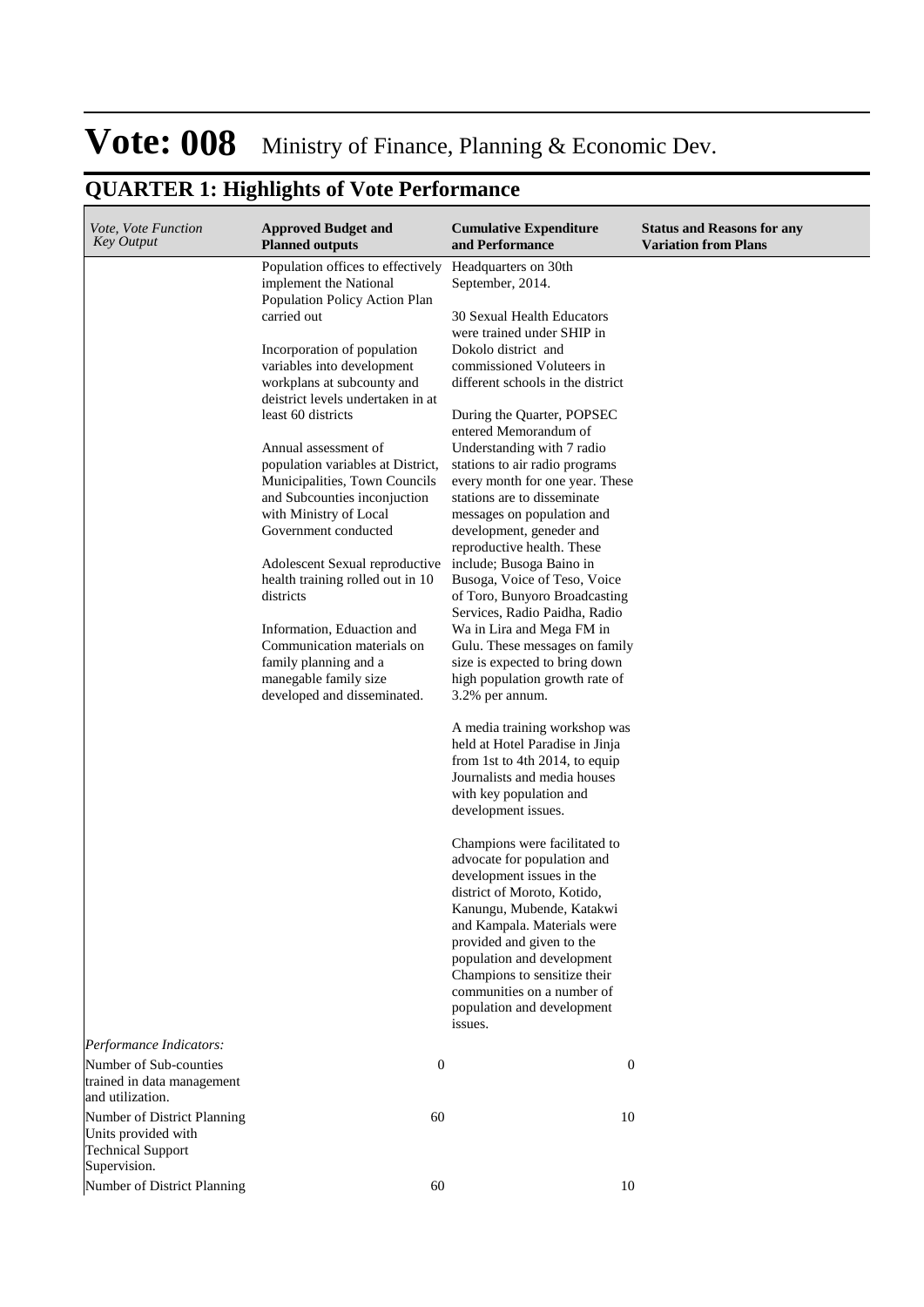| <i>Vote, Vote Function</i><br><b>Key Output</b>                              | <b>Approved Budget and</b><br><b>Planned outputs</b>                                                                                                                                                                                                                                                                                                                                                                                                                                                            | <b>Cumulative Expenditure</b><br>and Performance                                                                                                                                                                                                                                                                                                                                                                                                                                                                                                                                                                                                                                                                              | <b>Status and Reasons for any</b><br><b>Variation from Plans</b>                                                                               |
|------------------------------------------------------------------------------|-----------------------------------------------------------------------------------------------------------------------------------------------------------------------------------------------------------------------------------------------------------------------------------------------------------------------------------------------------------------------------------------------------------------------------------------------------------------------------------------------------------------|-------------------------------------------------------------------------------------------------------------------------------------------------------------------------------------------------------------------------------------------------------------------------------------------------------------------------------------------------------------------------------------------------------------------------------------------------------------------------------------------------------------------------------------------------------------------------------------------------------------------------------------------------------------------------------------------------------------------------------|------------------------------------------------------------------------------------------------------------------------------------------------|
| Units guided on how to use<br>the National Population<br>Policy Action Plan. |                                                                                                                                                                                                                                                                                                                                                                                                                                                                                                                 |                                                                                                                                                                                                                                                                                                                                                                                                                                                                                                                                                                                                                                                                                                                               |                                                                                                                                                |
|                                                                              | UShs Bn:<br>2.783                                                                                                                                                                                                                                                                                                                                                                                                                                                                                               | UShs Bn:                                                                                                                                                                                                                                                                                                                                                                                                                                                                                                                                                                                                                                                                                                                      | 25.0%                                                                                                                                          |
|                                                                              |                                                                                                                                                                                                                                                                                                                                                                                                                                                                                                                 |                                                                                                                                                                                                                                                                                                                                                                                                                                                                                                                                                                                                                                                                                                                               |                                                                                                                                                |
| <b>Output Cost:</b><br><b>Output: 140452</b>                                 | <b>Economic Policy Research and Analysis</b><br>Description of Performance: 12 Research reports produced to 3 research papers produced<br>inform policy.<br>15 Policy briefs published to<br>guide policy makers.<br>2 Press releases issued on<br>emerging economic issues<br>affecting the country.<br>4 Quarterly publications on the<br>State of Ugandan Economy<br>disseminated<br>4 National dissemination<br>workshops/Public dialogues<br>held to share key research<br>findings with key stakeholders. | tittled; i) "Bridging the<br>enforcement gap in the fight<br>against corruption: the fourth<br>annual report on tracking<br>corruption trends in Uganda"<br>ii) "Youth Entrepreneurship in<br>Uganda: a review of the evidence<br>iii) Pay for Locally Monitored<br>Teacher Attendence?: A welfare<br>analysis for Ugandan primary<br>schools.<br>3 Policy briefs/fact sheets.<br>These include;<br>i) Policy Brief #49: Enhancing<br>agricultural production and<br>productivity in Uganda through<br>irrigation; ii) Policy Brief #48:                                                                                                                                                                                      | 0.696 % Budget Spent:<br>The Uganda Business Climate<br>Index $\# 8$ Jan-March 2014 and<br>data analysis for April-June<br>2014 issue ongoing. |
|                                                                              | National Budget for FY 2014/15 Is VAT on agricultural inputs<br>of all stakeholders.<br>2 Training sessions to build<br>capacity for Policy Analysts and<br>Civil Society Organizations<br>(CSOs).                                                                                                                                                                                                                                                                                                              | analyzed for easy understanding cost effective? And iii) factsheet<br>#15: Water for agricultural<br>production: Planning and<br>Investment dilemmas in Uganda.<br>5 press releases and 3 blogd<br>issued issued these include;<br>" Harmonise Investment in                                                                                                                                                                                                                                                                                                                                                                                                                                                                  |                                                                                                                                                |
|                                                                              | Technical Support in policy<br>analysis to Government<br>Ministries, Departments and<br>Agencies provided.<br>Six Internship programs<br>facilitated to build capacity of<br>young professionals.<br>Bi-Annual Forum on<br>Agriculture and Food Security<br>organized                                                                                                                                                                                                                                           | water for agriculture", in the<br>Observe, sept 10, 2014; "Value<br>added Tax (VAT) on agriculture<br>inputs: Is uganda Courting a<br>food crisis? In East African<br>Business week August 18,<br>2014". "Uganda needs to<br>address Soil Infertility<br>Concerns", in the New Vision<br>July 11,2014. "Why growing<br>coffee in northern uganda may<br>not be viable for now", in the<br>daily monitor July 10, 2014;<br>"Inadequate Health Budget<br>Hurting Poor Ugandans", In the<br>new vision July 3, 2014. Policy<br>Blogs include; "Youth<br>Unemployment Challenge in<br>Uganda and the role of<br>employment policies in jobs<br>creation posted on brookings<br>and EPRC websites; "<br>Renewable energy can solve |                                                                                                                                                |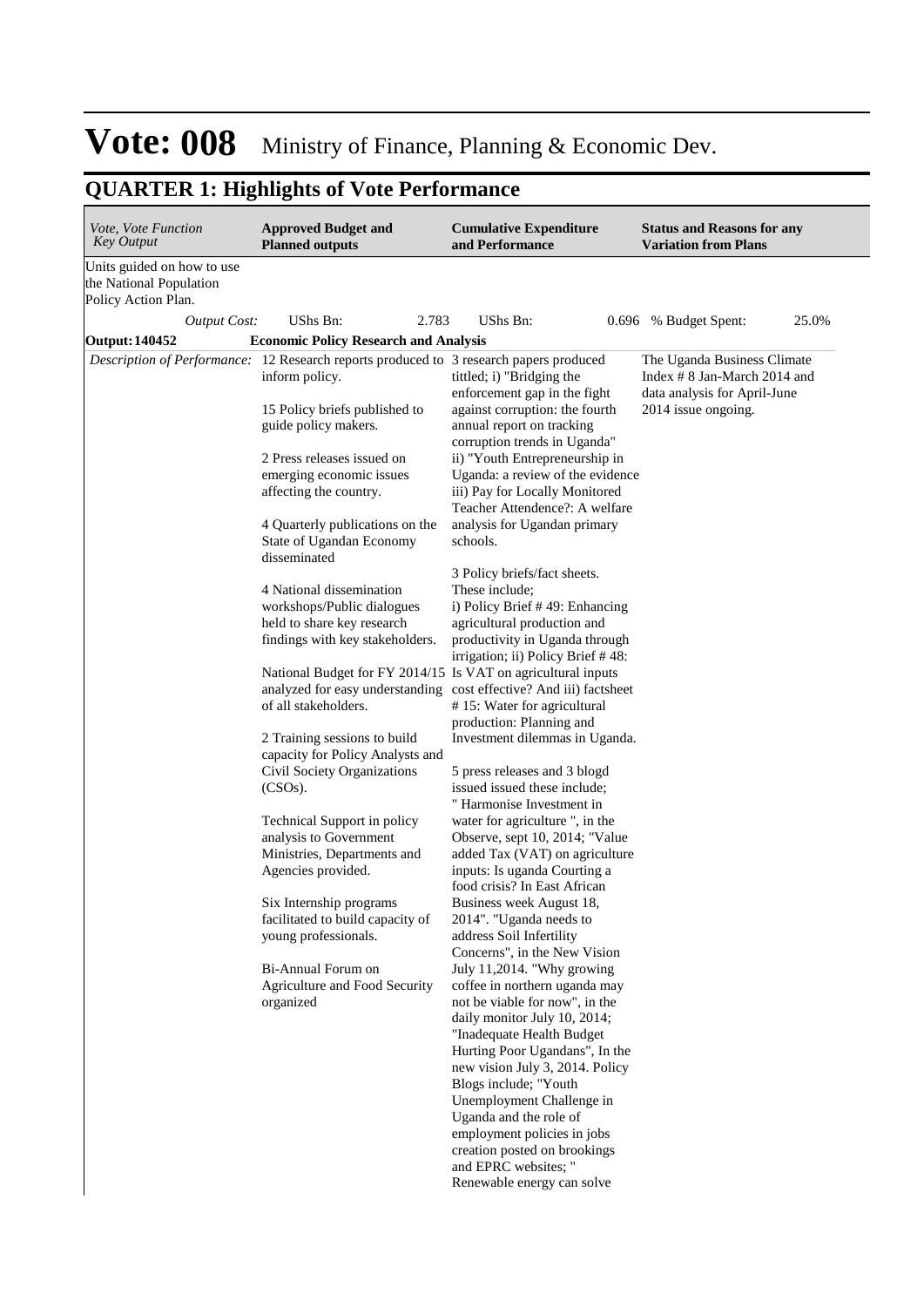| <i>Vote, Vote Function</i><br><b>Key Output</b> | <b>Approved Budget and</b><br><b>Planned outputs</b> | <b>Cumulative Expenditure</b><br>and Performance                                                                                                                                                                                                                                                                                                                                                                                                                                                                     | <b>Status and Reasons for any</b><br><b>Variation from Plans</b> |
|-------------------------------------------------|------------------------------------------------------|----------------------------------------------------------------------------------------------------------------------------------------------------------------------------------------------------------------------------------------------------------------------------------------------------------------------------------------------------------------------------------------------------------------------------------------------------------------------------------------------------------------------|------------------------------------------------------------------|
|                                                 |                                                      | Uganda's growing energy needs<br>posted on EPRC website; and<br>"Mu;tinational companies<br>should be Exemplary Tax<br>Payers and not Devise Tax<br>Evasion schemes posted on<br><b>EPRC</b> websites<br>1 quarterly bulletin on the state<br>of Uganda produced.                                                                                                                                                                                                                                                    |                                                                  |
|                                                 |                                                      | Held 2 national dissemination<br>workshop and public dialogues<br>to share key research findings<br>these include; the launch of the<br>fourth Annual Report on<br>Tracking Corruption trends in<br>Uganda. National level<br>stakeholders meeting on<br>Identifying challenges and<br>opportunities for investment in<br>water for smallholder farming<br>system in Uganda                                                                                                                                          |                                                                  |
|                                                 |                                                      | Held 2 Public dialogues on i)<br>the 2014 Global Human<br>Development Report entitled<br>"sustaining Human progress:<br>reducing Vulnerabilities and<br>building resilience held on July<br>31, 2014; 2013 UNCTAD Least<br>Developed Countries report on<br>theme "Growth with<br>employment for inclusive and<br>sustainable development"held at<br>EPRC; Multi-Stakeholder<br>dialogue on proposed<br>imposition of Value Added Tax<br>on Agricultural Inputs in<br>Uganda held on 11th August<br>2014 at Sheraton |                                                                  |
|                                                 |                                                      | Trained enumerators for the<br><b>Consumer Perception survey</b><br>conducted annually by the<br>Private Sector Foundation<br>Uganda (PSFU).<br>7 internship program facilitated<br>with an Intern from the<br>University of St Andrews, UK.                                                                                                                                                                                                                                                                         |                                                                  |
|                                                 |                                                      | Provided technical support<br>towards PSFU in the selection<br>of the top 52 Brands in Uganda<br>through scientific approaches;                                                                                                                                                                                                                                                                                                                                                                                      |                                                                  |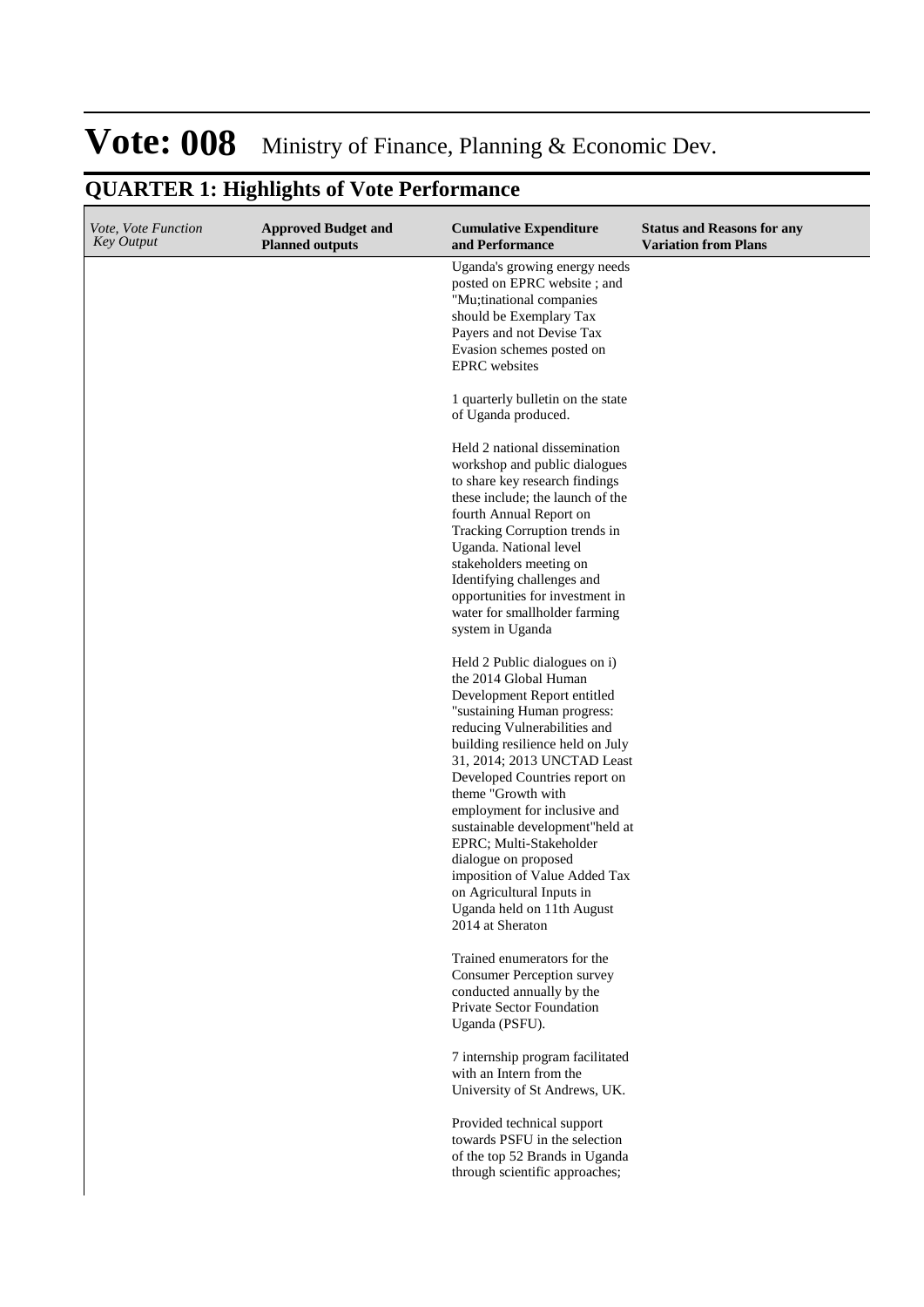| <i>Vote, Vote Function</i><br>Key Output | <b>Approved Budget and</b><br><b>Planned outputs</b>                                                                                                                                                                                                                                                                                                                                                                                   | <b>Cumulative Expenditure</b><br>and Performance                                                                                                                                                                                                                                                                                                                                                                                                                                         | <b>Status and Reasons for any</b><br><b>Variation from Plans</b>                                                                                                                                                       |
|------------------------------------------|----------------------------------------------------------------------------------------------------------------------------------------------------------------------------------------------------------------------------------------------------------------------------------------------------------------------------------------------------------------------------------------------------------------------------------------|------------------------------------------------------------------------------------------------------------------------------------------------------------------------------------------------------------------------------------------------------------------------------------------------------------------------------------------------------------------------------------------------------------------------------------------------------------------------------------------|------------------------------------------------------------------------------------------------------------------------------------------------------------------------------------------------------------------------|
|                                          |                                                                                                                                                                                                                                                                                                                                                                                                                                        | the Centre also participated in<br>the developing of the<br><b>Agricultural Finance Year Book</b><br>2013/14. Supported the<br>preparation of NDP II through<br>the drafting of the Economic<br>Management Issues Paper on<br>macroeconomic and financial<br>sector performance and forecast.<br>The Centre participated in the<br>designing of the Monitoring and<br>evaluation strategy for NDP II,<br>reviewing of sector issues<br>papers, and designing of the<br>results framework |                                                                                                                                                                                                                        |
| <b>Output Cost:</b>                      | UShs Bn:<br>2.425                                                                                                                                                                                                                                                                                                                                                                                                                      | UShs Bn:<br>0.606                                                                                                                                                                                                                                                                                                                                                                                                                                                                        | % Budget Spent:<br>25.0%                                                                                                                                                                                               |
| <b>Vote Function Cost</b>                | <b>UShs Bn:</b>                                                                                                                                                                                                                                                                                                                                                                                                                        | 25.597 UShs Bn:<br>7.741                                                                                                                                                                                                                                                                                                                                                                                                                                                                 | 30.2%<br>% Budget Spent:                                                                                                                                                                                               |
|                                          | <b>Vote Function: 1406 Investment and Private Sector Promotion</b>                                                                                                                                                                                                                                                                                                                                                                     |                                                                                                                                                                                                                                                                                                                                                                                                                                                                                          |                                                                                                                                                                                                                        |
|                                          |                                                                                                                                                                                                                                                                                                                                                                                                                                        | Investment and private sector policy framework and monitoring                                                                                                                                                                                                                                                                                                                                                                                                                            |                                                                                                                                                                                                                        |
| <b>Output: 140601</b>                    | Description of Performance: Investment Policy developed.<br>Private sector development<br>strategy prepared.<br>Annual competitiveness and<br>private sector development<br>report produced.<br>Annual public-private<br>partnership status report<br>produced.<br>Estimated contingent liabilities<br>from public-private partnership<br>projects on Government<br>produced.<br>The final Investment Code<br>Amendment Bill prepared. | Investment performance report<br>for Q1 produced.<br>The Investment Code<br>(Amendment) Bill was<br>submitted to Cabinet for<br>approval.<br>An interim structure of the<br>Uganda Free Zones Authority to<br>operationalise the Free Zones<br>Act 2014 established.<br>The Free Zones Act<br>(Commencement) Instrument,<br>2014 gazetted.<br><b>Uganda Free Zones Regulations</b><br>drafted.<br>Kaweweta Special Economic<br>Zone familiarisation visit                                | Inadequate funding to conduct<br>the second investor survey and<br>short term cosultancy services<br>for review of IPAs, investment<br>policy development and<br>development of private sector<br>development strategy |
|                                          | Investment performance report<br>for FY 2014/15 produced.<br>The updated Investment guide<br>prepared and disseminated<br>Private sector competitiveness<br>indicators tracked.<br>Investment forum for FY<br>2014/15 organized and<br>facilitated<br>Business licensing reforms<br>identified and implemented                                                                                                                         | conducted and follow up<br>meetings held with the<br>stakeholders to resolve land<br>disputes on the site for the<br>Kaweweta SEZ.<br>Draft EAC Special Economic<br>Zones (SEZ) Policy reviewed<br>and Uganda's position and<br>comments forwarded to the<br>EAC Secretariat.<br>Uganda Investment Handbook<br>2014 prepared.                                                                                                                                                            |                                                                                                                                                                                                                        |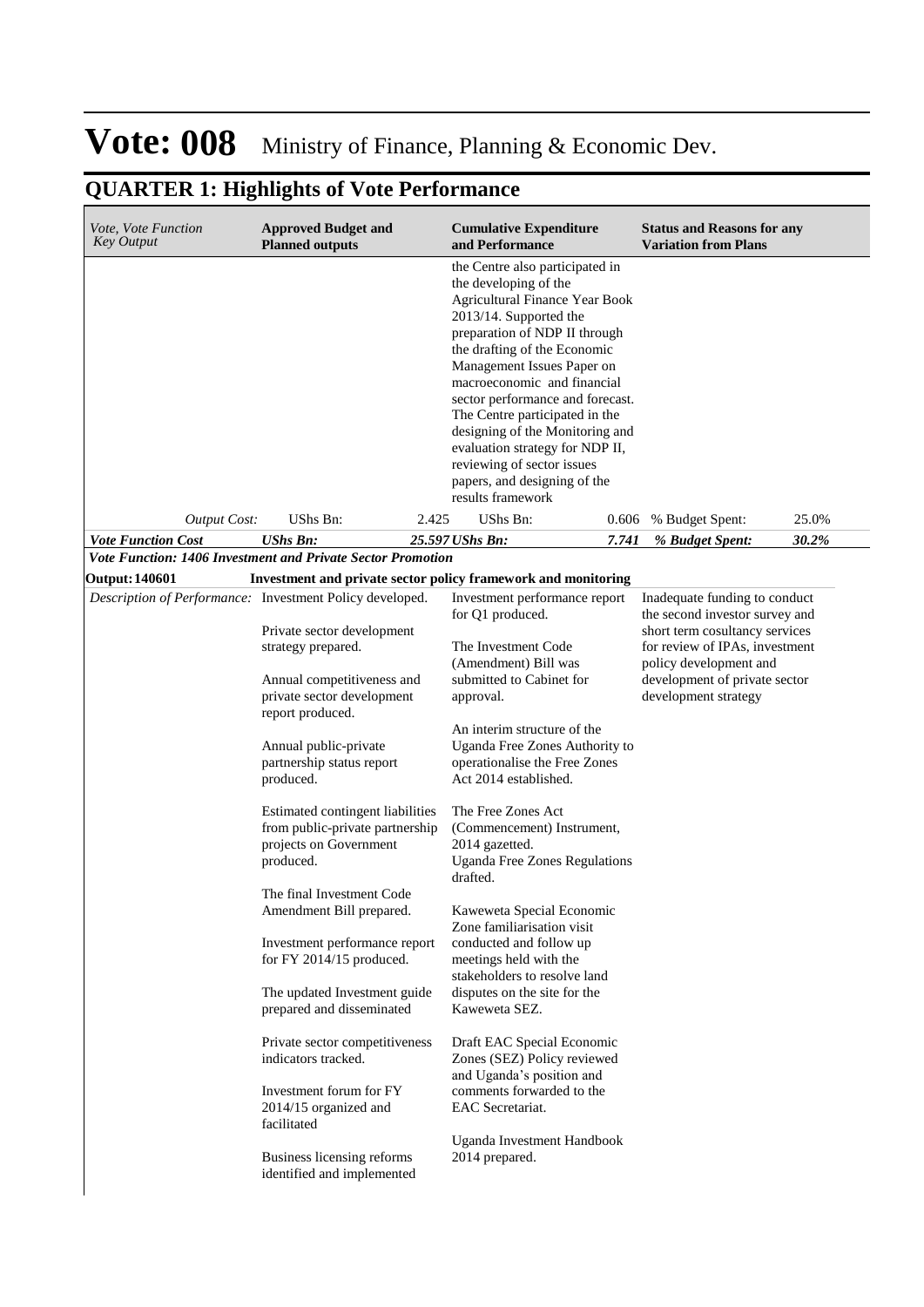| <i>Vote, Vote Function</i><br><b>Key Output</b> | <b>Approved Budget and</b><br><b>Planned outputs</b>                                   | <b>Cumulative Expenditure</b><br>and Performance                                                                                                                                                                                                                                                                                                                                                          | <b>Status and Reasons for any</b><br><b>Variation from Plans</b> |
|-------------------------------------------------|----------------------------------------------------------------------------------------|-----------------------------------------------------------------------------------------------------------------------------------------------------------------------------------------------------------------------------------------------------------------------------------------------------------------------------------------------------------------------------------------------------------|------------------------------------------------------------------|
|                                                 | One investment promotion and<br>protection agreements (IPAs)<br>reviewed and initiated | Draft Micro Small and Medium<br>Enterprises (MSME) Policy was<br>prepared and awaits approval by<br>Top Management.                                                                                                                                                                                                                                                                                       |                                                                  |
|                                                 |                                                                                        | Report on Uganda's<br>performance in the World Bank<br>Doing Business produced.                                                                                                                                                                                                                                                                                                                           |                                                                  |
|                                                 |                                                                                        | Doing Business in Uganda<br>Reform Memo updated and<br>forum held on 21st August 2014.                                                                                                                                                                                                                                                                                                                    |                                                                  |
|                                                 |                                                                                        | Promotional videos for<br>Domestic Investors Expo<br>procured and disseminated to<br>stakeholders.                                                                                                                                                                                                                                                                                                        |                                                                  |
|                                                 |                                                                                        | Global Competitiveness Survey<br>workshop facilitated<br>Investors Missions serviced.                                                                                                                                                                                                                                                                                                                     |                                                                  |
|                                                 |                                                                                        | Soroti Fruit Factory ground<br>breaking completed.                                                                                                                                                                                                                                                                                                                                                        |                                                                  |
|                                                 |                                                                                        | The Public-Private Partnerships<br>Bill was passed by Parliament<br>and forwarded for assent to H.E.<br>The President. The Bill was sent<br>back to parliament with<br>comments for incorporation and<br>is now being transmitted to the<br>President for assent by<br>Parliament.                                                                                                                        |                                                                  |
|                                                 |                                                                                        | Contingent liabilities for<br>ongoing Public-Private<br>Partnerships Projects estimated.<br>(Kalangala Infrastructure<br>Services (KIS) Project; Umeme<br>Electricity Distribution Project;<br>Kampala Serena Hotel Project;<br>the Nalubaale and Kiira<br>Hydroelectric Facilities Project;<br>Kenya - Uganda Railway<br>Concession Project; Bujagali<br>Power Project; and Kilembe<br>Mineral Project). |                                                                  |
|                                                 |                                                                                        | Uganda's achievements in PPPs<br>and Investment for<br>Independence Day Celebrations<br>published in the Daily Monitor<br>Publication.                                                                                                                                                                                                                                                                    |                                                                  |
|                                                 |                                                                                        | Capacity of departmental staff                                                                                                                                                                                                                                                                                                                                                                            |                                                                  |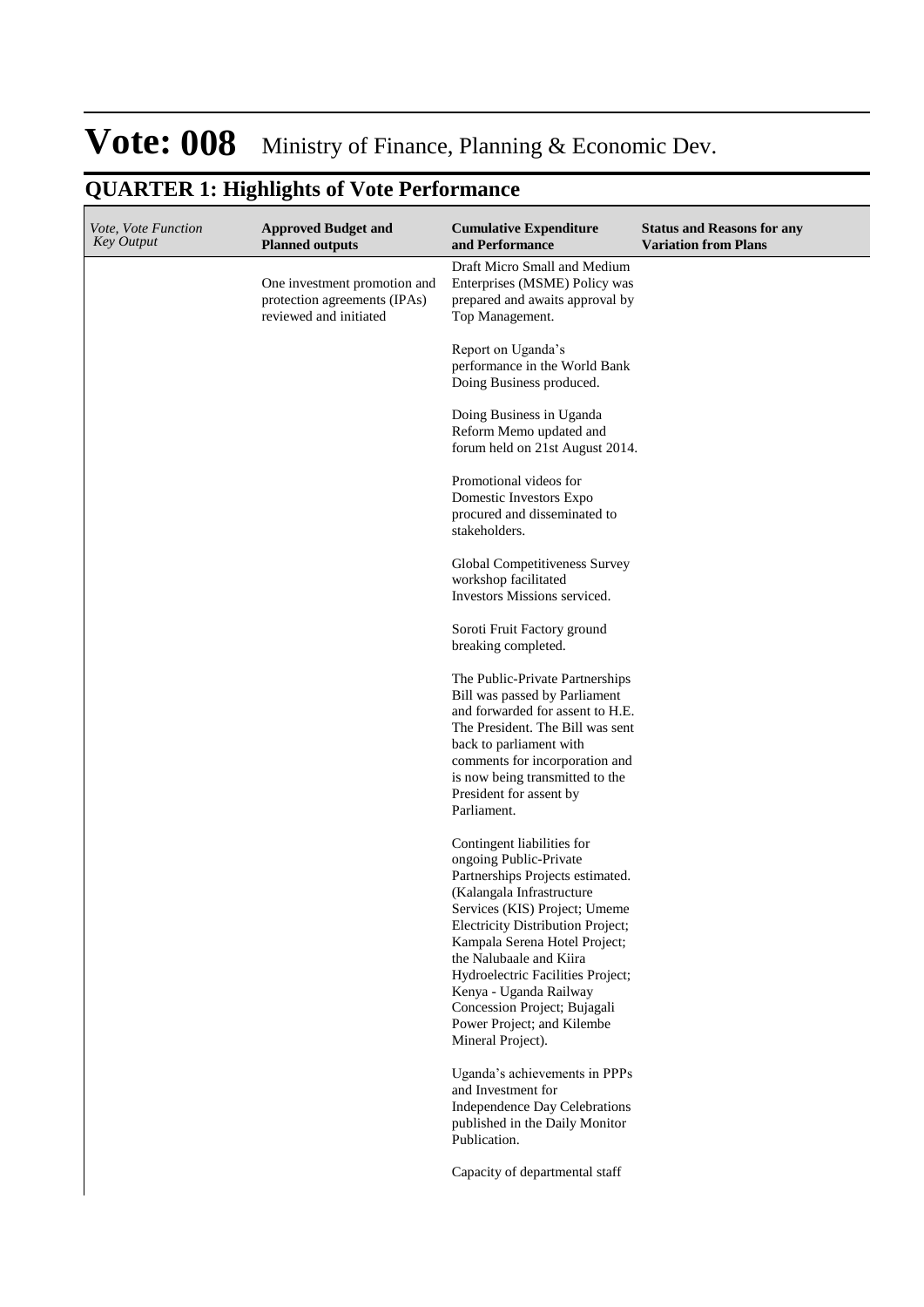| Vote, Vote Function<br><b>Key Output</b>                               | <b>Approved Budget and</b><br><b>Planned outputs</b>      |       | <b>Cumulative Expenditure</b><br>and Performance                                                                                                                                   | <b>Status and Reasons for any</b><br><b>Variation from Plans</b> |
|------------------------------------------------------------------------|-----------------------------------------------------------|-------|------------------------------------------------------------------------------------------------------------------------------------------------------------------------------------|------------------------------------------------------------------|
|                                                                        |                                                           |       | built through training in various<br>PPP Strategies, Methods, and<br>Project Structuring Techniques;<br>External vulnerabilities and<br><b>Contingent Liability</b><br>Management. |                                                                  |
| Performance Indicators:                                                |                                                           |       |                                                                                                                                                                                    |                                                                  |
| Number of Investor                                                     |                                                           | 5     | $\boldsymbol{0}$                                                                                                                                                                   |                                                                  |
| <b>Protection Agreements</b><br>concluded                              |                                                           |       |                                                                                                                                                                                    |                                                                  |
| Number of Investment laws<br>reviewed and harmonized<br>with EAC.      |                                                           | 5     | 3                                                                                                                                                                                  |                                                                  |
| Number of business<br><b>Licensing Reforms</b><br>implemented.         |                                                           | 20    | $\boldsymbol{0}$                                                                                                                                                                   |                                                                  |
| <b>Output Cost:</b>                                                    | UShs Bn:                                                  | 6.276 | <b>UShs Bn:</b>                                                                                                                                                                    | 23.1%<br>1.447 % Budget Spent:                                   |
| Output: 140651<br>Description of Performance: 350 Projects Investments | Provision of serviced investment infrastructure           |       | 88 projects were licensed worth No variation                                                                                                                                       |                                                                  |
|                                                                        | licenced<br>300 Projects offered after care               |       | US\$ 350 million & will create<br>planned employment of 6,887<br>jobs                                                                                                              |                                                                  |
|                                                                        | services and facilitated.                                 |       |                                                                                                                                                                                    |                                                                  |
|                                                                        |                                                           |       | 62 companies were                                                                                                                                                                  |                                                                  |
|                                                                        | Two Comprehensive                                         |       | recommended for work permits;                                                                                                                                                      |                                                                  |
|                                                                        | Presidential Investor Round                               |       | 63 companies were facilitated                                                                                                                                                      |                                                                  |
|                                                                        | Table (PIRT) meetings                                     |       | with tax registration & other tax                                                                                                                                                  |                                                                  |
|                                                                        | facilitated to promote                                    |       | related issues;                                                                                                                                                                    |                                                                  |
|                                                                        | investments in the Country.                               |       | 29companies were assisted to<br>register their businesses;                                                                                                                         |                                                                  |
|                                                                        | One stop business licensing                               |       | 131 companies had general                                                                                                                                                          |                                                                  |
|                                                                        | centre operationalized with 6<br>core Institutions        |       | inquiries regarding the<br>investment licence & other                                                                                                                              |                                                                  |
|                                                                        |                                                           |       | issues.                                                                                                                                                                            |                                                                  |
|                                                                        | 800 companies in 4 regions of<br>Uganda sensitized on key |       | 26 companies were provided                                                                                                                                                         |                                                                  |
|                                                                        | investment potentials areas                               |       | with aftercare services which                                                                                                                                                      |                                                                  |
|                                                                        |                                                           |       | included follow up on land, wok                                                                                                                                                    |                                                                  |
|                                                                        | Private Sector Investor Survey<br>(PSIS) 2014 conducted   |       | permits, taxation issues, closure<br>by KCCA and quality standard                                                                                                                  |                                                                  |
|                                                                        |                                                           |       | issues by UNBS.                                                                                                                                                                    |                                                                  |
|                                                                        | Home is Best 4th Diaspora                                 |       |                                                                                                                                                                                    |                                                                  |
|                                                                        | Summit in Kampala held to                                 |       | One workshop in Bunyoro<br>region was held in conjuction                                                                                                                           |                                                                  |
|                                                                        | bring together all Nationals<br>living abroad.            |       | with the Small, Medium<br>Enterprises. There over 100                                                                                                                              |                                                                  |
|                                                                        | Six domestic Investment                                   |       | participants and also attended by                                                                                                                                                  |                                                                  |
|                                                                        | Promotions activities in FY<br>$2014/15$ conducted        |       | the political leadesr from<br>Central and Loal Governments                                                                                                                         |                                                                  |
|                                                                        |                                                           |       | of the districts of Kibaale,                                                                                                                                                       |                                                                  |
|                                                                        | Four outward missions to<br>identify potential investors  |       | Hoima, Buliisa, Masindi and<br>Kiryandongo                                                                                                                                         |                                                                  |
|                                                                        | conducted                                                 |       | 16 projects were monitored<br>worth actual investment of US\$                                                                                                                      |                                                                  |
|                                                                        |                                                           |       |                                                                                                                                                                                    |                                                                  |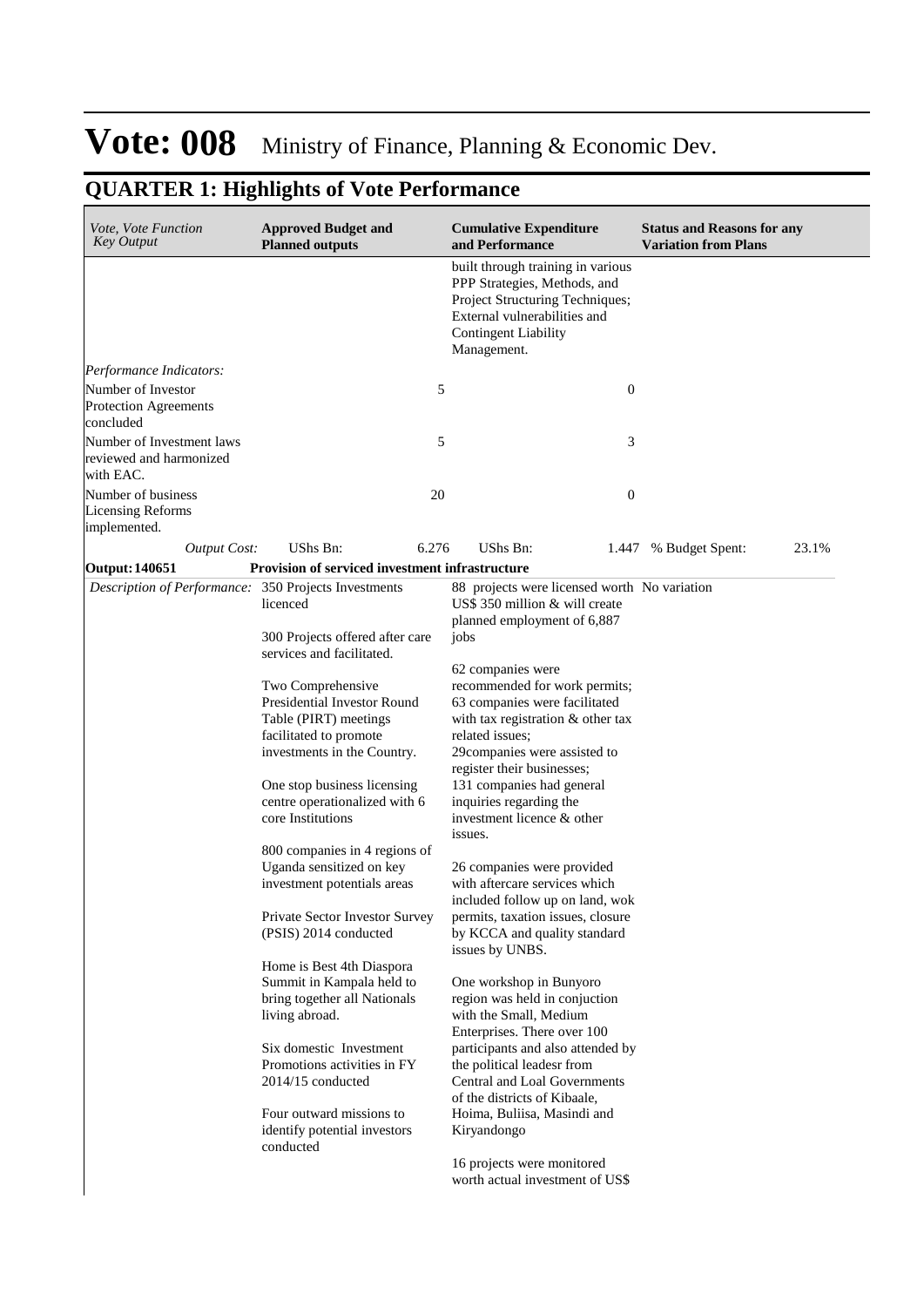|  | <b>QUARTER 1: Highlights of Vote Performance</b> |  |  |
|--|--------------------------------------------------|--|--|
|--|--------------------------------------------------|--|--|

| <i>Vote, Vote Function</i><br><b>Key Output</b>                                         | <b>Approved Budget and</b><br><b>Planned outputs</b>                                                                                            |        | <b>Cumulative Expenditure</b><br>and Performance                                                                                                             | <b>Status and Reasons for any</b><br><b>Variation from Plans</b>                                                                     |
|-----------------------------------------------------------------------------------------|-------------------------------------------------------------------------------------------------------------------------------------------------|--------|--------------------------------------------------------------------------------------------------------------------------------------------------------------|--------------------------------------------------------------------------------------------------------------------------------------|
|                                                                                         |                                                                                                                                                 |        | 61.499 million and 1,396 actual<br>jobs created.                                                                                                             |                                                                                                                                      |
|                                                                                         |                                                                                                                                                 |        | 13 TWG meetings were held<br>during Quarter 1, 3 Ministries of<br>Agriculture, ICT and Finance<br>met with members of TWGs.                                  |                                                                                                                                      |
|                                                                                         |                                                                                                                                                 |        | Held Jinja Investors Forum<br>which was attend by 57<br>companies located in Jinja                                                                           |                                                                                                                                      |
|                                                                                         |                                                                                                                                                 |        | 5 meetings on EAC matters<br>were attended 2 on EAC Trade<br>Report 2013 held in Kampala<br>and Arusha & 3 National<br>meetings                              |                                                                                                                                      |
| <b>Output Cost:</b>                                                                     | UShs Bn:                                                                                                                                        | 32.874 | UShs Bn:<br>3.433                                                                                                                                            | 10.4%<br>% Budget Spent:                                                                                                             |
| Output: 140653                                                                          | Develop enterpruneur skills & Enterprise Uganda services                                                                                        |        |                                                                                                                                                              |                                                                                                                                      |
| Description of Performance:                                                             | 4,000 household members<br>equipped with skills to start<br>enterprises.                                                                        |        | 1549 household members<br>received Business & Enterprise<br>Start-up Tool (BEST) training<br>in Adjumani and Amuria.                                         | Mentoring of Farmer groups in<br>Kabale and Kisoro during the<br>quarter and further training for<br>farmer groups due in Quarter 2. |
|                                                                                         | One Global Entrepreneurship<br>Week used to create<br>entrepreneurship awareness and received follow-up services<br>to recognize entrepreneurs. |        | 737 household members<br>from Wakiso and Amuria.                                                                                                             |                                                                                                                                      |
|                                                                                         | 300 SMEs received business<br>development services to grow<br>their businesses.                                                                 |        | 195 SME owners and<br>employees received financial<br>literacy, productivity and human<br>resource training.                                                 |                                                                                                                                      |
|                                                                                         | 7 farmer groups strengthened                                                                                                                    |        |                                                                                                                                                              |                                                                                                                                      |
|                                                                                         | The Enterprise Uganda<br>institutional capacity<br>strengthened.                                                                                |        | In-house training for 4 staff in<br>Agri-business entrepreneurship<br>training $(ABET)$ – August 2014.                                                       |                                                                                                                                      |
| Performance Indicators:                                                                 |                                                                                                                                                 |        |                                                                                                                                                              |                                                                                                                                      |
| Number of rural and urban<br>participants mobilized and<br>trained to start businesses. |                                                                                                                                                 | 4,000  | 1,549                                                                                                                                                        |                                                                                                                                      |
| <b>Output Cost:</b>                                                                     | UShs Bn:                                                                                                                                        | 2.610  | UShs Bn:                                                                                                                                                     | 25.0%<br>0.653 % Budget Spent:                                                                                                       |
| Output: 140655                                                                          | <b>SME Services</b>                                                                                                                             |        |                                                                                                                                                              |                                                                                                                                      |
| Description of Performance: 4 Regional District Investment                              | Committes /forum<br>established at Mubende,<br>Busoga and Bukedi                                                                                |        | One Sweet Potato Cluster was<br>developed in Ngora.<br>A pre-visit was made to Ngora<br>cluster and it was noted that the<br>composition of participants for | None                                                                                                                                 |
|                                                                                         | 4000 MSME flyers and UIA<br>guides produced                                                                                                     |        | training should reflect the triple<br>helix principle (government,<br>academia and private sector);                                                          |                                                                                                                                      |
|                                                                                         | 150 MSMEs trained under the<br>Technical/Enterprenueship<br><b>Skills Training</b>                                                              |        | accordingly 55 farmers (private<br>sector), 3 government officials<br>and 2 researchers were<br>recommended for selection.A                                  |                                                                                                                                      |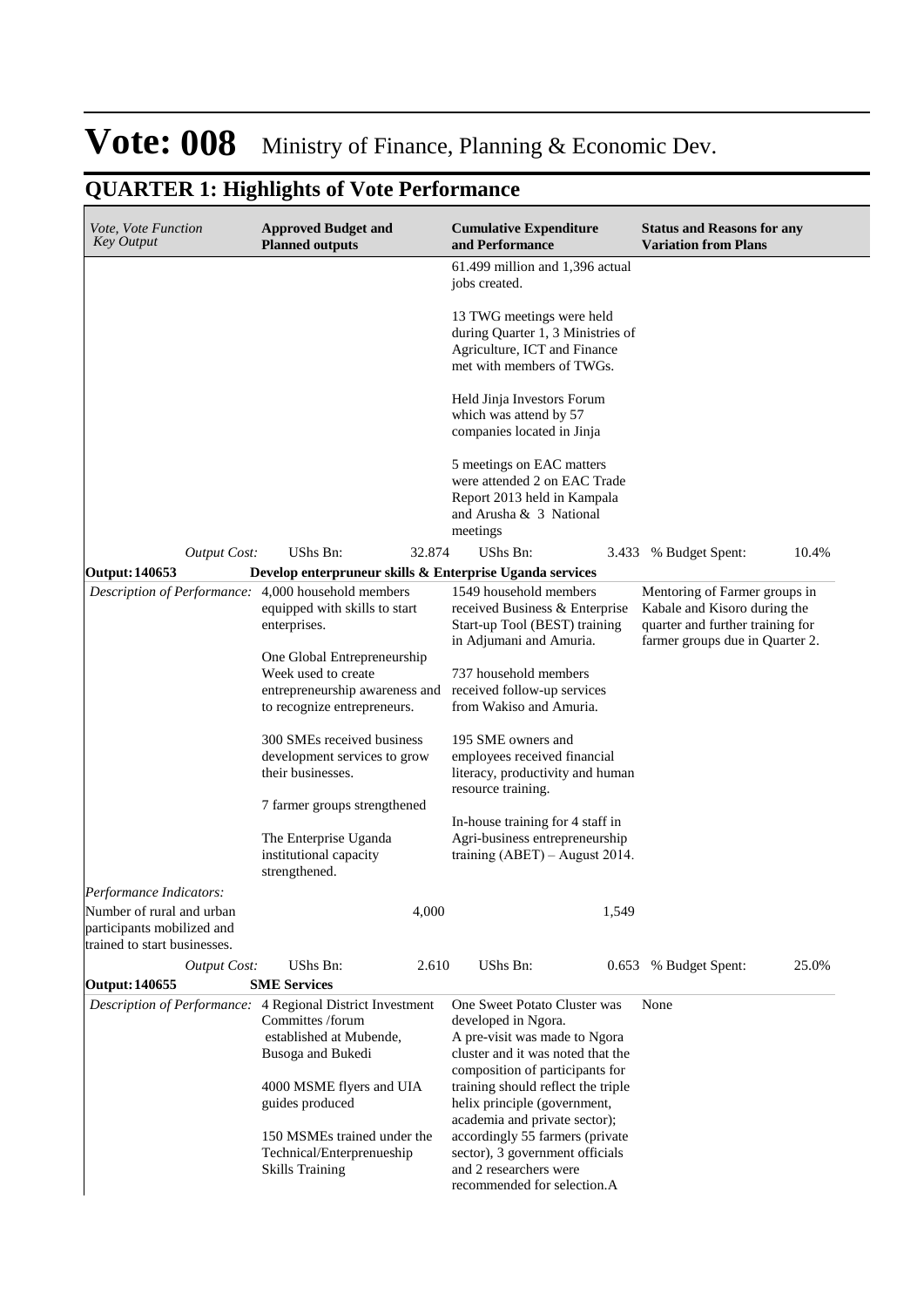| Vote, Vote Function<br>Key Output | <b>Approved Budget and</b><br><b>Planned outputs</b>                   | <b>Cumulative Expenditure</b><br>and Performance                                                                                                                                                                                                                                                                                                                                                                                                                                                                                                                                                                                                                                                                                                                                                                                                                                                                                                                                                                                                | <b>Status and Reasons for any</b><br><b>Variation from Plans</b> |
|-----------------------------------|------------------------------------------------------------------------|-------------------------------------------------------------------------------------------------------------------------------------------------------------------------------------------------------------------------------------------------------------------------------------------------------------------------------------------------------------------------------------------------------------------------------------------------------------------------------------------------------------------------------------------------------------------------------------------------------------------------------------------------------------------------------------------------------------------------------------------------------------------------------------------------------------------------------------------------------------------------------------------------------------------------------------------------------------------------------------------------------------------------------------------------|------------------------------------------------------------------|
|                                   | Simplified SME registration<br>process                                 | sweet potato cluster training<br>held in Kapir Sub County,<br>Ngora and attended by 65                                                                                                                                                                                                                                                                                                                                                                                                                                                                                                                                                                                                                                                                                                                                                                                                                                                                                                                                                          |                                                                  |
|                                   | Setup a well equiped business<br>development advisory center set<br>up | participants, 2 baselines surveys<br>for maize and beans done in in<br>Luwero and Nakasongola<br>districts respectively, 2 cluster                                                                                                                                                                                                                                                                                                                                                                                                                                                                                                                                                                                                                                                                                                                                                                                                                                                                                                              |                                                                  |
|                                   | Development of MSME data<br>base                                       | action team meetings held for<br>fish and furniture. Furniture<br>members trained in                                                                                                                                                                                                                                                                                                                                                                                                                                                                                                                                                                                                                                                                                                                                                                                                                                                                                                                                                            |                                                                  |
|                                   | 1 International MSMSE<br>Exhibition Jua Kali held                      | entrepreneurship skills and fish<br>cluster members trained to make<br>fish feeds.                                                                                                                                                                                                                                                                                                                                                                                                                                                                                                                                                                                                                                                                                                                                                                                                                                                                                                                                                              |                                                                  |
|                                   | Business to Business linkanges<br>established                          | i) Organized the Bunyoro<br>Investment Forum in Hoima and<br>was attended by over 100<br>promoters of SMEs and 50<br>members from Bunyoro<br>DICsii)The theme of the Forum<br>was "Nurturing Local Investors<br>for Better Growth Opportunities"<br>iii) Other members of Team<br>Uganda who made presentations<br>during the forum included;<br>URA, URBS, UNBS and IRA<br>iv) Created 5 DICs in Kibaale,<br>Hoima, Buliisa, Masindi and<br>Kiryandongo<br>Profiling<br>Up to 1080 were profiled during<br>the quarter and their information<br>captured in SME database.<br>Profiling is done to help support<br>and build capacities of local<br>entrepreneurs/SMEs to take<br>advantage of the emerging<br>business opportunities in the oil<br>sector while at the same time<br>building businesses and markets<br>that go beyond the Oil and Gas<br>sector.<br>In promoting business to<br>business linkages, In<br>collaboration with EKN<br>mobilized Women entrepreneurs<br>to go to the Netherlands in<br>October 2014 for an outward |                                                                  |
|                                   |                                                                        | mission, initiated collaborations<br>with KCCA<br>Under the technical skills<br>training program, i) Up to 100<br>entrepreneurs were trained in                                                                                                                                                                                                                                                                                                                                                                                                                                                                                                                                                                                                                                                                                                                                                                                                                                                                                                 |                                                                  |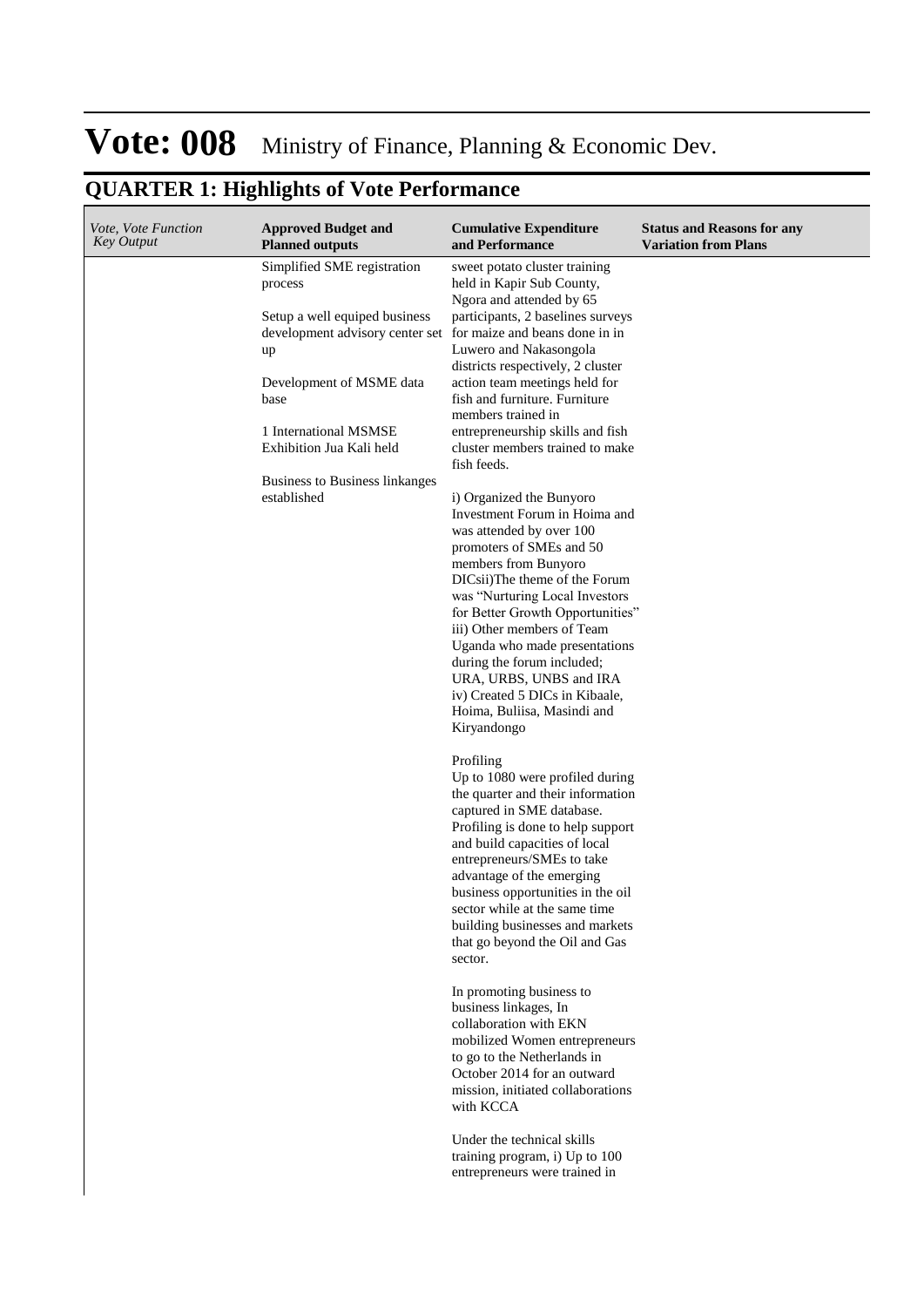#### **Cumulative Expenditure and Performance Approved Budget and Planned outputs Status and Reasons for any Variation from Plans** *Vote, Vote Function Key Output Vote Function Cost UShs Bn: 43.310 UShs Bn: 6.080 % Budget Spent: 14.0%* hands on technical skills: 60 trained on soap production in Mpigi district and 40 trained on fruit juice processing in Ngora district. Ii) 180 entrepreneurs in Paliisa, Kibaale and Jinja were trained in business management skills. Iii)Business counseling and advisory provided to a number of MSME walk - ins Training Youth-The pilot program for the youth apprenticeship program was commissioned through training of the first batch of 87 apprentices and recruitment of 78 SMEs for the program. Out of the 87 apprentices 51 were considered and assigned SMEs, there are now 37 apprentices actively involved and engaged working with the businesses, the other 14 participated only in July and dropped off. Active apprentices were assigned additional business to cover the gaps created, 4 supervisors were also recruited to support the Youth Apprentices *Output Cost:* UShs Bn: 0.550 UShs Bn: 0.138 % Budget Spent: 25.0% *Vote Function: 1408 Microfinance* **Output: 140801 Microfinance framework established** *Description of Performance:* Microfinance Law to regulate the Tier 4 Institutions put in place. Monitoring, supervision and mentoring of SACCOs in the different zonal areas undertaken Uganda Microfinance Reguratory Authority UMRA formulated Microfinance Policy 2005 Amended Microfinance Institutions/SACCOs Monitored and supervised Village Savings and Loan Final draft of the Tier IV Microfinance Bill forwarded to Fisrt Parliamentay Council. SACCO Status report for the period July - September 2014 produced. Ammemdments to the MDI Act prepared and sent to Bank of Uganda Establishment of the Uganda Microfinance Reguratory Authority UMRA was not done because Parliament has not yet passed the Tier IV Microfinance Bill into Law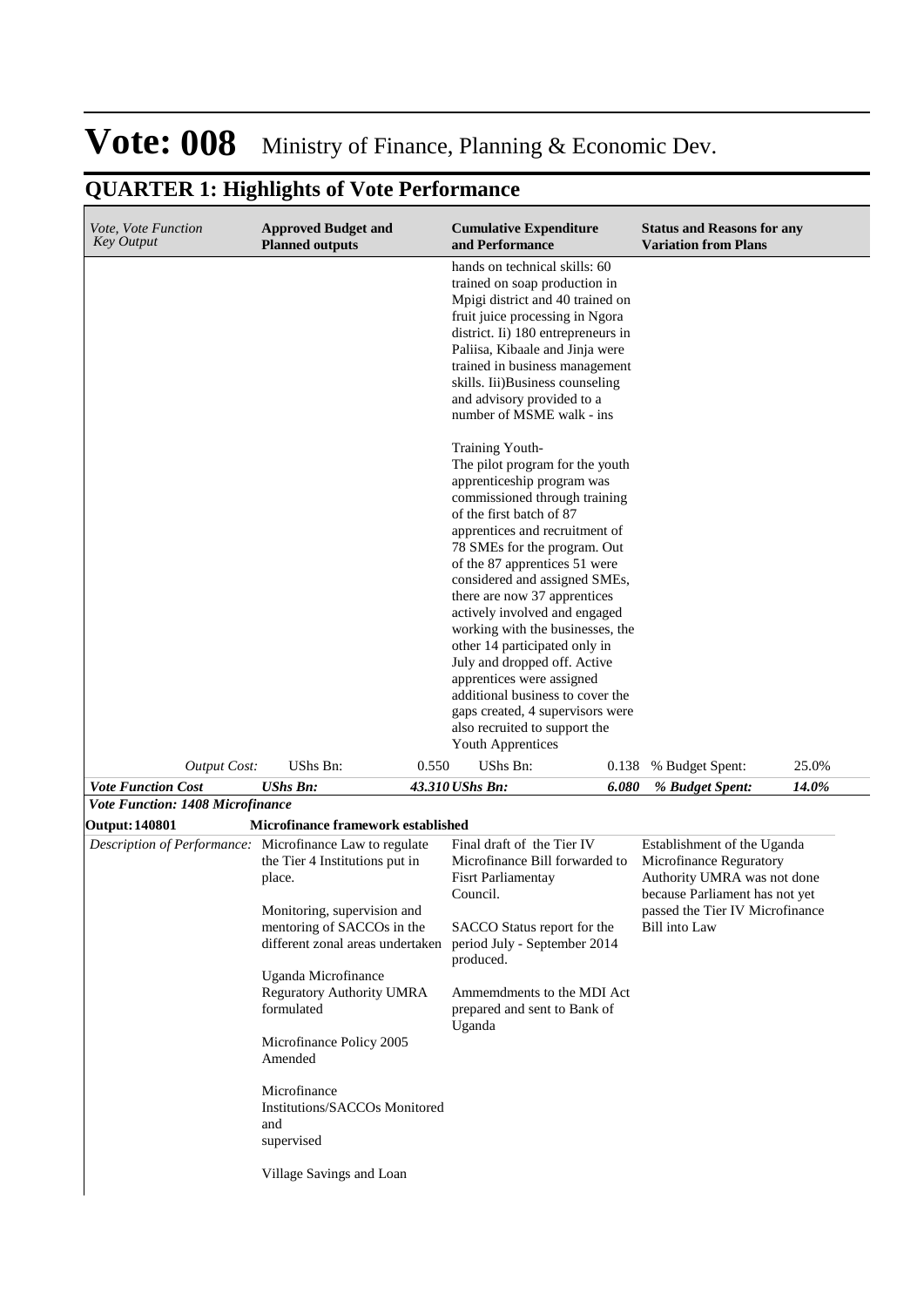| Vote, Vote Function<br>Key Output                                                                                                                                                                                    | <b>Approved Budget and</b><br><b>Planned outputs</b>                                                                                                               | <b>Cumulative Expenditure</b><br>and Performance                                                                                                                   | <b>Status and Reasons for any</b><br><b>Variation from Plans</b>                                                      |  |  |  |
|----------------------------------------------------------------------------------------------------------------------------------------------------------------------------------------------------------------------|--------------------------------------------------------------------------------------------------------------------------------------------------------------------|--------------------------------------------------------------------------------------------------------------------------------------------------------------------|-----------------------------------------------------------------------------------------------------------------------|--|--|--|
|                                                                                                                                                                                                                      | Associations (VSLAs)<br>Supported                                                                                                                                  |                                                                                                                                                                    |                                                                                                                       |  |  |  |
| Performance Indicators:                                                                                                                                                                                              |                                                                                                                                                                    |                                                                                                                                                                    |                                                                                                                       |  |  |  |
| Number of SACCOs<br>strengthened through<br>capacity building.                                                                                                                                                       | 300                                                                                                                                                                | 50                                                                                                                                                                 |                                                                                                                       |  |  |  |
| Number of SACCOs<br>provided with specialized<br>training.                                                                                                                                                           | 735                                                                                                                                                                | 150                                                                                                                                                                |                                                                                                                       |  |  |  |
| Number of SACCOs<br>monitored.                                                                                                                                                                                       | 2,200                                                                                                                                                              | 550                                                                                                                                                                |                                                                                                                       |  |  |  |
| <b>Output Cost:</b>                                                                                                                                                                                                  | UShs Bn:<br>1.835                                                                                                                                                  | UShs Bn:<br>0.133                                                                                                                                                  | 7.2%<br>% Budget Spent:                                                                                               |  |  |  |
| Output: 140851                                                                                                                                                                                                       | <b>SACCOS</b> established in every subcounty                                                                                                                       |                                                                                                                                                                    |                                                                                                                       |  |  |  |
| Description of Performance: Microfinance interventions                                                                                                                                                               | evaluated<br>Microfinance                                                                                                                                          | Some societies are not<br>motivated to form SACCOs due<br>to the lack of regulatory<br>framework to protect their                                                  |                                                                                                                       |  |  |  |
|                                                                                                                                                                                                                      | Institutions/SACCOs Monitored Draft Financial Services status<br>and<br>supervised                                                                                 | concept note<br>produced.                                                                                                                                          | savings.                                                                                                              |  |  |  |
|                                                                                                                                                                                                                      | SACCO networking activities in Meetings with Organisations<br>regions<br>undertaken                                                                                | working with VSLAs conducted                                                                                                                                       |                                                                                                                       |  |  |  |
|                                                                                                                                                                                                                      | Village Savings and Loan<br>Associations supported                                                                                                                 |                                                                                                                                                                    |                                                                                                                       |  |  |  |
| Performance Indicators:                                                                                                                                                                                              |                                                                                                                                                                    |                                                                                                                                                                    |                                                                                                                       |  |  |  |
| No. of SACCOs registered                                                                                                                                                                                             | 2,200                                                                                                                                                              | 227                                                                                                                                                                |                                                                                                                       |  |  |  |
| <b>Output Cost:</b>                                                                                                                                                                                                  | UShs Bn:<br>9.256                                                                                                                                                  | UShs Bn:<br>0.276                                                                                                                                                  | 3.0%<br>% Budget Spent:                                                                                               |  |  |  |
| Output: 140852                                                                                                                                                                                                       | Microfinance Institutions supported with matching grants                                                                                                           |                                                                                                                                                                    |                                                                                                                       |  |  |  |
| Description of Performance: 295 loans worth UShs 48.50                                                                                                                                                               | billion disbursed to Districts<br>with active clients                                                                                                              | 74 loans i.e. 99% of the planned The amount of loans disbursed<br>100 loans disbursed. The<br>amount disbursed was UGX<br>12,662,000,000 i.e. 155 % of             | was limited by lack of adequate<br>security/collateral by the<br>borowers and poor loans record.                      |  |  |  |
|                                                                                                                                                                                                                      | Two $(2)$ new products<br>the target of UGX.<br>developed in the Financial Year 8,175,000,000<br>2014/15<br>New MSC Strategic Plan (2014- achieved planned targets |                                                                                                                                                                    | MSCL staffing is still low which<br>impacts on set timelines to                                                       |  |  |  |
|                                                                                                                                                                                                                      | Savings mobilisation increased<br>by UShs 2.5 billion in the<br>Financial Year 2014/15.                                                                            | 2019) developed aand tracking<br>of the Asset Finance Loan<br>product is under pilot<br>testing                                                                    | Enterprise and financial training<br>for SACCOs was not conducted<br>because the private company                      |  |  |  |
| 280 Microfinance Institutions<br>offered technical assistance and<br>Asset finance loan product<br>training in governance, loan<br>under<br>management, Accounting and<br>development<br>financial management fields |                                                                                                                                                                    |                                                                                                                                                                    | Enterprise Uganda that was to<br>be partned with was engaged.<br>The Trainings are scheduled for<br>the next quarter. |  |  |  |
|                                                                                                                                                                                                                      |                                                                                                                                                                    | Capacity of MFIs built.<br>Technical assistance was<br>provided in aligning<br>Departmental & Zonal work<br>plans to the MSC Annual<br>approved budget FY 2014/15. | The UMRA establishment<br>structure is pending approval of<br>Tier IV Microfinance Bill by<br>Parliament              |  |  |  |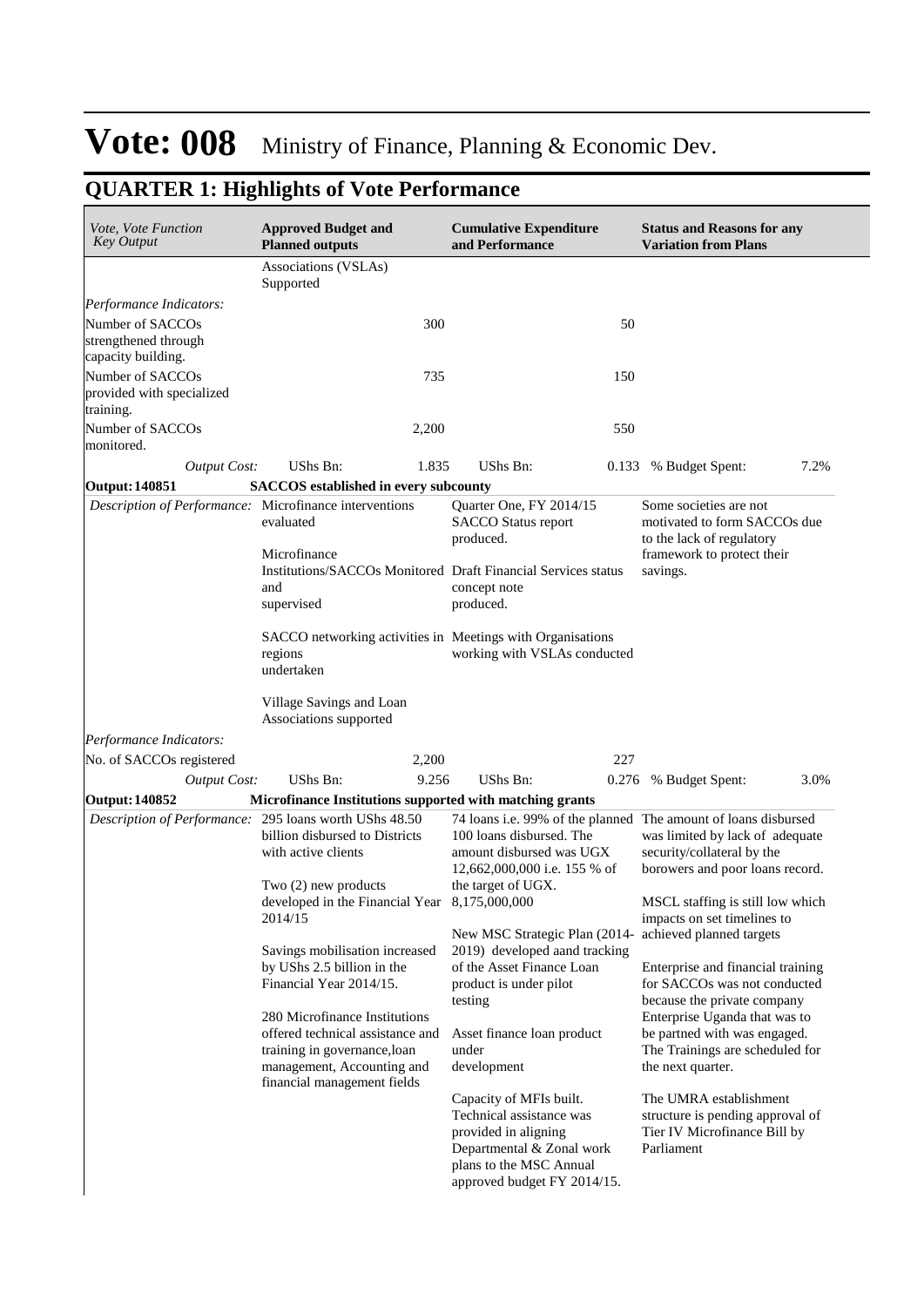### **QUARTER 1: Highlights of Vote Performance**

| <i>Vote. Vote Function</i><br><b>Key Output</b>           | <b>Approved Budget and</b><br><b>Planned outputs</b>          |       | <b>Cumulative Expenditure</b><br>and Performance       |        | <b>Status and Reasons for any</b><br><b>Variation from Plans</b> |       |
|-----------------------------------------------------------|---------------------------------------------------------------|-------|--------------------------------------------------------|--------|------------------------------------------------------------------|-------|
| Output Cost:                                              | UShs Bn:                                                      | 5.573 | UShs Bn:                                               | 1.373  | % Budget Spent:                                                  | 24.6% |
| <b>Vote Function Cost</b>                                 | <b>UShs Bn:</b>                                               |       | 16.664 UShs Bn:                                        | 3.052  | % Budget Spent:                                                  | 18.3% |
| Vote Function: 1449 Policy, Planning and Support Services |                                                               |       |                                                        |        |                                                                  |       |
| Output: 144972                                            | <b>Government Buildings and Administrative Infrastructure</b> |       |                                                        |        |                                                                  |       |
| <i>Description of Performance:</i> Renovation of Treasury | Building and overhaul of Water<br>System completed.           |       | <b>Renovation of Ministry</b><br>structures completed. |        | No variation                                                     |       |
|                                                           |                                                               |       | Ministry structures maintained                         |        |                                                                  |       |
|                                                           | Minor repairs on main Finance<br>building carried out         |       |                                                        |        |                                                                  |       |
|                                                           | Installation of fire fighting<br>system undertaken            |       |                                                        |        |                                                                  |       |
| <b>Output Cost:</b>                                       | UShs Bn:                                                      | 6.021 | UShs Bn:                                               | 0.274  | % Budget Spent:                                                  | 4.6%  |
| <b>Vote Function Cost</b>                                 | <b>UShs Bn:</b>                                               |       | 44.227 UShs Bn:                                        | 5.616  | % Budget Spent:                                                  | 12.7% |
| <b>Cost of Vote Services:</b>                             | $UShs Bn$ :                                                   |       | 270.978 UShs Bn:                                       | 50.510 | % Budget Spent:                                                  | 18.6% |

*\* Excluding Taxes and Arrears*

Key Vote Performance for the first quarter of FY 2014/15 are highlighted as follows per Vote Function

#### i. Macroeconomic Management

The Vote Function works towards enhancing external and domestic revenue mobilisation. As required by law, the Ministry prepared and presented to Parliament Amendments to the Income Tax, Excise Tariff, VAT, Stamp Acts and Finance Bill 2013. And as a measure to improve tax administration, URA efficiency and tax policy measures were monitored and their impact on revenue performance evaluated. On the other hand, the Key Performance Indicators for monthly, Quarterly and Annual Tax and Non-Tax revenue performance reports were prepared and recommendations provided, reviewed and presented to URA for updating.

The Tax Appeals Tribunal handled and resolved 20 disputes (Shs 1.6trillion) which was mainly attributed to the oil cases. The Tribunal also held 2 court user seminars up country and trained 2 officials in taxation and accounting.

The ministry carried out gaming industry review study and report prepared which forms the basis for implementation of the new regulations. Operations to stamp out illegal operators was carried out together with the Uganda Police which resulted into closure of several illegal operators and increment of the tax base through registration and licensing of new operators. Ushs 3.31 bn shillings was collected in gaming and pool betting tax. The Board has also undertaken various print media and radio announcement drives and Over six radio stations currently engaged. This was mainly to create public awareness.

The Ministry mobilised external resources amounting to 4.37 % (external resources) of National budget for 2014/15 in the quarter. 5 Grant Financing Agreements worth USD114,725,425 were concluded with Development Partners for the period as well as 2 loan agreements worth USD 131,882,700. The Ministry further maintained and updated the database on all Official Development Assistance (ODA) and produced reports on UNDP resource utilization.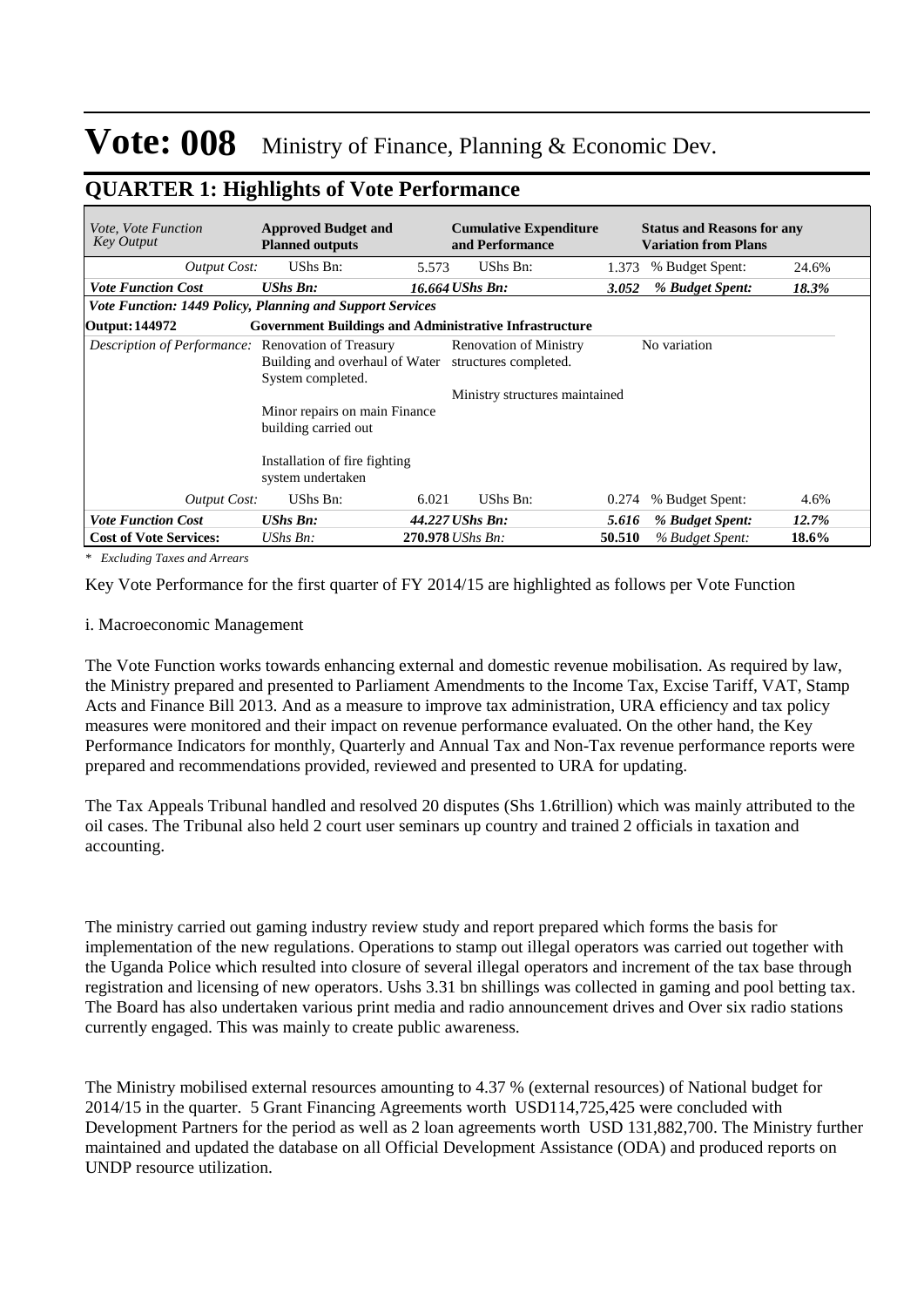### **QUARTER 1: Highlights of Vote Performance**

The Ministry also updated the revised macroeconomic framework including updating of the Medium term macroeconomic framework and LTEF. The Ministry further updated the Government cash flow statement and macroeconomic framework that reflect the overall government performance of revenues, expenditures and financing requirements. In addition, the Annual Debt Sustainability Analysis (DSA) 2014 and Sovereign debt risk draft reports have been which are to be published in Q2 FY 2014/15.

#### Ii. Budget Preparation, Execution and Monitoring

The Vote Function is mainly mandated to allocate resources and monitor their utilization. In fulfillment of its objectives, the Ministry under this Vote Function prepared the following documents as required for the Budget process;

1. Draft Budget Options Paper for FY 2015/16 Prepared and the draft budget strategy in place.

2. Wage Bill Cash Limits and Expenditure Performance for the FY 2014/15 Monitored and Reports Prepared. 3. Budget Estimates for Salaries and Wages both Central and Local Government Votes for the FY 2014/15 compiled

- 4. Monthly wage bill performance reports for Quarter one prepared
- 5. Pension and gratuity requirements for FY 2014/15 prepared
- 6. Budget Estimates FY 2014/15 prepared
- 7. Annual Budget Performance report (ABPR) consolidated
- 8. Budget Highlights, Quarter one releases and Popular versions of Budget Documents published
- 9. Budget Estimates and Quarter one budget Performance Reports Generated.

The Budget process for FY 2014/15 for sector institutions was successfully finalized and contributions made to the budget executions circular for FY 2014/15 and Q1 expenditure guidelines.

The Ministry also analyzed Quarter four budget performance reports for FY 2013/14, for sector institutions and feedback where necessary was provided to the affected institutions. The reports were then consolidated to form part of the Annual Budget performance reports for the FY 2013/14.

The Ministry undertook thorough analysis of work plans to generate cash flows that formed a basis for cash limits. The Ministry ensured conformity of these work plans with the Accounting Warrants and Releases, requests before these releases were made.

The Ministry held a retreat and reviewed the LG Budgeting structure in line with the Performance Based Budgeting (PBB). Furthermore, LG Budgeting and reporting requirements were validated in preparation for the online budgeting system. Retreat held and report in place

#### Iii. Public Financial Management

Under the Vote Function, the Ministry ensures safe custody and effective management of public resources and assets, management and reporting on accounts of Government. For the first quarter of FY 2014/15, the Ministry rolled out IFMS to 1 hybrid Vote in central Government and supported IFMS data centers and 113 sites to remain connected to the network. The Ministry also effected salary decentralization to last 76 Local Governments and supported IFMS and IPPS Interface payroll rollout.

The Vote Function is also in charge of consolidation of Government final Accounts at the end of each Financial Year. The Ministry in this regard consolidated and produced Accounts for the Financial Year ending 2013/2014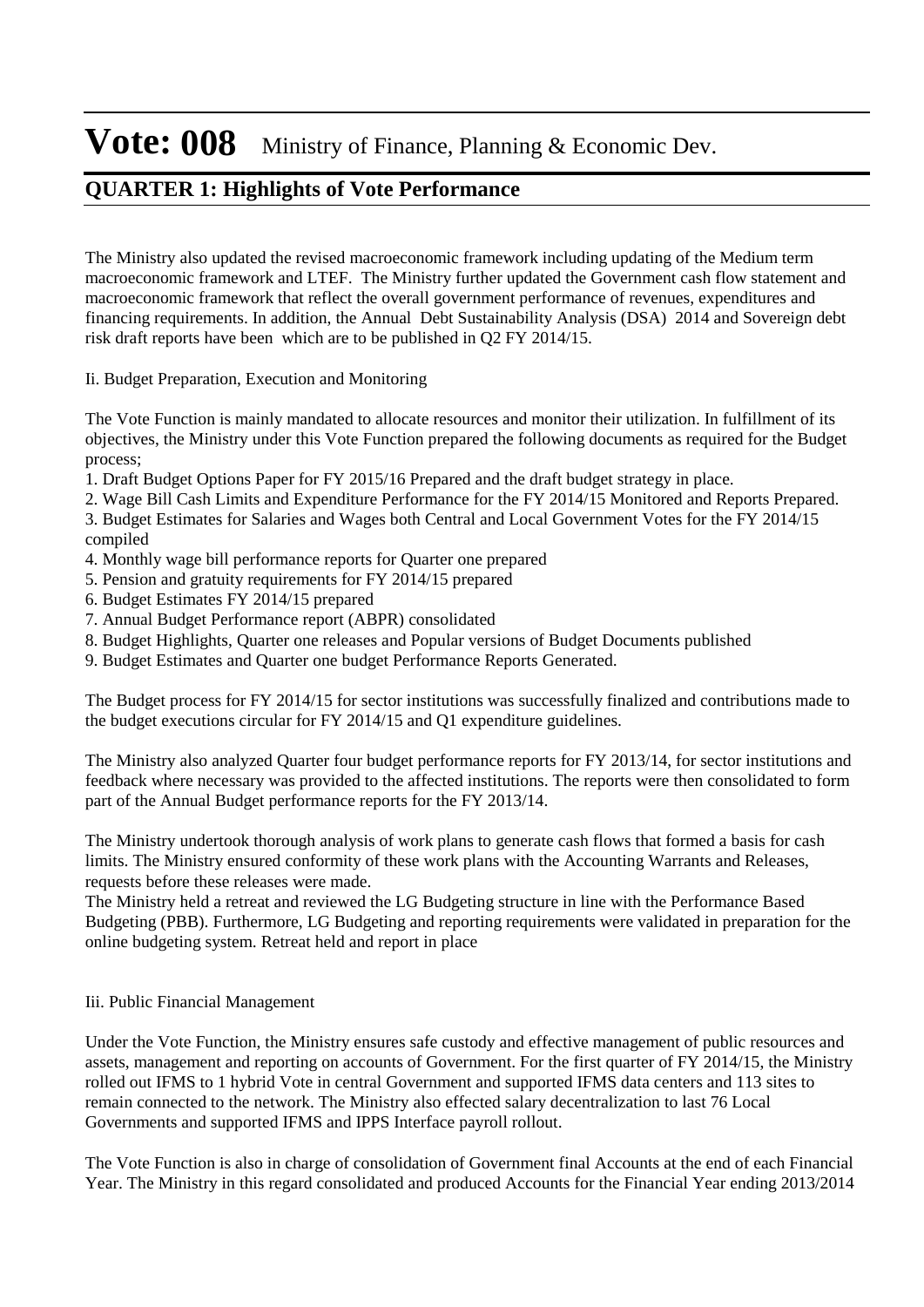#### **QUARTER 1: Highlights of Vote Performance**

and further reviewed and reconciled all bank accounts as well as training MDAs to produce financial reports as required by law.

Government is in a bid to strengthen public financial management systems and ensure quick and effective service delivery through quick settlement of financial transactions. The Ministry has on this background introduced the strengthened the Treasury Single Account system and during the quarter.

DMFAS was posted with both external and domestic debt disbursements and repayments for the quarter, processed 150 disbursements to the following; ADB, IFAD, OPEC, BADEA, KFW, WORLD BANK, CHINA and carried out reconciliation of on-lent loans.

Under the Inspectorate and Internal audit Department, the Ministry produced Reports on Inspections of the followig Local Govenrments; Jinja DLG, Iganga DLG, Njeru Town Council, Masaka DLG, Masaka MC, Lwengo DLG, Moroto DLG, Moroto MC, Nakapiripirit DLG, Bugiri DLG, Tororo DLG, Busia DLG, Isingiro DLG, Kabale MC< Kabuyanda, T.C, Apac DLG, Apac TC, and Aduku TC. The following referral hospitals were inspected in 1st qtr and the supervision report is available; Kabale, Lira, Mbarara, Hoima, Soroti, Moroto, Fort Portal, Masaka, Arua, Gulu, Jinja & Mubende. 1 quarterly assurance report produced and it highlights all areas of improvement noted in the Annual Consolidated report for FY 2013/14.

The following special audits were conduted; Special Audit of the FK project under National Forestry Authority, Special Audit of the Establishment of the National Transprot Database project under Ministry of Works & Transport, Verification of Outstanding arrears under Dairy Development Authority, Interim report on the verification of accountabilities, supporting documents and managemetnresponses for queried expendiure under ths Global fund.

Under the Technical and Advisory Services, the Ministry provided computerized Financial Management System (NAV Post implementation support) in Uganda's Foreign Missions as follows;

1. All 32 Missions submitted Final accounts for Financial Year 2013/2014

2. Analyzed Auditor General's report, 25 Missions got clean reports.

3. Provided online continuous support to missions through the NAV Support Centre office.

4. Upgraded Navision System in 3 Missions (Aduja, China -Beiging, Guanghzou and Dar es Salaam). Out of 5 missions left.

The Ministry further computerized 8 Public Universities and Self Accounting Tertiary Institutions.

Iv. Economic Development and policy Research

Under this Vote Function, the Ministry generates evidence based research and carries out data analysis to inform Government decision on Economic policy and national development. During the first quarter, the Ministry produced Zero draft of the Annual economic Performance Report (AEPR) for FY 2013/14, completed the second draft of the Public Expenditure analysis Report (PEAR) for 2013/14

Under the Vote Function, 2 on- demand analytical study on "The implications of instituting a statutory Minimum wage in Uganda" and "a paper on realizing the benefits of East African Community Monetary Union (EACMU)" were completed and produced for Management and the first draft paper on the follow-up study on the absorptive capacity constraints was completed.

Under the Population Secretariat, Five regional meetings were held from 22-29th September 2014 in Mbale for Eastern Region, Soroti for North East, Lira for North, Arua for West Nile and Mbarara for Western to; i)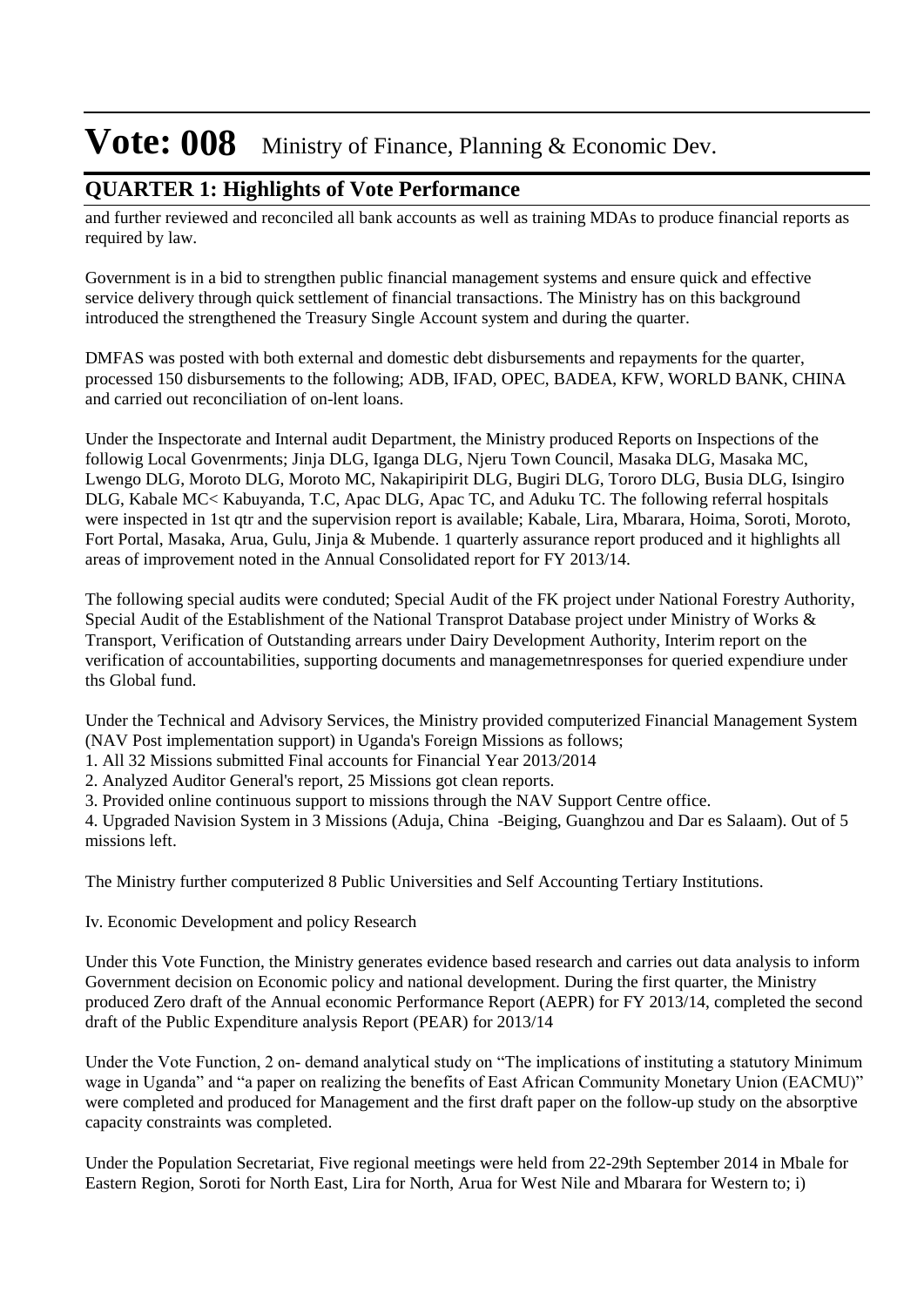#### **QUARTER 1: Highlights of Vote Performance**

disseminate the International Conference on Population and Development (ICPD) and demographic dividend reports. Ii) Popularize the National Population Policy.

On the other hand, POPSEC marked the World Population day 2014 in Dokolo district, Angwechibange primary school grounds with H.E the Vice President of Uganda. Over 2000 people attended including Politicians, technocrats, academicians, students and the general public.

Under the Economic Policy Research Center, EPRC, 3 research papers produced tittled; i) "Bridging the enforcement gap in the fight against corruption: the fourth annual report on tracking corruption trends in Uganda"

ii) "Youth Entrepreneurship in Uganda: a review of the evidence

iii) Pay for Locally Monitored Teacher Attendence?: A welfare analysis for Ugandan primary schools.

Furthermore, 3 Policy briefs/fact sheets. These include; i) Policy Brief # 49: Enhancing agricultural production and productivity in Uganda through irrigation; ii) Policy Brief # 48: Is VAT on agricultural inputs cost effective? And iii) factsheet # 15: Water for agricultural production: Planning and Investment dilemmas in Uganda.

Under the Uganda National Council of Science and Technology, Training in biosafety course for African regulators was conducted from July 14-17 at Makerere University together with ABNE node. UNCST also received 3 CFT activity notifications for Cassava, Sweet potato, Banana and 1 MTA and 1 Amendment for Banana CFT.

#### V. Investment and Private Sector Development

The Ministry under this Vote Function undertakes out the objective of promoting investment and creating a conducive investment environment. In the period under review, the Ministry under this Vote Function submitted the Investment Code (Amendment) Bill to Cabinet for approval. On the other hand, an interim structure of the Uganda Free Zones Authority to operationalise the Free Zones Act 2014 and drafted the Uganda Free Zones Regulations.

The draft EAC Special Economic Zones (SEZ) Policy reviewed and Uganda's position and comments forwarded to the EAC Secretariat and the Uganda Investment Handbook 2014 was prepared.

Draft Micro Small and Medium Enterprises (MSME) Policy was prepared and this awaits approval by Top Management.

The Public-Private Partnerships Bill was passed by Parliament and forwarded for assent to H.E. The President. The Bill was sent back to parliament with comments for incorporation and is now being transmitted to the President for assent by Parliament.

Under the Uganda Investment Authority the following was achieved; 88 projects were licensed worth US\$ 350 million & these are anticipated to create employment of 6,887 jobs. 62 companies were recommended for work permits; 63 companies were facilitated with tax registration & other tax related issues; 29companies were assisted to register their businesses and 26 companies were provided with aftercare services which included follow up on land, wok permits, taxation issues, closure by KCCA and quality standard issues by UNBS.

One workshop in Bunyoro region was held in conjunction with the Small, Medium Enterprises. There over 100 participants and also attended by the political leaders from Central and Local Governments of the districts of Kibaale, Hoima, Buliisa, Masindi and Kiryandongo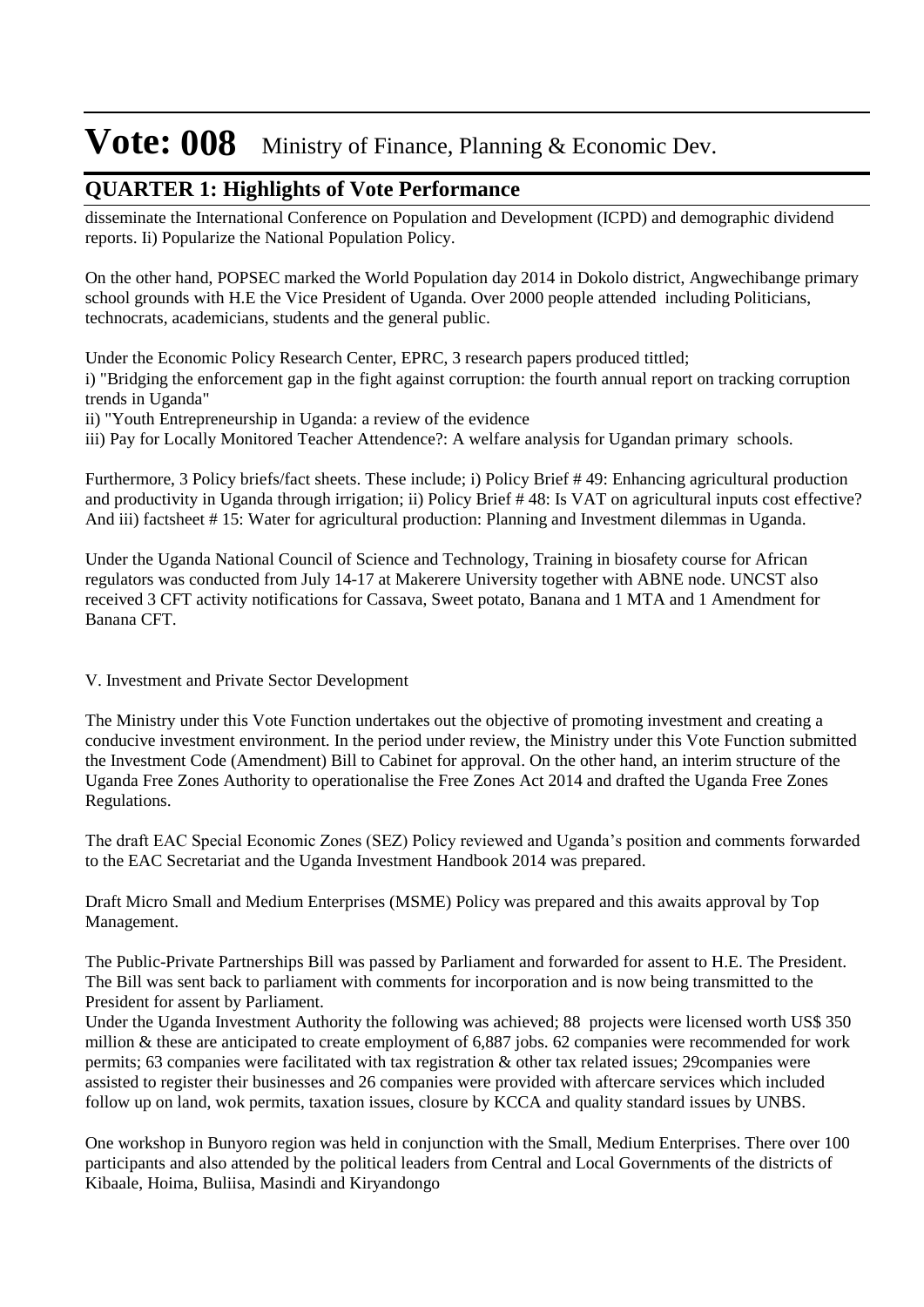### **QUARTER 1: Highlights of Vote Performance**

#### Vi. Microfinance

Under the Microfinance VF, the Ministry ensures sustainable delivery of affordable financial services country wide. During the quarter, the Ministry monitored 735 and undertook monthly field activities for Monitoring and Supervision of SACCOs to strengthen the Rural Financial Services Strategy (RFSS) developed by Government to enhance the deepening of financial services delivery in the rural areas of Uganda

Five Meetings were held with Microfinance Institutions (MFIs) on new product development and the participating institutions included Bayport financial services, AMFIU among others. The companies noted the need to position themselves for the forthcoming Law, (Tier IV). It was also noted that Bayport, B-Blue, and other financial services providers formed an association of Micro credit providers. More meetings are scheduled for quarter two. Other meetings were held with SACCO leaders in the western region. The purpose was to discuss the future sustainability of SACCOs after RFSP project support. Refresher training for UCSCU staff was also carried out.

The Ministry provided technical guidance on the management of Teachers SACCO Funds under the Ministry of Education and Sports. Through competitive bidding, Microfinance Support Centre LTD (MSCL) was awarded the Contract to be the Fund Manager

Reviewed the Training Needs Assessment report prepared by Uganda Cooperative College-Kigumba. It was noted that some SACCO members do not know their rights, and duties, Lack of enabling SACCO Law to protect members affects SACCO performances

Under the Microfinance Support Center Ltd, Disbursed 74 loans i.e. 99% of the planned 100 loans. The amount disbursed was UGX 12,662,000,000 i.e. 155 % of the target of UGX. 8,175,000,000. The Portfolio at Risk P.A.R > 90 days was 19%, higher than target of 5%. The Credit department focused on loan disbursement, delinquency management and Constant loan follow up to enforce recoveries.

Developed a New MSCL Strategic Plan (2014-2019) and tracking of the Asset Finance Loan product is under pilot testing. Technical assistance was also provided in aligning Departmental & Zonal work plans to the MSC Annual approved budget FY 2014/15.

The MSCL Client Database was updated and provision for Islamic Microfinance clients (Participatory microfinance) developed. Efforts were made to fast track the Islamic Participatory Micro financing & the Client tracking survey through correspondences to IDB, UBOS & AfDB, respectively.

Vii. Policy Planning and Support Services

The Vote Function is responsible for provision of strategic policy guidance and leadership to the Ministry. During the first quarter of the Financial Year, the Ministerial Policy Statement for FY 2014/15 was disseminated to Parliament and other stake holders.

The Ministry is at the forefront of ensuring gender mainstreaming. A gender Working Group training was undertaken during the quarter. The Ministry has further carried out gender sensitization and awakening amongst staff.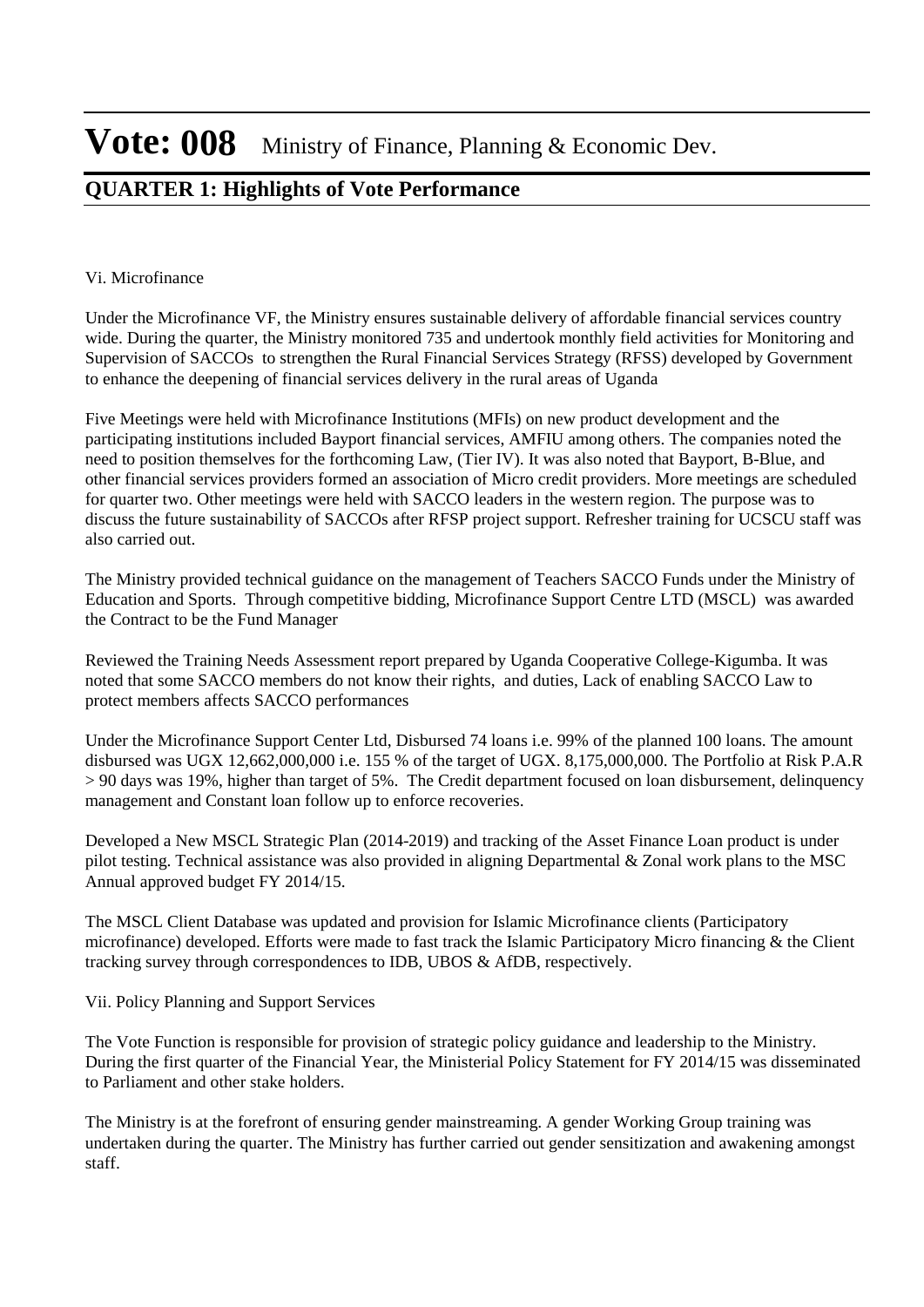### **QUARTER 1: Highlights of Vote Performance**

The Ministry has further facilitated local and international high delegation meetings including World Bank and IMF meetings for Top Management. This is aimed at further consolidation and harmonization of macroeconomic policy in line with international agreements and also ensure effective resource mobilization.

Strategic focus areas for achieving economic growth targets and ensuring accountability, enhancing revenue collection and implementing Regional Integration policies has been on the agenda for strategic policy decisions.

Public relations managed (through hosting of delegations, Protocols, conferences which included East African Community ministers of Finance, Chinese Delegation and Development Partners).

**Planned Actions: Actual Actions: Reasons for Variation** Vote: 008 Ministry of Finance, Planning & Economic Dev. Vote Function: 14 01 Macroeconomic Policy and Management Further roll out of the Public Investment Management System (PIMIS) and training of core users Portfolio Reviews for all donor funded projects conducted **Public Information Management System** No variation **(PIMS) launched Development Partner funded programmes executed and monitored** Dynamic CGE Model implemented Database for Computable General Equilibrium model developed from the Supply and Use Tables(SUT) and Social Accounting Matrix (SAM) Macroeconomic forecasting results produced Results from the SUT/SAM produced UBOS is still finalising the Supply and static and dynamic CGE model produced Use Tables(SUT) and Social Accounting Matrix (SAM) **Progress report on Implementation of Progress report on Implementation of the Micro-Simulation Model produced** Vote Function: 14 02 Budget Preparation, Execution and Monitoring Avail resources in line with the available resource envelope and planned activities in the SIPs **Availed resources in line with the**  No variation **available resource envelope and planned activities in the SIPs** Vote Function: 14 03 Public Financial Management Inspection of PDEs for guidance on compliance to PPDA Act, PPDA Performance monitoring, enhanced financial management IT,Procurement and leadership skills Harmonisation of financial regulations **Improvement in Public Procurement** Inspection of PDEs to be undertaken in Q2 **The procurement process for the planned 20 procurement audits commenced. Actual implementation of the audits is scheduled to commence in the subsequent quarter. The procurement process for a consultant to develop a simplified version of the procurement law for both the central and local government also started during the period. The contracting of the consultant is scheduled to be finalized by the end of the next quarter.**

**Rolled out IFMS to 1 hybrid Vote in 3 None** 

**central Government** 

**Table V2.2: Implementing Actions to Improve Vote Performance**

IFMS rolled out to 50 more Donor Funded **IFMS data centres and 113 sites** 

Rollout IFMS to 12 hybrid Votes in

central Government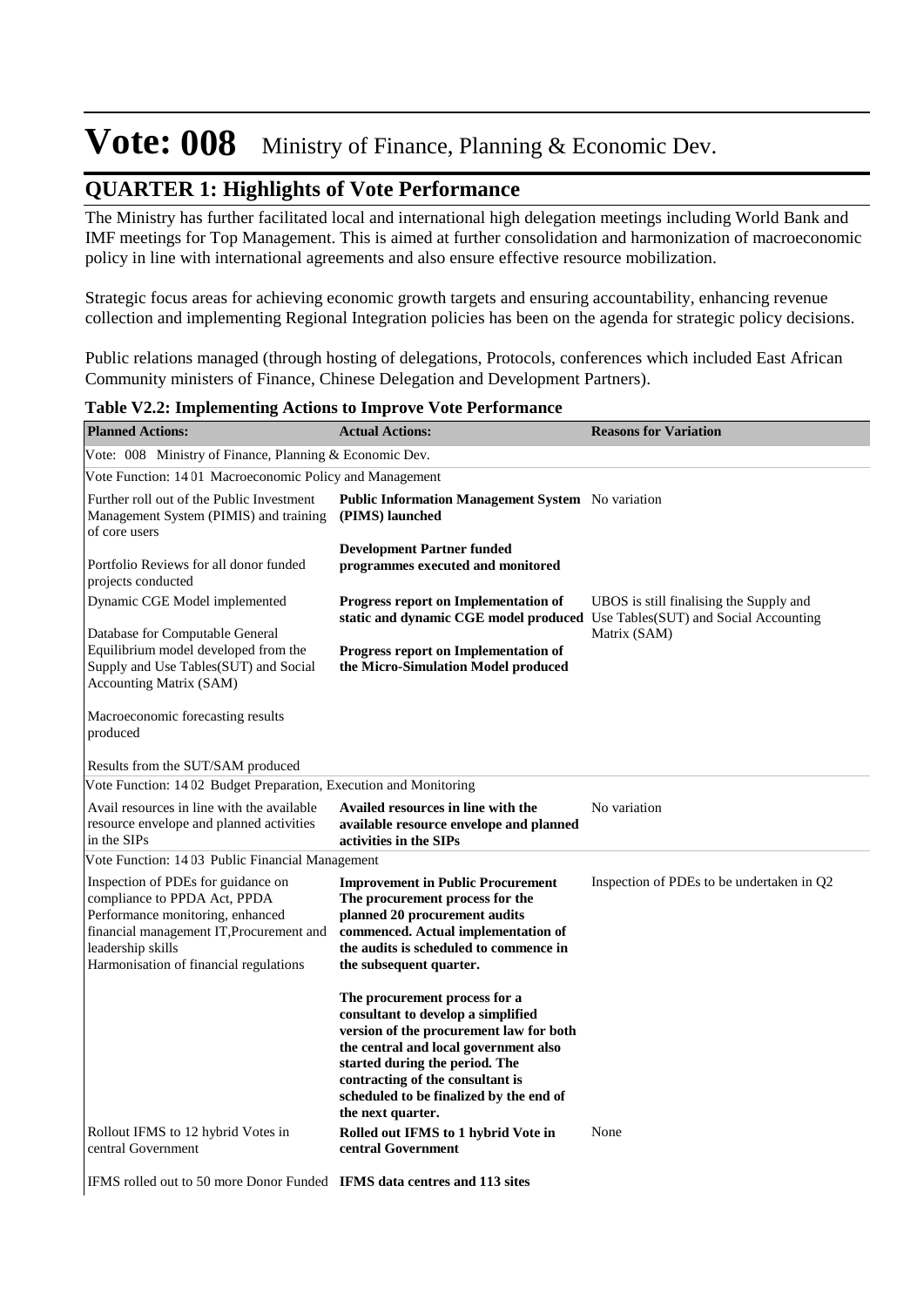| <b>Planned Actions:</b>                                                                                                    | <b>Actual Actions:</b>                                                                                                                                | <b>Reasons for Variation</b> |
|----------------------------------------------------------------------------------------------------------------------------|-------------------------------------------------------------------------------------------------------------------------------------------------------|------------------------------|
| Projects (DFPs)                                                                                                            | supported to remain connected to the<br>network                                                                                                       |                              |
|                                                                                                                            | Set-ups for the IFMS roll-out to Donor<br><b>Funded Projects carried out in nine</b><br>projects                                                      |                              |
| DMFAS training for new users                                                                                               | <b>Legacy database Reviewed, mantained</b><br>and TSA renconciliations made                                                                           | No variation                 |
| Staffing and capacity building of the NAO<br>support Unit                                                                  | <b>Review of Financial Reporting Template</b>                                                                                                         |                              |
| Reviewing and harmonising Bank<br>Accounts in Line with TSA<br>Implementation                                              | Staffing and capacity building of the<br><b>NAO</b> support Unit                                                                                      |                              |
| Vote Function: 1408 Microfinance                                                                                           |                                                                                                                                                       |                              |
| Continued training of SACCO members in<br>resource management.                                                             | <b>Capacity of MFIs built. Technical</b><br>assistance was provided in aligning<br>Departmental & Zonal work plans to                                 | No variation                 |
| Continued SACCO mentoring<br>work.                                                                                         | the MSC Annual approved budget FY<br>2014/15.                                                                                                         |                              |
| Vote: 008 Ministry of Finance, Planning & Economic Dev.                                                                    |                                                                                                                                                       |                              |
| Vote Function: 1404 Development Policy Research and Monitoring                                                             |                                                                                                                                                       |                              |
| Implement the Science, Technology and<br>Innovation policy                                                                 | The National STI Policy (2009)<br><b>Implemented</b>                                                                                                  | No variation                 |
| Continue with negotiations with both local<br>and international organisations for funding. additional funding for improved | <b>Negotiations undertaken to seek</b><br>Scientific innovationa innitiatives                                                                         | No variation                 |
| Vote Function: 14 49 Policy, Planning and Support Services                                                                 |                                                                                                                                                       |                              |
| Hold weekly Top Management and Top<br>Technical meetings                                                                   | <b>Held weekly Top Management and Top</b><br><b>Technical meetings</b>                                                                                | No variation                 |
| Follow up action on recommendations of<br>Top Technical Meetings and Top<br><b>Management Meetings</b>                     | Follow up action on recommendations of<br><b>Top Technical Meetings and Top</b><br><b>Management Meetings undertaken</b>                              |                              |
| Vote: 008 Ministry of Finance, Planning & Economic Dev.                                                                    |                                                                                                                                                       |                              |
| Vote Function: 1401 Macroeconomic Policy and Management                                                                    |                                                                                                                                                       |                              |
| Tax Bills for 2013 published                                                                                               | <b>Amendments to Income Tax, Excise</b>                                                                                                               | None                         |
| Carryout studies on enhancing tax revenue<br>efforts                                                                       | Duty, VAT, Stamps Act and Finance<br><b>Bill 2014 presented to Parliament</b>                                                                         |                              |
| Collaboration with KCCA with Local<br>Government regarding hard to reach small                                             | Preliminary policy measures for FY<br>2015/16 generated and estimated.                                                                                |                              |
| businesses                                                                                                                 | <b>MDAs and URA were monitored on</b><br>monthly basis to ensure that the target<br>for Q1 is realised.                                               |                              |
|                                                                                                                            | <b>Monthly and Quarterly impact</b><br>assessment of revenue policy measures<br>pronounced in the Budget Speech<br>prepared and recommendations made. |                              |
| Vote Function: 1402 Budget Preparation, Execution and Monitoring                                                           |                                                                                                                                                       |                              |
| Continued refresher training courses in<br>OBT and analytical                                                              | Refresher training courses in<br>Programme Based budgeting OBT and                                                                                    | No variation                 |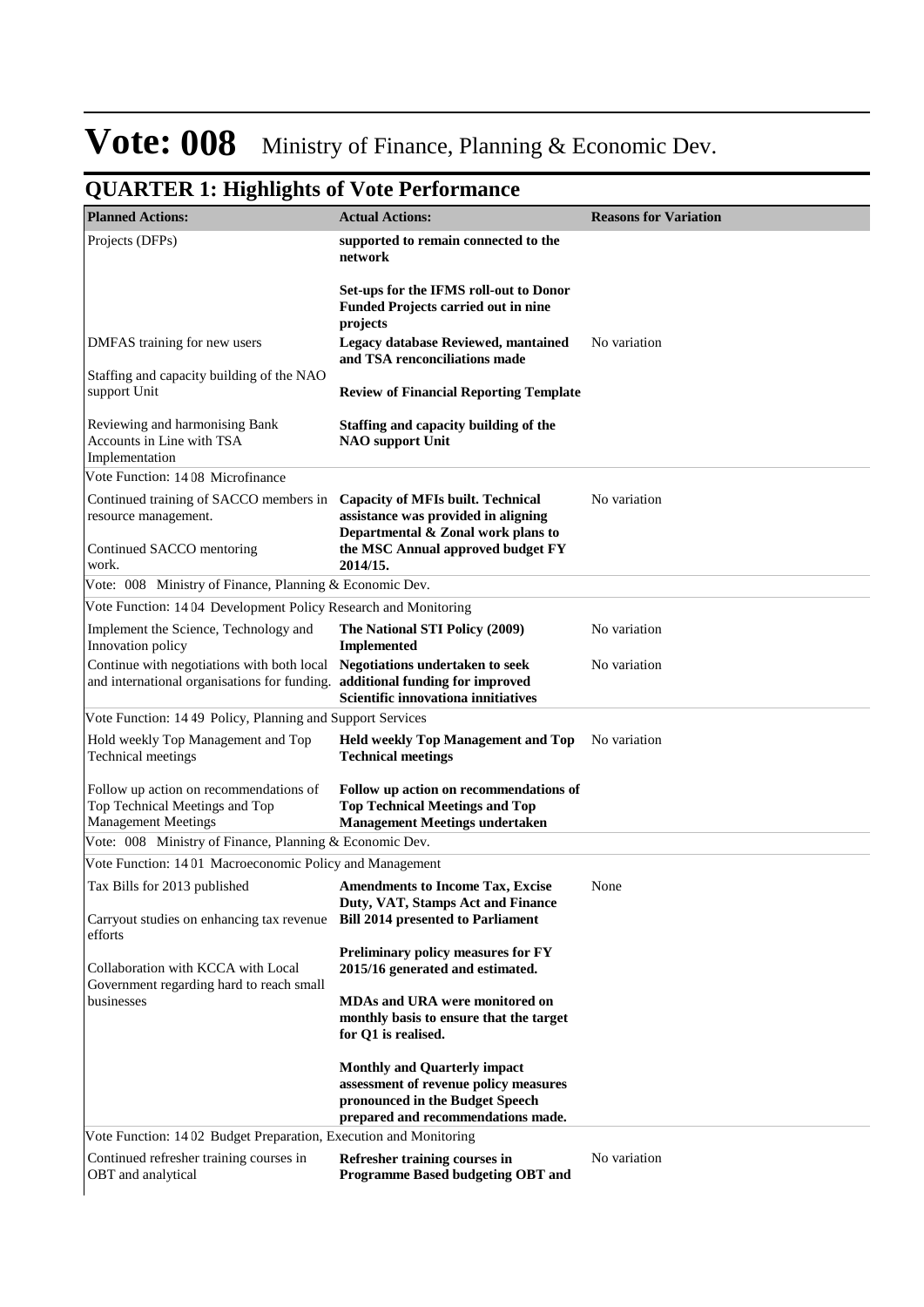### **QUARTER 1: Highlights of Vote Performance**

| <b>Planned Actions:</b>                                                                                                      | <b>Actual Actions:</b>                                                                                                                   | <b>Reasons for Variation</b>                                                      |
|------------------------------------------------------------------------------------------------------------------------------|------------------------------------------------------------------------------------------------------------------------------------------|-----------------------------------------------------------------------------------|
| skills                                                                                                                       | <b>Monitoring and Evaluation</b>                                                                                                         |                                                                                   |
| Continued<br>Training on Budget preparation and                                                                              | skills<br><b>Training of</b>                                                                                                             |                                                                                   |
| reporting modules of the OBT                                                                                                 | call centre attendants<br><b>Continued</b>                                                                                               |                                                                                   |
|                                                                                                                              | <b>Training</b><br>on Budget preparation and reporting<br>modules of the OBT                                                             |                                                                                   |
| Vote Function: 1404 Development Policy Research and Monitoring                                                               |                                                                                                                                          |                                                                                   |
| The current staff structure does not reflect<br>the new demands on the department. Need<br>for review of the Staff Structure | Ministry structure is currently under<br>review                                                                                          | No variation                                                                      |
| Vote Function: 1406 Investment and Private Sector Promotion                                                                  |                                                                                                                                          |                                                                                   |
| Design a monitoring framework to track<br>the indicators                                                                     | No update                                                                                                                                | Design still underway                                                             |
| Enhance advocacy and lobbying with<br>relevant institutions like Cabinet and<br>Parliament of Uganda                         | The Investment Code (Amendment) Bill<br>was submitted to Cabinet for approval<br>after incorporating comments.                           | None                                                                              |
| Fast track the development of private<br>sector development strategy                                                         | The Uganda Free Zones Authority was<br>operationalised and an interim structure<br>put in place.                                         |                                                                                   |
|                                                                                                                              | The Free Zones Act (Commencement)<br>Instrument, 2014 was gazetted and the<br><b>Draft Uganda Free Zones Regulations</b><br>produced.    |                                                                                   |
| Hold quarterly executive directors'<br>meetings of MDAs involved in the<br>investment and private sector development         | A forum was held on business reforms<br>and the Doing Business in Uganda<br>Reform Memo was updated.                                     | Follow up set up of the new Board of<br>Uganda Investment Authority.              |
| function                                                                                                                     |                                                                                                                                          | Follow up on enforcement of land                                                  |
| Initiate focal points in MDAs and Local                                                                                      | A Cabinet Memo prepared for<br>establishment of a new Board of Uganda                                                                    | allocation criteria in the Industrial Parks.                                      |
| governments to ease coordination                                                                                             | <b>Investment Authority.</b>                                                                                                             | Follow up on financing options for<br>industrial parks, Fast track development of |
|                                                                                                                              | Consultations are ongoing on the<br>operationalisation of One Stop Centre                                                                | industrial parks.                                                                 |
|                                                                                                                              |                                                                                                                                          | Follow up on restructuring of UIA,<br>including office allocation issues of UIA.  |
| Vote Function: 1408 Microfinance                                                                                             |                                                                                                                                          |                                                                                   |
| Continue monitoring of SACCOs and<br>training of executives                                                                  | Monitoring undertaken in 550 SACCOs                                                                                                      | No variation                                                                      |
| Implement Tier 4 law                                                                                                         | Final draft of the Tier IV Microfinance<br><b>Bill forwarded to Fisrt Parliamentay</b><br>Council.                                       | Still in progress                                                                 |
| Vote Function: 14 49 Policy, Planning and Support Services                                                                   |                                                                                                                                          |                                                                                   |
| Monitoring & Evaluation Framework and<br>the Ministry strategic Plan fully<br>operationalised                                | The exercise to collect the statistics for<br>the M& E framework commenced in Q1<br>and its on going up to the end of the FY<br>2014/15. | No variation                                                                      |
| Continued training and professionalisation<br>of all cadre in the Ministry                                                   | <b>Continued training and</b><br>professionalisation of all cadre in the<br><b>Ministry undertaken</b>                                   | No variation                                                                      |

*V3: Details of Releases and Expenditure*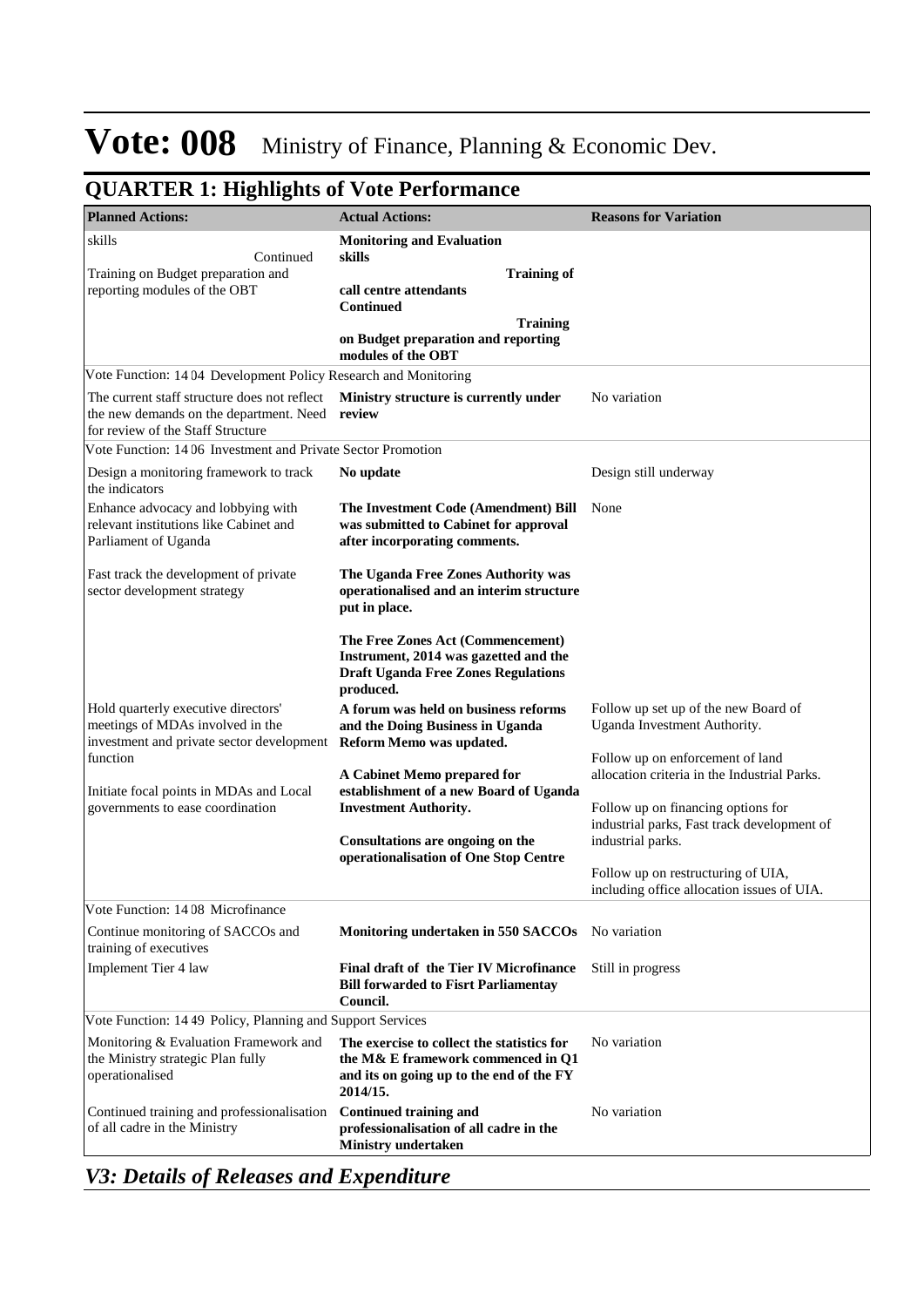### **QUARTER 1: Highlights of Vote Performance**

*This section provides a comprehensive summary of the outputs delivered by the Vote and further details of Vote expenditures by Vote Function and Expenditure Item.*

#### **Table V3.1: GoU Releases and Expenditure by Output\***

| <b>Billion Uganda Shillings</b>                                                                   | <b>Approved</b><br><b>Budget</b> | <b>Released</b> | <b>Spent</b> | $%$ GoU<br><b>Budget</b><br>Released | $%$ GoU<br><b>Budget</b><br><i>Spent</i> | $%$ GoU<br>Releases<br>Spent |
|---------------------------------------------------------------------------------------------------|----------------------------------|-----------------|--------------|--------------------------------------|------------------------------------------|------------------------------|
| VF:1401 Macroeconomic Policy and Management                                                       | 83.67                            | 20.91           | 20.16        | 25.0%                                | 24.1%                                    | 96.4%                        |
| Class: Outputs Provided                                                                           | 6.91                             | 1.68            | 1.12         | 24.3%                                | 16.2%                                    | 66.6%                        |
| 140101 Macroeconomic Policy, Monitoring and Analysis                                              | 4.59                             | 1.15            | 0.64         | 25.0%                                | 14.0%                                    | 56.1%                        |
| 140102 Domestic Revenue and Foreign Aid Policy, Monitoring and<br>Analysis                        | 2.32                             | 0.53            | 0.47         | 22.8%                                | 20.4%                                    | 89.3%                        |
| Class: Outputs Funded                                                                             | 76.76                            | 19.23           | 19.04        | 25.1%                                | 24.8%                                    | 99.0%                        |
| 140151 Pension Regulation services                                                                | 0.50                             | 0.13            | 0.12         | 25.0%                                | 24.9%                                    | 99.7%                        |
| 140153 Tax Appeals Tribunal Services                                                              | 1.04                             | 0.26            | 0.26         | 25.0%                                | 25.0%                                    | 100.0%                       |
| 140154 NPART Services                                                                             | 0.08                             | 0.06            | 0.06         | 75.0%                                | 75.0%                                    | 100.0%                       |
| 140155 Capital Markets Authority Services                                                         | 2.44                             | 0.61            | 0.61         | 25.0%                                | 25.0%                                    | 100.0%                       |
| 140156 Lottery Services                                                                           | 0.80                             | 0.20            | 0.15         | 25.0%                                | 18.8%                                    | 75.1%                        |
| 140157 Uganda Retirement Benefits Regulatory Authority Services                                   | 6.00                             | 1.50            | 1.50         | 25.0%                                | 25.0%                                    | 100.0%                       |
| 140158 Capitalisation of institutions and financing schemes                                       | 65.80                            | 16.45           | 16.31        | 25.0%                                | 24.8%                                    | 99.2%                        |
| 140159 Support to Financial Intelligence Authority                                                | 0.10                             | 0.03            | 0.02         | 25.0%                                | 24.3%                                    | 97.1%                        |
| VF:1402 Budget Preparation, Execution and Monitoring                                              | 16.64                            | 3.58            | 2.22         | 21.5%                                | 13.4%                                    | 62.1%                        |
| Class: Outputs Provided                                                                           | 16.64                            | 3.58            | 2.22         | 21.5%                                | 13.4%                                    | 62.1%                        |
| 140201 Policy, Coordination and Monitoring of the National Budget<br>Cycle                        | 10.66                            | 2.36            | 1.53         | 22.1%                                | 14.3%                                    | 64.8%                        |
| 140202 Policy, Coordination and Monitoring of the Local Government<br><b>Budget Cycle</b>         | 2.85                             | 0.46            | 0.30         | 16.0%                                | 10.6%                                    | 66.5%                        |
| 140204 Coordination and Monitoring of Sectoral Plans, Budgets and<br><b>Budget Implementation</b> | 3.13                             | 0.77            | 0.39         | 24.4%                                | 12.5%                                    | 51.3%                        |
| VF:1403 Public Financial Management                                                               | 36.17                            | 9.04            | 4.20         | 25.0%                                | 11.6%                                    | 46.4%                        |
| Class: Outputs Provided                                                                           | 22.08                            | 5.52            | 3.68         | 25.0%                                | 16.7%                                    | 66.7%                        |
| 140301 Accounting and Financial Management Policy, Coordination and<br>Monitoring                 | 11.31                            | 2.83            | 2.27         | 25.0%                                | 20.1%                                    | 80.3%                        |
| 140302 Management and Reporting on the Accounts of Government                                     | 5.67                             | 1.42            | 0.71         | 25.0%                                | 12.6%                                    | 50.2%                        |
| 140303 Development and Management of Internal Audit and Controls                                  | 1.83                             | 0.46            | 0.37         | 25.0%                                | 20.2%                                    | 80.9%                        |
| 140304 Local Government Financial Management Reform                                               | 3.26                             | 0.82            | 0.33         | 25.0%                                | 10.1%                                    | 40.3%                        |
| 140305 Strengthening of Oversight (OAG and Parliament)                                            | 0.00                             | 0.00            | 0.00         | N/A                                  | N/A                                      | N/A                          |
| Class: Outputs Funded                                                                             | 2.41                             | 0.60            | 0.49         | 25.0%                                | 20.2%                                    | 80.9%                        |
| 140351 Facility and Assets Management                                                             | 0.51                             | 0.13            | 0.13         | 25.0%                                | 25.0%                                    | 99.9%                        |
| 140352 Accountability Sector Secretariat Services                                                 | 1.20                             | 0.30            | 0.23         | 25.0%                                | 19.2%                                    | 77.0%                        |
| 140353 Procurement Policy Unit Services                                                           | 0.70                             | 0.18            | 0.13         | 25.0%                                | 18.5%                                    | 73.8%                        |
| Class: Capital Purchases                                                                          | 11.69                            | 2.92            | 0.03         | 25.0%                                | 0.2%                                     | 0.9%                         |
| 140376 Purchase of Office and ICT Equipment, including Software                                   | 11.69                            | 2.92            | 0.03         | 25.0%                                | 0.2%                                     | 0.9%                         |
| VF:1404 Development Policy Research and Monitoring                                                | 25.60                            | 7.89            | 7.74         | 30.8%                                | 30.2%                                    | 98.2%                        |
| Class: Outputs Provided                                                                           | 6.25                             | 1.98            | 1.83         | 31.6%                                | 29.3%                                    | 92.6%                        |
| 140401 Policy, Planning, Monitoring, Analysis and Advisory Services                               | 5.02                             | 1.69            | <b>1.61</b>  | 33.6%                                | 32.1%                                    | 95.5%                        |
| 140404 Subcounty Development Model Services                                                       | 1.23                             | 0.29            | 0.22         | 23.4%                                | 17.8%                                    | 76.1%                        |
| Class: Outputs Funded                                                                             | 17.24                            | 4.31            | 4.31         | 25.0%                                | 25.0%                                    | 100.0%                       |
| 140451 Population Development Services                                                            | 2.78                             | 0.70            | 0.70         | 25.0%                                | 25.0%                                    | 100.0%                       |
| 140452 Economic Policy Research and Analysis                                                      | 2.43                             | 0.61            | 0.61         | 25.0%                                | 25.0%                                    | 100.0%                       |
| 140453 NEC services                                                                               | 2.20                             | 0.55            | 0.55         | 25.0%                                | 25.0%                                    | 100.0%                       |
| 140454 Support to scientific and other research                                                   | 9.83                             | 2.46            | 2.46         | 25.0%                                | 25.0%                                    | 100.0%                       |
| Class: Capital Purchases                                                                          | 2.11                             | 1.60            | 1.60         | 75.9%                                | 75.9%                                    | 100.0%                       |
| 140472 Government Buildings and Administrative Infrastructure                                     | 2.11                             | 1.60            | <b>1.60</b>  | 75.9%                                | 75.9%                                    | 100.0%                       |
| VF:1406 Investment and Private Sector Promotion<br>Class: Outputs Provided                        | 24.17<br>6.28                    | 6.04<br>1.57    | 5.88<br>1.45 | 25.0%<br>25.0%                       | 24.3%<br>23.1%                           | 97.4%<br>92.2%               |
|                                                                                                   |                                  |                 |              |                                      |                                          |                              |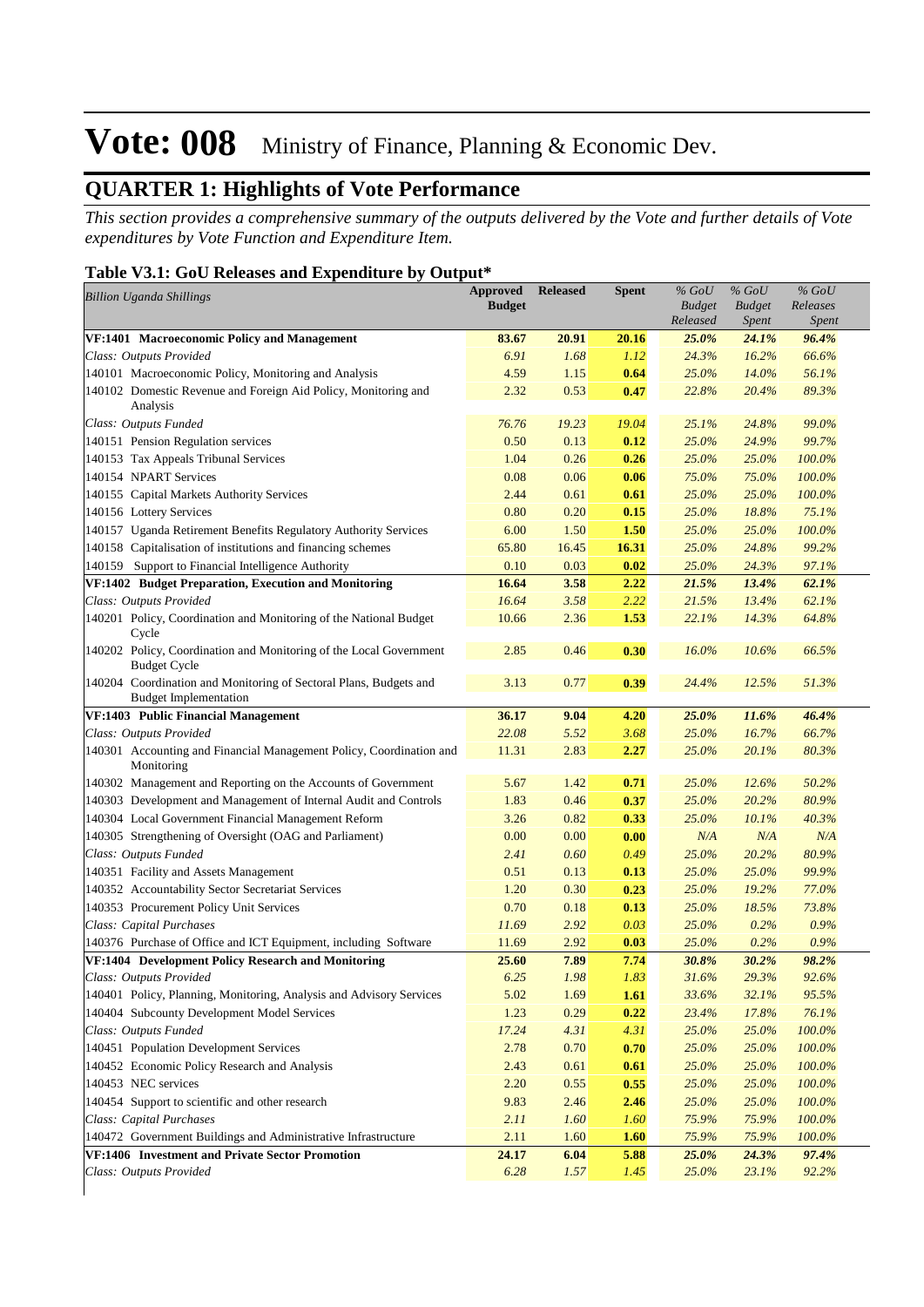### **QUARTER 1: Highlights of Vote Performance**

| 140601 Investment and private sector policy framework and monitoring  | 6.28   | 1.57  | 1.45  | 25.0% | 23.1% | 92.2%  |
|-----------------------------------------------------------------------|--------|-------|-------|-------|-------|--------|
| Class: Outputs Funded                                                 | 17.89  | 4.47  | 4.44  | 25.0% | 24.8% | 99.2%  |
| 140651 Provision of serviced investment infrastructure                | 13.73  | 3.43  | 3.43  | 25.0% | 25.0% | 100.0% |
|                                                                       |        |       | 0.65  |       |       | 100.0% |
| 140653 Develop enterpruneur skills & Enterprise Uganda services       | 2.61   | 0.65  |       | 25.0% | 25.0% |        |
| 140655 SME Services                                                   | 0.55   | 0.14  | 0.14  | 25.0% | 25.0% | 100.0% |
| 140656 Public Private Partnership Policy Services                     | 0.90   | 0.23  | 0.20  | 25.0% | 22.3% | 89.2%  |
| 140657 Support to Uganda Free Zones Authority                         | 0.10   | 0.03  | 0.01  | 25.0% | 13.1% | 52.6%  |
| VF:1408 Microfinance                                                  | 8.51   | 2.04  | 1.98  | 23.9% | 23.2% | 97.1%  |
| Class: Outputs Provided                                               | 1.84   | 0.37  | 0.33  | 20.0% | 17.9% | 89.6%  |
| 140801 Microfinance framework established                             | 1.84   | 0.37  | 0.33  | 20.0% | 17.9% | 89.6%  |
| Class: Outputs Funded                                                 | 6.68   | 1.67  | 1.65  | 25.0% | 24.7% | 98.8%  |
| 140851 SACCOS established in every subcounty                          | 1.10   | 0.28  | 0.28  | 25.0% | 25.0% | 100.0% |
| 140852 Microfinance Institutions supported with matching grants       | 5.57   | 1.39  | 1.37  | 25.0% | 24.6% | 98.6%  |
| VF:1449 Policy, Planning and Support Services                         | 44.23  | 11.15 | 5.49  | 25.2% | 12.4% | 49.3%  |
| Class: Outputs Provided                                               | 17.83  | 4.56  | 3.65  | 25.6% | 20.5% | 80.0%  |
| 144901 Policy, planning, monitoring and consultations                 | 8.69   | 2.16  | 1.43  | 24.8% | 16.4% | 66.2%  |
| 144902 Ministry Support Services                                      | 6.32   | 1.65  | 1.49  | 26.1% | 23.6% | 90.4%  |
| 144903 Ministerial and Top Management Services                        | 2.82   | 0.76  | 0.73  | 26.8% | 25.9% | 96.6%  |
| Class: Outputs Funded                                                 | 14.55  | 3.13  | 0.56  | 21.5% | 3.8%  | 17.8%  |
| 144953 Subscriptions and Contributions to International Organisations | 0.52   | 0.12  | 0.12  | 22.6% | 22.6% | 100.0% |
| 144954 Tax Support to exempted service providers                      | 14.04  | 3.01  | 0.44  | 21.4% | 3.1%  | 14.6%  |
| Class: Capital Purchases                                              | 11.85  | 3.46  | 1.29  | 29.2% | 10.9% | 37.2%  |
| 144972 Government Buildings and Administrative Infrastructure         | 6.02   | 2.01  | 0.27  | 33.3% | 4.6%  | 13.7%  |
| 144976 Purchase of Office and ICT Equipment, including Software       | 3.50   | 0.88  | 0.75  | 25.0% | 21.4% | 85.7%  |
| 144977 Purchase of Specialised Machinery & Equipment                  | 1.69   | 0.42  | 0.23  | 25.0% | 13.7% | 54.7%  |
| 144978 Purchase of Office and Residential Furniture and Fittings      | 0.64   | 0.16  | 0.03  | 25.0% | 5.1%  | 20.6%  |
| <b>Total For Vote</b>                                                 | 238.99 | 60.64 | 47.68 | 25.4% | 19.9% | 78.6%  |

*\* Excluding Taxes and Arrears*

#### **Table V3.2: 2014/15 GoU Expenditure by Item**

| <b>Billion Uganda Shillings</b>                           | <b>Approved</b><br><b>Budget</b> | <b>Releases</b> | <b>Expend-</b><br>iture | % Budged<br><b>Released</b> | % Budget<br><b>Spent</b> | %Releases<br><b>Spent</b> |
|-----------------------------------------------------------|----------------------------------|-----------------|-------------------------|-----------------------------|--------------------------|---------------------------|
| <b>Output Class: Outputs Provided</b>                     | 77.81                            | 19.05           | 14.08                   | 24.5%                       | 18.1%                    | 73.9%                     |
| 211101 General Staff Salaries                             | 2.40                             | 1.07            | 0.88                    | 44.8%                       | 36.6%                    | 81.7%                     |
| 211102 Contract Staff Salaries (Incl. Casuals, Temporary) | 17.59                            | 4.34            | 2.72                    | 24.7%                       | 15.5%                    | 62.7%                     |
| 211103 Allowances                                         | 2.81                             | 0.70            | 0.65                    | 24.9%                       | 23.0%                    | 92.5%                     |
| 212201 Social Security Contributions                      | 0.20                             | 0.05            | 0.04                    | 25.0%                       | 21.9%                    | 87.4%                     |
| 213001 Medical expenses (To employees)                    | 0.37                             | 0.16            | 0.16                    | 44.1%                       | 43.9%                    | 99.6%                     |
| 213004 Gratuity Expenses                                  | 0.61                             | 0.15            | 0.10                    | 25.0%                       | 16.9%                    | 67.5%                     |
| 221001 Advertising and Public Relations                   | 1.35                             | 0.33            | 0.27                    | 24.5%                       | 20.0%                    | 81.5%                     |
| 221002 Workshops and Seminars                             | 3.29                             | 0.37            | 0.27                    | 11.3%                       | 8.1%                     | 71.7%                     |
| 221003 Staff Training                                     | 5.72                             | 1.43            | 0.86                    | 25.1%                       | 15.0%                    | 59.8%                     |
| 221005 Hire of Venue (chairs, projector, etc)             | 0.02                             | 0.00            | 0.00                    | 25.0%                       | 0.0%                     | 0.0%                      |
| 221006 Commissions and related charges                    | 0.26                             | 0.06            | 0.04                    | 25.0%                       | 15.3%                    | 61.0%                     |
| 221007 Books, Periodicals & Newspapers                    | 0.12                             | 0.03            | 0.02                    | 25.0%                       | 17.9%                    | 71.6%                     |
| 221008 Computer supplies and Information Technology (IT)  | 0.78                             | 0.18            | 0.06                    | 23.4%                       | 7.3%                     | 31.4%                     |
| 221009 Welfare and Entertainment                          | 0.90                             | 0.23            | 0.22                    | 25.0%                       | 24.0%                    | 96.0%                     |
| 221010 Special Meals and Drinks                           | 0.03                             | 0.01            | 0.00                    | 25.0%                       | 9.5%                     | 38.0%                     |
| 221011 Printing, Stationery, Photocopying and Binding     | 3.90                             | 0.97            | 0.63                    | 24.9%                       | 16.2%                    | 65.0%                     |
| 221012 Small Office Equipment                             | 0.11                             | 0.03            | 0.01                    | 25.0%                       | 14.0%                    | 56.1%                     |
| 221016 IFMS Recurrent costs                               | 10.42                            | 2.60            | 2.47                    | 25.0%                       | 23.7%                    | 95.0%                     |
| 221017 Subscriptions                                      | 4.13                             | 1.03            | 0.91                    | 25.0%                       | 21.9%                    | 87.8%                     |
| 221020 IPPS Recurrent Costs                               | 0.03                             | 0.01            | 0.01                    | 25.0%                       | 21.6%                    | 86.4%                     |
| 222001 Telecommunications                                 | 0.40                             | 0.10            | 0.09                    | 23.8%                       | 22.4%                    | 94.3%                     |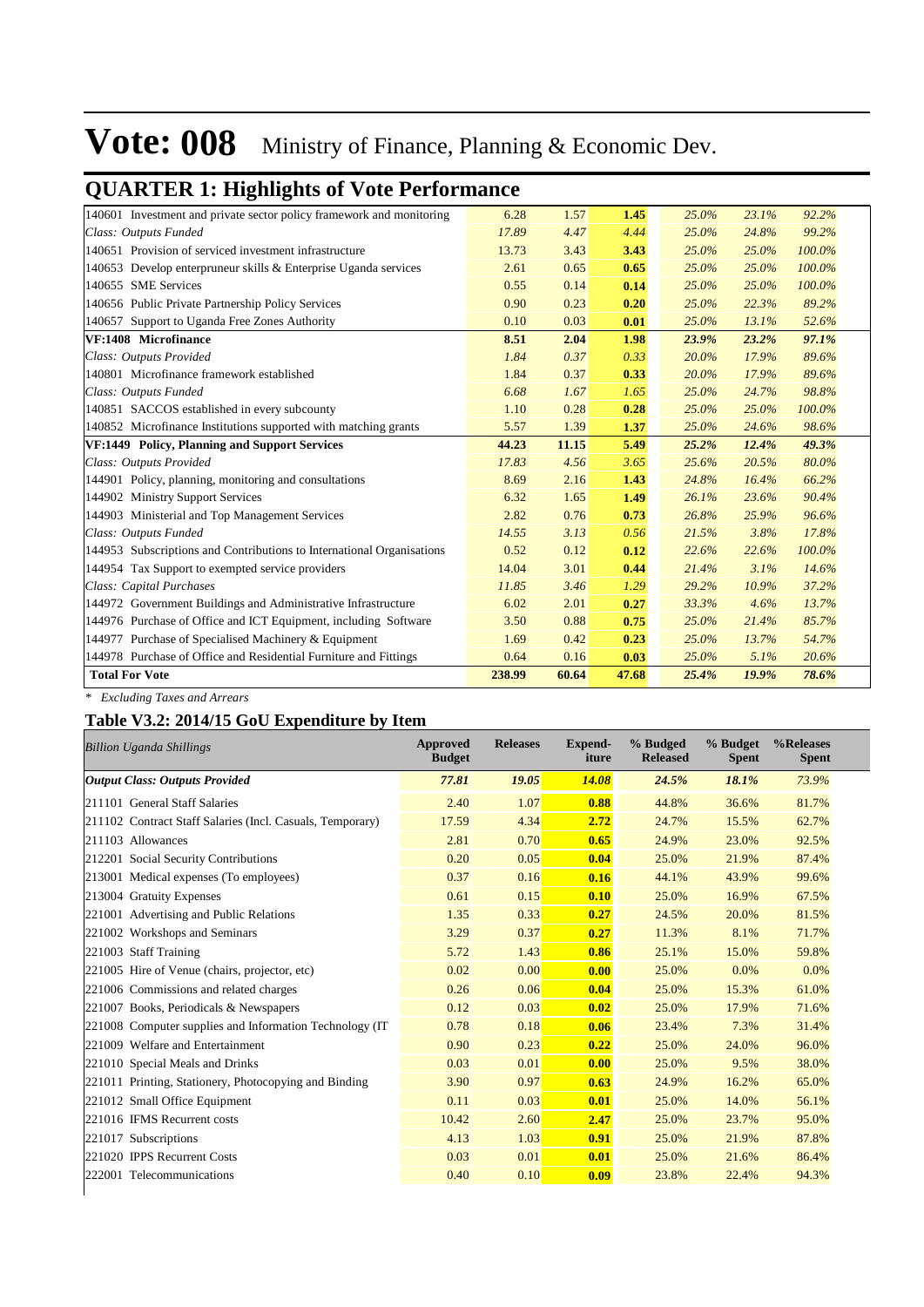### **QUARTER 1: Highlights of Vote Performance**

| <b>Billion Uganda Shillings</b>                            | <b>Approved</b><br><b>Budget</b> | <b>Releases</b> | <b>Expend-</b><br>iture | % Budged<br><b>Released</b> | % Budget<br><b>Spent</b> | %Releases<br><b>Spent</b> |
|------------------------------------------------------------|----------------------------------|-----------------|-------------------------|-----------------------------|--------------------------|---------------------------|
| 222002 Postage and Courier                                 | 0.03                             | 0.01            | 0.00                    | 25.0%                       | 3.6%                     | 14.5%                     |
| 222003 Information and communications technology (ICT)     | 0.48                             | 0.12            | 0.12                    | 25.0%                       | 24.4%                    | 97.7%                     |
| 223001 Property Expenses                                   | 0.22                             | 0.05            | 0.05                    | 25.0%                       | 25.0%                    | 99.8%                     |
| 223002 Rates                                               | 0.17                             | 0.04            | 0.03                    | 25.0%                       | 19.3%                    | 77.1%                     |
| 223003 Rent – (Produced Assets) to private entities        | 0.15                             | 0.04            | 0.02                    | 25.0%                       | 12.4%                    | 49.5%                     |
| 223004 Guard and Security services                         | 0.17                             | 0.04            | 0.04                    | 25.0%                       | 22.2%                    | 88.7%                     |
| 223005 Electricity                                         | 0.55                             | 0.14            | 0.14                    | 25.0%                       | 25.0%                    | 100.0%                    |
| 223006 Water                                               | 0.25                             | 0.06            | 0.04                    | 25.0%                       | 15.7%                    | 62.7%                     |
| 224002 General Supply of Goods and Services                | 0.00                             | 0.00            | 0.00                    | N/A                         | N/A                      | N/A                       |
| 224005 Uniforms, Beddings and Protective Gear              | 0.05                             | 0.01            | 0.00                    | 25.0%                       | 0.0%                     | 0.0%                      |
| 225001 Consultancy Services- Short term                    | 6.69                             | 1.53            | 0.72                    | 22.9%                       | 10.7%                    | 46.7%                     |
| 225002 Consultancy Services-Long-term                      | 2.98                             | 0.54            | 0.28                    | 18.3%                       | 9.3%                     | 50.8%                     |
| 227001 Travel inland                                       | 4.05                             | 0.91            | 0.78                    | 22.5%                       | 19.3%                    | 85.6%                     |
| 227002 Travel abroad                                       | 2.07                             | 0.58            | 0.56                    | 27.8%                       | 27.3%                    | 97.9%                     |
| 227003 Carriage, Haulage, Freight and transport hire       | 0.16                             | 0.04            | 0.02                    | 25.0%                       | 11.1%                    | 44.5%                     |
| 227004 Fuel, Lubricants and Oils                           | 2.62                             | 0.63            | 0.60                    | 24.1%                       | 22.8%                    | 94.3%                     |
| 228001 Maintenance - Civil                                 | 0.29                             | 0.07            | 0.07                    | 25.0%                       | 25.0%                    | 100.0%                    |
| 228002 Maintenance - Vehicles                              | 1.09                             | 0.27            | 0.17                    | 24.5%                       | 15.9%                    | 64.9%                     |
| 228003 Maintenance – Machinery, Equipment & Furniture      | 0.25                             | 0.06            | 0.03                    | 24.0%                       | 14.1%                    | 58.7%                     |
| 228004 Maintenance – Other                                 | 0.01                             | 0.00            | 0.00                    | 25.0%                       | 17.7%                    | 70.7%                     |
| 273102 Incapacity, death benefits and funeral expenses     | 0.13                             | 0.03            | 0.01                    | 25.0%                       | 5.6%                     | 22.4%                     |
| <b>Output Class: Outputs Funded</b>                        | 135.53                           | 33.61           | 30.68                   | 24.8%                       | 22.6%                    | 91.3%                     |
| 262101 Contributions to International Organisations (Curre | 0.52                             | 0.12            | 0.12                    | 22.6%                       | 22.6%                    | 100.0%                    |
| 263104 Transfers to other govt. Units (Current)            | 48.36                            | 9.59            | 9.55                    | 19.8%                       | 19.7%                    | 99.6%                     |
| 263106 Other Current grants (Current)                      | 3.08                             | 0.77            | 0.71                    | 25.0%                       | 22.9%                    | 91.5%                     |
| 263204 Transfers to other govt. Units (Capital)            | 0.72                             | 0.18            | 0.18                    | 25.0%                       | 25.0%                    | 100.0%                    |
| 263206 Other Capital grants (Capital)                      | 0.00                             | 0.20            | 0.20                    | N/A                         | N/A                      | 100.0%                    |
| 263321 Conditional trans. Autonomous Inst (Wage subventi   | 3.57                             | 0.89            | 0.89                    | 25.0%                       | 25.0%                    | 100.0%                    |
| 263340 Other grants                                        | 2.94                             | 0.73            | 0.73                    | 25.0%                       | 25.0%                    | 100.0%                    |
| 264101 Contributions to Autonomous Institutions            | 48.29                            | 14.60           | 14.44                   | 30.2%                       | 29.9%                    | 98.9%                     |
| 264102 Contributions to Autonomous Institutions (Wage Su   | 13.32                            | 3.37            | 3.28                    | 25.3%                       | 24.6%                    | 97.2%                     |
| 264201 Contributions to Autonomous Institutions            | 0.60                             | 0.15            | 0.15                    | 25.0%                       | 25.0%                    | 100.0%                    |
| 291001 Transfers to Government Institutions                | 14.04                            | 3.01            | 0.44                    | 21.4%                       | 3.1%                     | 14.6%                     |
| 321421 Conditional trans. to Autonomous Inst (Wage subve   | 0.10                             | 0.00            | 0.00                    | 0.0%                        | 0.0%                     | N/A                       |
| <b>Output Class: Capital Purchases</b>                     | 34.19                            | 7.98            | 2.91                    | 23.4%                       | 8.5%                     | 36.5%                     |
| 231001 Non Residential buildings (Depreciation)            | 8.13                             | 3.61            | 1.87                    | 44.4%                       | 23.1%                    | 52.0%                     |
| 231005 Machinery and equipment                             | 16.88                            | 4.22            | 1.01                    | 25.0%                       | 6.0%                     | 23.9%                     |
| 231006 Furniture and fittings (Depreciation)               | 0.64                             | 0.16            | 0.03                    | 25.0%                       | 5.1%                     | 20.6%                     |
| 312204 Taxes on Machinery, Furniture & Vehicles            | 8.55                             | 0.00            | 0.00                    | 0.0%                        | 0.0%                     | $\rm N/A$                 |
| <b>Output Class: Arrears</b>                               | 1.98                             | 0.50            | 0.15                    | 25.0%                       | 7.7%                     | 30.8%                     |
| 321605 Domestic arrears (Budgeting)                        | 1.58                             | 0.40            | 0.15                    | 25.0%                       | 9.7%                     | 38.6%                     |
| 321612 Water arrears(Budgeting)                            | 0.01                             | 0.00            | 0.00                    | 25.0%                       | 0.0%                     | 0.0%                      |
| 321614 Electricity arrears (Budgeting)                     | 0.39                             | 0.10            | 0.00                    | 25.0%                       | 0.0%                     | 0.0%                      |
| <b>Grand Total:</b>                                        | 249.52                           | 61.14           | 47.83                   | 24.5%                       | 19.2%                    | 78.2%                     |
| <b>Total Excluding Taxes and Arrears:</b>                  | 238.99                           | 60.64           | 47.68                   | 25.4%                       | 19.9%                    | 78.6%                     |

#### **Table V3.3: GoU Releases and Expenditure by Project and Programme\***

| <b>Billion Uganda Shillings</b> | <b>Approved</b> Released<br><b>Budget</b> | <b>Spent</b> | $%$ GoU<br><b>Budget</b><br>Released | $%$ GoU<br><b>Budget Releases</b><br><i>Spent</i> | $%$ GoU<br><i>Spent</i> |
|---------------------------------|-------------------------------------------|--------------|--------------------------------------|---------------------------------------------------|-------------------------|
|                                 |                                           |              |                                      |                                                   |                         |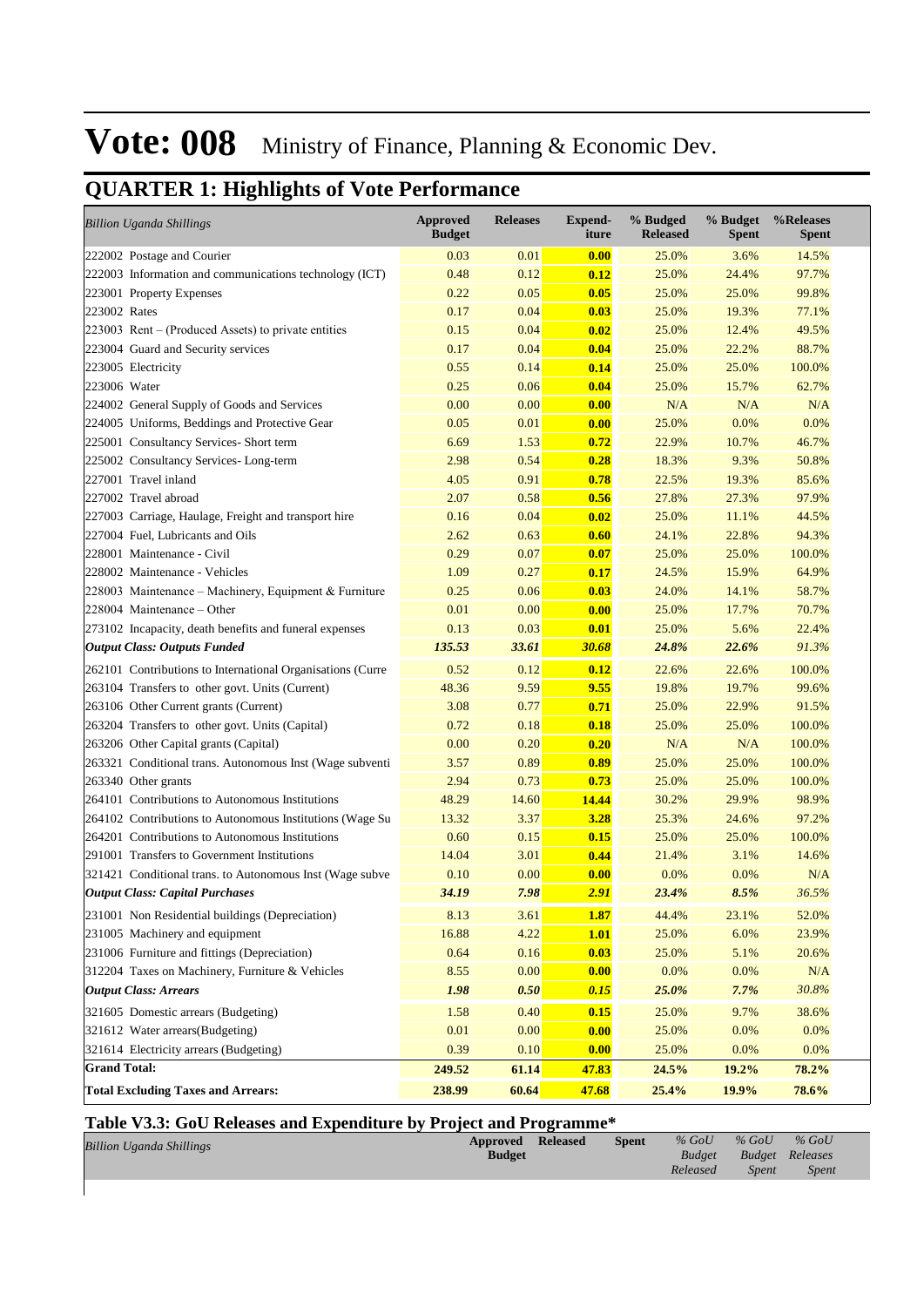#### **VF:1401 Macroeconomic Policy and Management 83.67 20.91 20.16** *25.0% 24.1% 96.4% Recurrent Programmes* 03 Tax Policy 3.23 0.76 **0.66** *23.5% 20.6% 87.7%* 04 Aid Liaison 1.39 0.35 **0.31** *25.0% 22.0% 88.1%* 08 Macroeconomic Policy 10.24 2.60 **2.45** *25.4% 23.9% 94.0% Development Projects* 0065 USAID Trust Funds 0.00 0.00 **0.00** *N/A N/A N/A* 0945 Capitalisation of Institutions 65.80 16.45 **16.31** *25.0% 24.8% 99.2%* 1080 Support to Macroeconomic Management 1.87 0.47 **0.24** *25.0% 12.8% 51.0%* 1197a FINMAP Component 1 0.00 0.00 **0.00** *N/A N/A N/A* 1208 Support to National Authorising Officer 0.20 0.05 **0.03** *25.0% 16.9% 67.7%* 1211 Belgo-Ugandan study and consultancy Fund 0.33 0.08 **0.06** *25.0% 19.5% 78.0%* 3RD Financial Management and Accountability Programme 0.62 0.15 **0.10** *25.0% 15.5% 62.1%* 1290a [FINMAP III] Component 1 **VF:1402 Budget Preparation, Execution and Monitoring 16.64 3.58 2.22** *21.5% 13.4% 62.1% Recurrent Programmes* 02 Public Administration 0.93 0.25 **0.21** *27.2% 23.1% 85.2%* 11 Budget Policy and Evaluation 8.30 1.48 **0.80** *17.8% 9.6% 53.9%* 12 Infrastructure and Social Services 1.77 0.44 **0.36** *25.0% 20.2% 80.7% Development Projects* 0039 GoU-UNICEF Cross Sector Cordination 0.00 0.00 **0.00** *N/A N/A N/A* 0059 Support to Poverty Action Fund 0.00 0.00 **0.00** *N/A N/A N/A* 1017 Rural Roads Programme Coordination 0.00 0.00 **0.00** *N/A N/A N/A* 1063 Budget Monitoring and Evaluation 3.74 0.94 **0.54** *25.0% 14.4% 57.8%* 1197b FINMAP Component 2 0.00 0.00 **0.00** *N/A N/A N/A* 3RD Financial Management and Accountability Programme 1.51 0.38 **0.23** *25.0% 15.0% 60.1%* 1290b [FINMAP III] Component 2 1305 U growth DANIDA programme 0.39 0.10 **0.09** *25.0% 23.2% 92.7%* **VF:1403 Public Financial Management 36.17 9.04 4.20** *25.0% 11.6% 46.4% Recurrent Programmes* 05 Financial Management Services 8.58 2.15 **2.00** *25.0% 23.4% 93.4%* 06 Treasury Services 1.21 0.30 **0.29** *25.0% 23.7% 94.6%* 07 Uganda Computer Services 0.00 0.00 **0.00** *N/A N/A N/A* 10 Inspectorate and Internal Audit 2.01 0.50 **0.45** *25.0% 22.6% 90.4%* 13 Technical and Advisory Services 3.92 0.98 **0.68** *25.0% 17.2% 68.9% Development Projects* 0950 Financial Management and Accountability Programme 0.00 0.00 **0.00** *N/A N/A N/A* 1197c FINMAP Comp. 3,4&5 - FMS, LGPFM and Oversight 0.00 0.00 **0.00** *N/A N/A N/A* 3RD Financial Management and Accountability Programme 20.44 5.11 **0.77** *25.0% 3.8% 15.1%* 1290c [FINMAP III] Comp. 3,4&5 - FMS, LGPFM and Oversight **VF:1404 Development Policy Research and Monitoring 25.60 7.89 7.74** *30.8% 30.2% 98.2% Recurrent Programmes* 09 Economic Development and Policy Research 13.49 3.35 **3.21** *24.9% 23.8% 95.7% Development Projects* 0038 Evidence based decision making 0.00 0.00 **0.00** *N/A N/A N/A* 0046 Support to NEC 0.60 0.15 **0.15** *25.0% 25.0% 100.0%* 0061 Support to Uganda National Council for Science 2.01 0.50 **0.50** *25.0% 25.0% 100.0%* 0745 Support to Population Secretariat 1.33 0.33 **0.33** *25.0% 25.0% 100.0%* 0978 Presidential Initiatives on Banana Industry 2.97 2.25 **2.25** *75.7% 75.7% 100.0%* 0986 Millenium Scieince Initiatives 0.00 0.00 **0.00** *N/A N/A N/A* 0988 Support to other Scientists 5.20 1.30 **1.30** *25.0% 25.0% 100.0%* 0998 Sub County Development 0.00 0.00 **0.00** *N/A N/A N/A* 1060 GEF Country Support Programme 0.00 0.00 **0.00** *N/A N/A N/A* 1209 Appropriate renewable technologies for rural Uganda 0.00 0.00 **0.00** *N/A N/A N/A* **VF:1406 Investment and Private Sector Promotion 24.17 6.04 5.88** *25.0% 24.3% 97.4%*

#### **QUARTER 1: Highlights of Vote Performance**

*Recurrent Programmes*